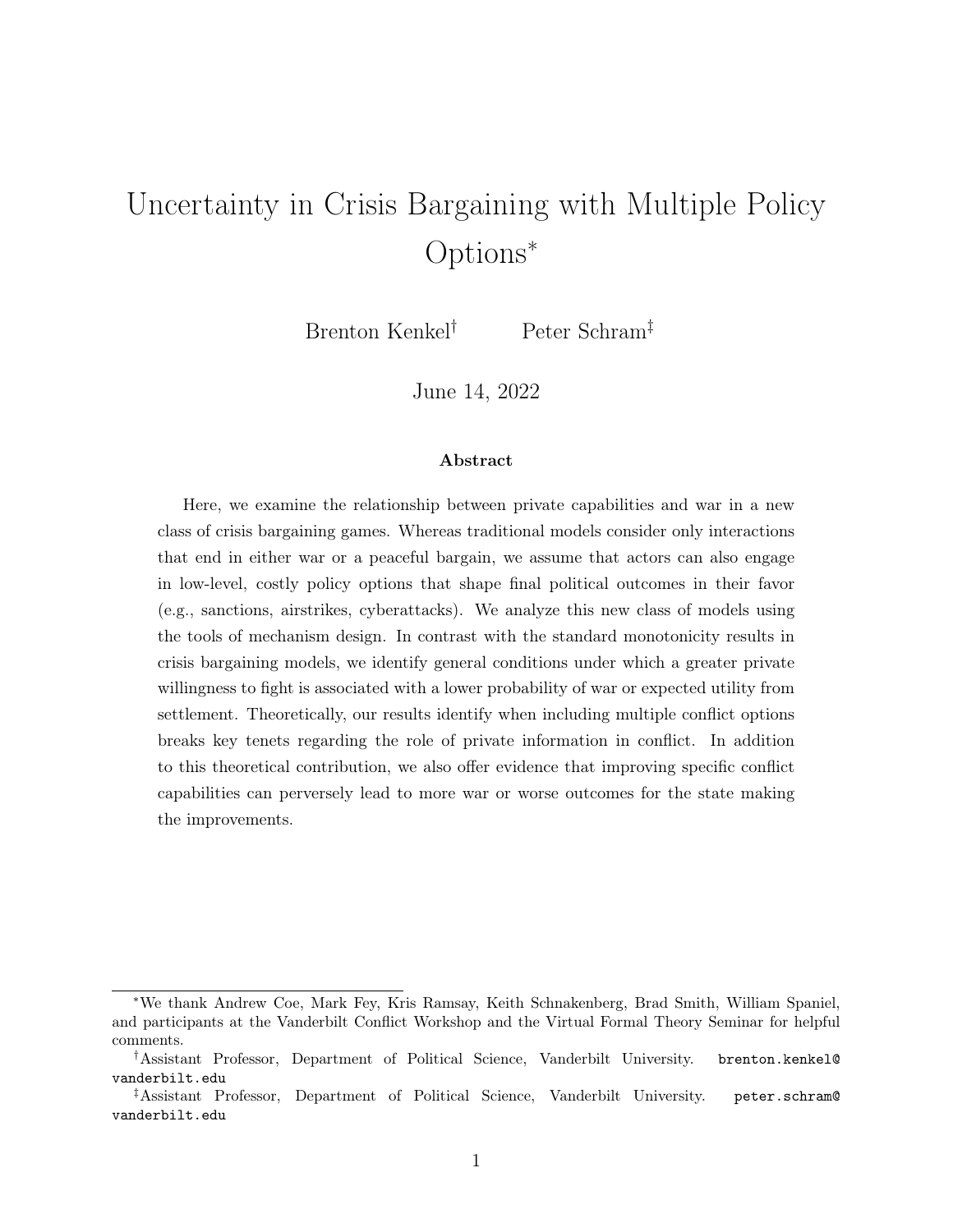"Our traditional approach is either we're at peace or at conflict. And I think that's insufficient to deal with the actors that actually seek to advance their interests while avoiding our strengths."

—General [Dunford](#page-34-0) [\(2016\)](#page-34-0), Chairman of the U.S. Joint Chiefs of Staff.

The relationship between private information and war is central to contemporary international relations theory [\(Fearon,](#page-34-1) [1995;](#page-34-1) [Powell,](#page-37-0) [1999;](#page-37-0) [Gartzke,](#page-34-2) [1999;](#page-34-2) [Schultz,](#page-37-1) [1999;](#page-37-1) [Wagner,](#page-39-0) [2000;](#page-39-0) [Slantchev,](#page-38-0) [2003b;](#page-38-0) [Meirowitz](#page-36-0) et al., [2008;](#page-36-0) [Chassang and Padró i Miquel,](#page-33-0) [2009;](#page-33-0) [Acharya](#page-31-0) [et al.](#page-31-0), [2015;](#page-31-0) [Ramsay,](#page-37-2) [2017;](#page-37-2) [Gurantz and Hirsch,](#page-35-0) [2017;](#page-35-0) [Spaniel and Bils,](#page-38-1) [2018;](#page-38-1) [Spaniel and](#page-38-2) [Malone,](#page-38-2) [2019\)](#page-38-2). Theories of how private information affects war are typically developed using crisis bargaining games, in which states engage in a series of negotiations over a divisible asset and each state may go to war as an outside option.<sup>[1](#page-1-0)</sup> Some examples of these models include [Brito and Intriligator](#page-33-1) [\(1985\)](#page-33-1), [Powell](#page-37-3) [\(1989\)](#page-37-3), [Morrow](#page-36-1) [\(1989\)](#page-36-1), [Fearon](#page-34-1) [\(1995\)](#page-34-1), [Wittman](#page-39-1) [\(2009\)](#page-39-1), and [Benson](#page-33-2) et al. [\(2016\)](#page-33-2). These models assume that one or more states receive a private signal about their war payoffs, representing their hidden capabilities or willingness to go to war. This signal is commonly referenced as a state's private type, as the state's capabilities are known to them but unknown to their adversaries. Across the diverse set of models of crisis bargaining, two monotonicity results consistently emerge. First, when an actor privately knows that they would perform better should a war arise (i.e. an actor receives a better private signal about its war payoffs), negotiations are more likely to end in war. Second, when an actor receives a better private signal about its war payoffs, that actor will attain a greater final expected utility. In two foundational papers, [Banks](#page-32-0) [\(1990\)](#page-32-0) and [Fey and Ramsay](#page-34-3) [\(2011\)](#page-34-3) assess just how ubiquitous these monotonicity results are. Using the tools of mechanism design, they find that the monotonic relationships between private type and outcomes are not specific to any particular bargaining game form or equilibrium, but instead emerge in *every* equilibrium of *any* crisis bargaining game.<sup>[2](#page-1-1)</sup>

The crisis bargaining framework has shaped the theoretical study of the causes of war, but the traditional models it has produced rest on an implausible binary assumption: that actors either reach a peaceful and efficient bargain, or else engage in full-scale war (or some similar inefficient engagement). Recent research has relaxed this dichotomy, recognizing that crisis actors in practice face a vast array of policy options between a completely efficient peace and a decisive, destructive war. These policy options include implementing sanctions or tariffs [\(Coe,](#page-33-3) [2014;](#page-33-3) [McCormack and Pascoe,](#page-36-2) [2017;](#page-36-2) [Spaniel and Malone,](#page-38-2) [2019;](#page-38-2) [Joseph,](#page-35-1) [2020\)](#page-35-1); offering

<span id="page-1-1"></span><span id="page-1-0"></span><sup>&</sup>lt;sup>1</sup>We use the broad definition of crisis bargaining games from [Fey and Ramsay](#page-34-3) [\(2011\)](#page-34-3).

<sup>2</sup>The monotonicity results do not hold for models—for example, [Slantchev](#page-38-3) [\(2011\)](#page-38-3)—that consider an alternate form of uncertainty than [Fey and Ramsay](#page-34-3) [\(2011\)](#page-34-3).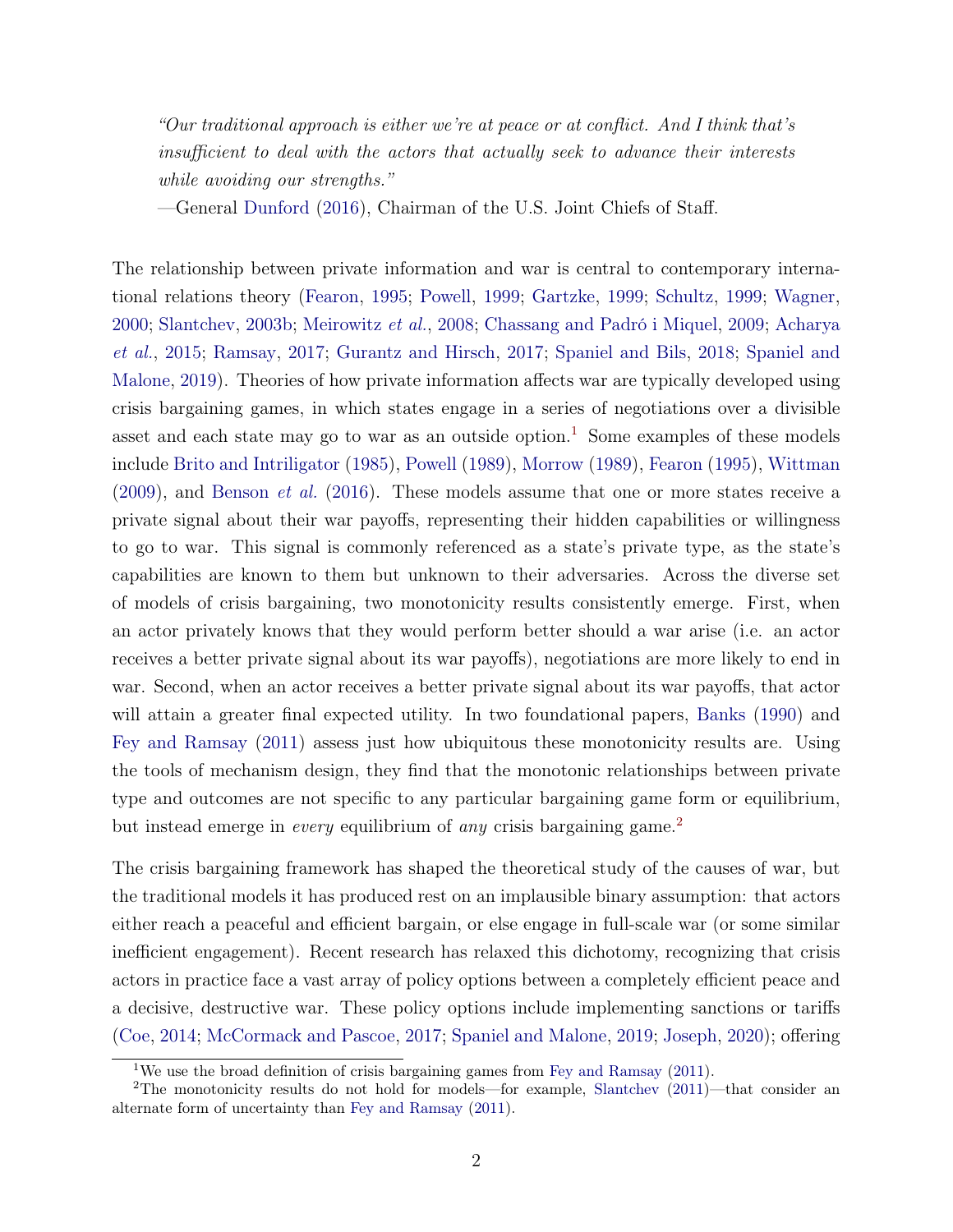third-party support to an adversary's enemies [\(Kadera](#page-35-2) et al., [2003;](#page-35-2) [Bapat,](#page-32-1) [2006;](#page-32-1) [Schultz,](#page-38-4) [2010;](#page-38-4) [Berman and Lake,](#page-33-4) [2019;](#page-33-4) [Qiu,](#page-37-4) [2020;](#page-37-4) [Chinchilla,](#page-33-5) [2021\)](#page-33-5); pursuing a wide range of low-level operations sometimes classified as gray zone conflict [\(Mazarr,](#page-36-3) [2015;](#page-36-3) [Gannon](#page-34-4) et al., [2020\)](#page-34-4), hybrid conflict [\(Lanoszka,](#page-35-3) [2016\)](#page-35-3) or hassling [\(Schram,](#page-37-5) [2021a,](#page-37-5)[b\)](#page-37-6); engaging in cyberwarfare [\(Gartzke and Lindsay,](#page-35-4) [2015;](#page-35-4) [Baliga](#page-32-2) et al., [2020\)](#page-32-2); entering into brinkmanship [\(Powell,](#page-37-3) [1989,](#page-37-3) [2015\)](#page-37-7); and arming [\(Schultz,](#page-38-4) [2010;](#page-38-4) [Debs and Monteiro,](#page-34-5) [2014;](#page-34-5) [Gurantz and Hirsch,](#page-35-0) [2017;](#page-35-0) [Coe](#page-33-6) [and Vaynman,](#page-33-6) [2020\)](#page-33-6). The new literature that considers multiple policy options highlights a troubling prospect for the foundations of international relations theory. This paper seeks to remedy this shortcoming. While the crisis bargaining literature has previously established very general theoretical conclusions about the relationship between private information and war, these results fall short when addressing settings where policymakers possess any coercive policy options outside of war and peace—like environments where states can go to war, stay at peace, or sanction their opponents.

Here, we re-examine the relationship between private information and war within what we call flexible-response crisis bargaining games. These games share the key features of crisis bargaining games, but they also allow for multiple forms of costly conflict short of all-out war. We find that previously established monotonicity results for crisis bargaining models, such as the relationship between greater private war payoffs and a greater final likelihood of war, break down in the flexible-response models. Using a game-free analysis along the lines of previous mechanism design research [\(Banks,](#page-32-0) [1990;](#page-32-0) [Fey and Ramsay,](#page-34-3) [2011;](#page-34-3) [Akçay](#page-31-1) [et al.](#page-31-1), [2012;](#page-31-1) [Spaniel,](#page-38-5) [2020;](#page-38-5) [Liu,](#page-36-4) [2021\)](#page-36-4), we show that these differences are not attributable to any particular game form or functional form but can arise in any flexible-response crisis bargaining game, depending on particular assumptions about modeling primitives and the strategies available to players short of war.

Using our flexible-response crisis bargaining games model, we identify new results on the relationship between private information and war. This is due in large part to our novel handling of private information. As we show here, once we allow for flexible policy options in between peace and war, the concept of a private willingness to go to war—a concept that is explored in depth in the standard crisis bargaining literature—becomes more complicated. In standard crisis bargaining models, private information is unidimensional, only affecting the payoffs from war. However, private war payoffs may be associated with greater or lower payoffs from alternate policy options. For example, the things that would make a state better at war might also affect its success with these intermediate policy options. For example, if a state has a wide range of privately known cyber-exploits, then the state knows that it could not only perform well in a conventional war that uses cyberattacks but also in a precise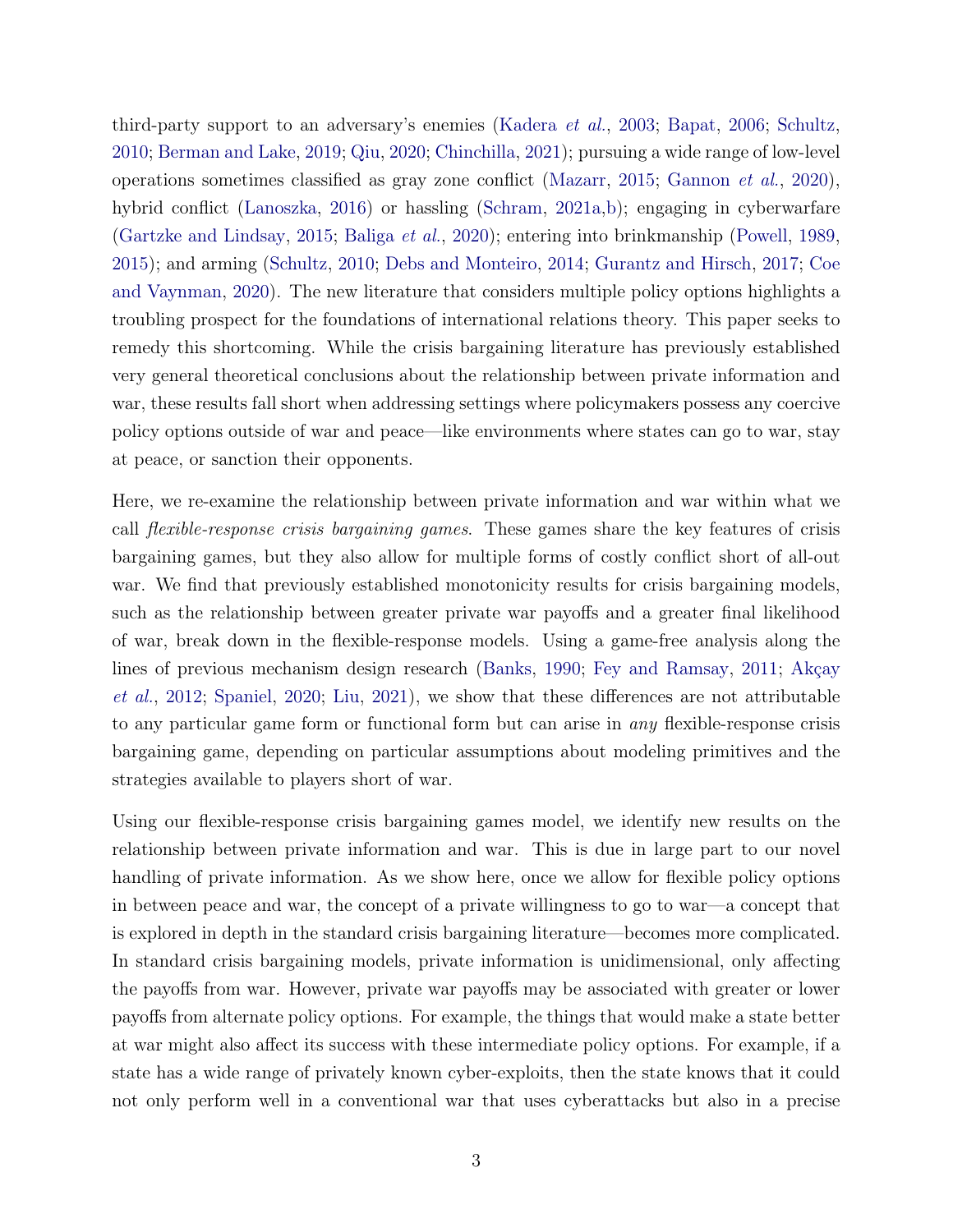cyberattack against a target's infrastructure. In other words, because this state possesses strong private cyber-capabilities, both war and low-level conflict could be good options for them. In another scenario, if leadership is privately concerned about losing popular domestic support, then leadership may be more willing to fight a war to create a rally-around-the-flag effect than they would be to choose intermediate options such as implementing tariffs or carrying out a covert low-level attack [\(Baker and Oneal,](#page-32-3) [2001;](#page-32-3) [Chapman and Reiter,](#page-33-7) [2004\)](#page-33-7); in this scenario, a strong private desire to garner domestic support could make war a better option than low-level conflict or economic warfare. The question of whether private war payoffs are associated with greater or lower payoffs from alternative policy options is an empirical one, and its answer varies across cases and contexts, as we discuss below. What is important for our purposes is that these linkages undoubtedly exist, and their effects on the outcomes of crisis bargaining have not been systematically examined.

Flexible-response crisis bargaining games consider two competing players, a challenger and a defender, in a crisis. These games begins with the challenger either choosing not to transgress or selecting some level of transgression—an act that is beneficial to the challenger but hurts the defender (following [Gurantz and Hirsch'](#page-35-0)s [\(2017\)](#page-35-0) use of the term).<sup>[3](#page-3-0)</sup> In response, the defender can chose one of several options: they can enter into a decisive war over the transgression, can allow the transgression to come to fruition, or (following [Schram'](#page-37-5)s [\(2021a\)](#page-37-5) use of the term) can "hassle" and undercut the transgression through some destructive and non-decisive low-level response. How the defender plays the game is a function of their private type, which influences their war and hassling payoffs. Beyond this, we place no particular structure on the game. Within flexible-response crisis bargaining games, states could bargain, send costly or non-costly signals, make ultimatum offers, walk back or increase their selected hassling levels, or some combination of any of these actions before the game eventually ends.

As a proof of concept to illustrate how adding additional conflict options can undermine the canonical monotonicity results, consider the models in Figures [1](#page-4-0) and [2.](#page-5-0) Both games are between a challenger (C) and defender (D). Nature moves first and decides whether D's war payoff is low  $(\theta = \theta)$  or high  $(\theta = \bar{\theta})$ , with each outcome having positive probability. D observes their private type, while C only knows the prior probability that D is a high or low type. Next, C selects whether to transgress  $(t = 1)$  or not  $(t = 0)$ . Finally, D observes C's choice, and makes their own choice in response: they can accept the transgression, go to war over the transgression, or conduct some limited response via hassling.

<span id="page-3-0"></span><sup>&</sup>lt;sup>3</sup>A transgression is isomorphic to an endogenous shift in the observable balance of power.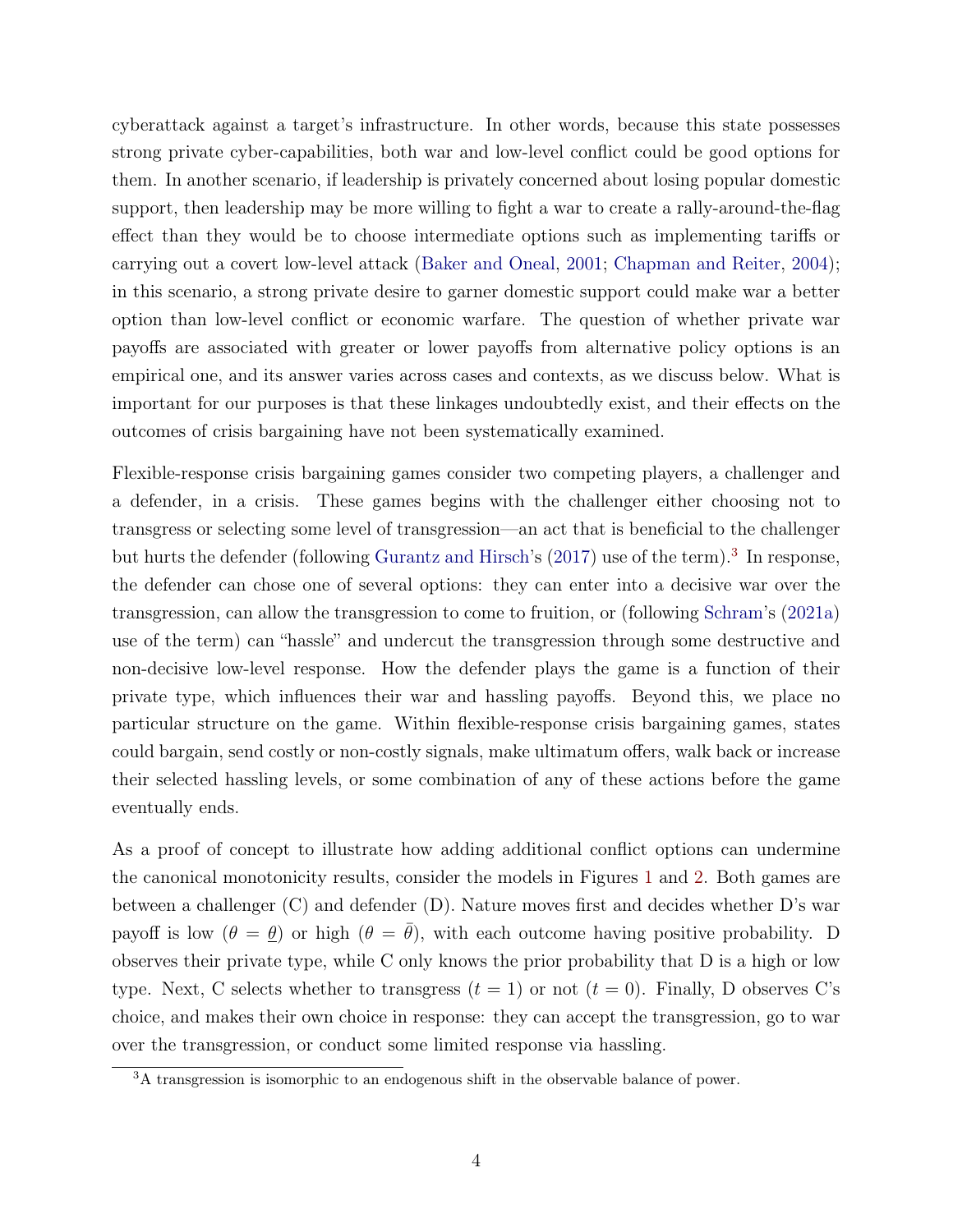[Figure 1](#page-4-0) illustrates a setting where only the weak type of D goes to war, contrary to the standard result that the probability of conflict increases with the private value of war payoffs [\(Banks,](#page-32-0) [1990;](#page-32-0) [Fey and Ramsay,](#page-34-3) [2011\)](#page-34-3). This happens because the type with a greater war payoff is also more effective at hassling, as in the cyber-capability example above. More specifically, while war outcomes improve with  $\theta$ , hassling outcomes improve at an even faster rate. In equilibrium, the stronger type opts not to fight because hassling is even better. If the hassling option were not available, then the equilibrium would conform to the usual monotonicity findings, with both types going to war.

<span id="page-4-0"></span>

Figure 1: Greater private type  $\theta$  implies less war.

C's payoffs are listed first. Note here that  $\bar{\theta}$  has both greater wartime payoffs and hassling payoffs relative to  $\theta$ . In equilibrium, C will transgress  $(t = 1)$ ,  $\theta$  D's will go to war and  $\bar{\theta}$  D's will hassle.

Next, [Figure 2](#page-5-0) depicts a game in which the stronger type of D has a lower equilibrium payoff, in contrast to the standard result that an actor's payoffs in the game are increasing in their private wartime payoffs [\(Banks,](#page-32-0) [1990;](#page-32-0) [Fey and Ramsay,](#page-34-3) [2011\)](#page-34-3). This happens because greater private willingness to fight corresponds to lower hassling ability, as in the rally-round-the-flag example above. In equilibrium here,  $\theta$  hassles and  $\bar{\theta}$  fights. The improvement in the stronger type's war payoff is not enough to offset the decrease in its hassling payoff. Once more, if the hassling option were unavailable, we would recover the standard pattern: both types would fight in equilibrium, with the stronger one yielding a greater utility.

These two models illustrate how introducing multiple related conflict options can undermine the monotonicity observed in standard crisis bargaining models. Of course, these simple models leave much to be desired. While it would be straightforward to create more generalized models than those discussed above, such an exercise would be inherently limited. When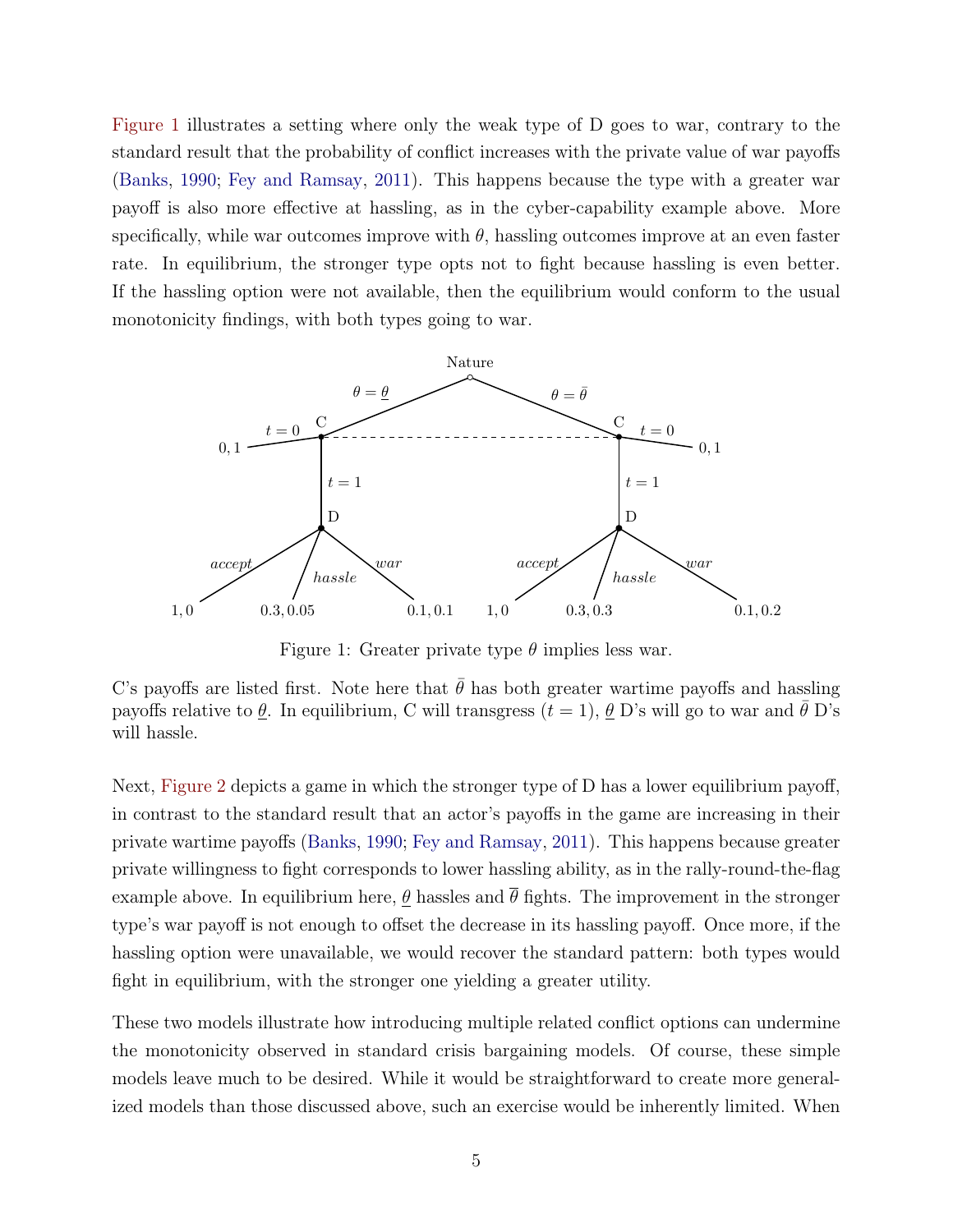<span id="page-5-0"></span>

Figure 2: Greater private type  $\theta$  implies lower utility

C's payoffs are listed first. Here we assume that  $\hat{\theta}$  has greater wartime payoffs and lower hassling payoffs than  $\theta$ . In equilibrium, C will transgress  $(t = 1)$ ,  $\theta$  D's will hassle and  $\theta$  D's will go to war.

we analyze any one game form, we cannot be sure which of our results are general features of crisis bargaining and which are idiosyncratic features of that particular bargaining procedure. This is problematic because a defining feature of the anarchic international order is that there is no clearly defined institution within which states interact and bargain [\(Waltz,](#page-39-2) [1979;](#page-39-2) [Axelrod and Keohane,](#page-32-4) [1985;](#page-32-4) [Niou and Ordeshook,](#page-36-5) [1990;](#page-36-5) [Wendt,](#page-39-3) [1992;](#page-39-3) [Mearsheimer](#page-36-6) [et al.](#page-36-6), [2001\)](#page-36-6)—in other words, there is no fixed game form. Thus, to explain the relationship between private information and conflict in an environment with multiple related conflict options—the central aim of this paper—the game form should ideally play as small a role as possible. Our game form free approach ensures that our results are robust to the broadest set of possible bargaining procedures that fall within the flexible-response crisis bargaining framework. These robust and generalizable results will spare future scholars the effort of establishing and re-establishing patterns of comparative statics that all flexible-response models will have in common. Instead, future work can focus on alternate facets of flexibleresponse crisis bargaining models, or on settings where there is a substantive reason to focus on a particular set of protocols.

Our primary contribution is a general characterization of the relationship between private war payoffs, the likelihood of conflict, and equilibrium payoffs in flexible-response crisis bargaining games. We establish, based on model primitives and (at times) a partial equilibrium analysis, when the relationship between a greater private willingness to go to war and a greater likelihood of war is positive and when it is negative. At best—when we know the basic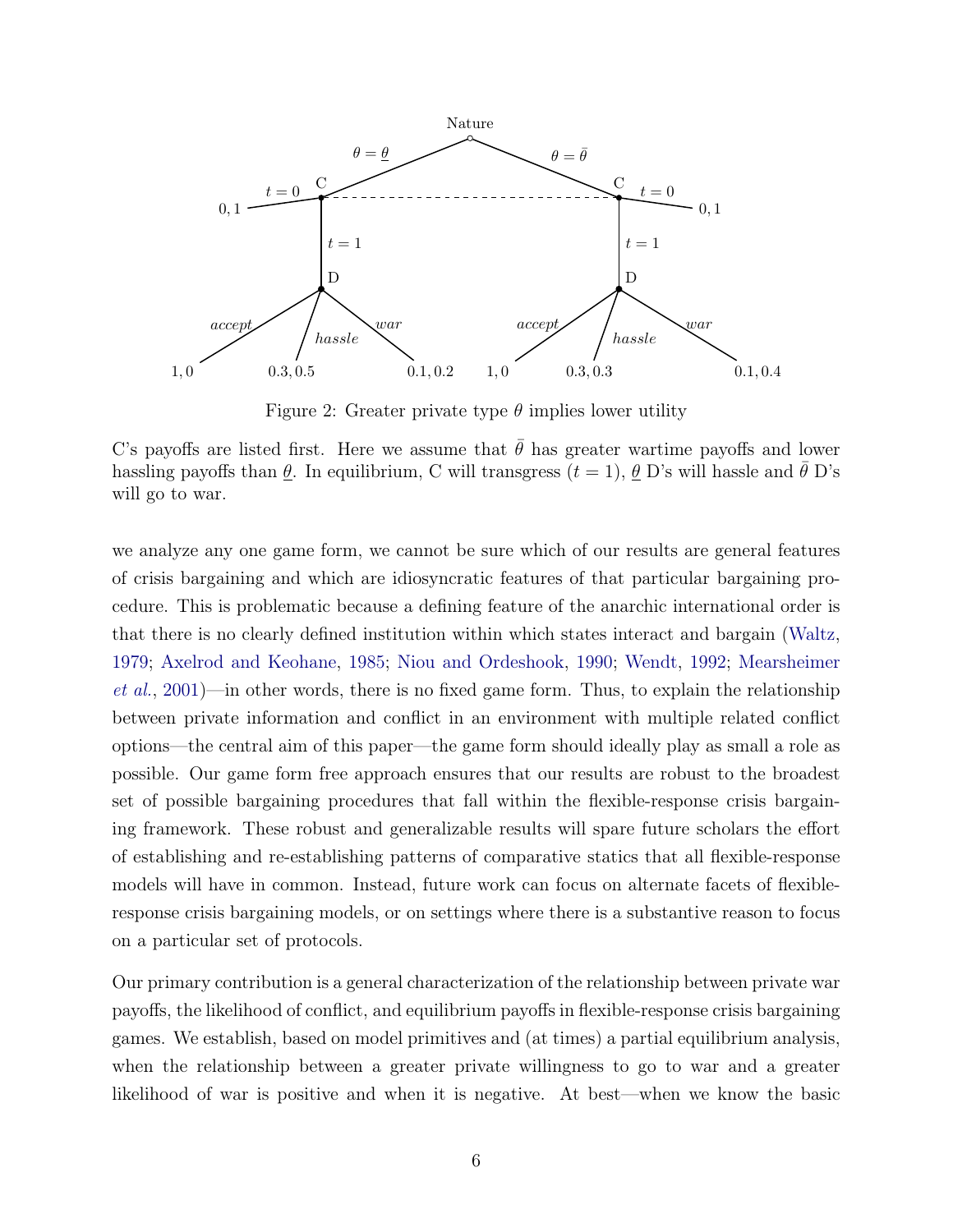properties of the defender's war payoff function and hassling cost function—we can identify the direction of the relationship between private type and war likelihood for any equilibrium in any flexible-response crisis bargaining game. For a broad set of other cases, we can still identify the direction of the relationship, but we may also need to partially characterize equilibrium behavior. In this larger set of cases, we can also identify when there is a positive relationship or a non-monotonic relationship between a greater private willingness to go to war and the defender's utility.

Building on our formal analysis, we also offer new and substantive insights into the value of specific military technological advancements. Existing research examines the value of certain coercive capabilities within specific military contexts—for example, the value of precision strike capabilities in low-level conflicts and war [\(Pape,](#page-36-7) [1996;](#page-36-7) [Horowitz and Reiter,](#page-35-5) [2001;](#page-35-5) [Kreps and Fuhrmann,](#page-35-6) [2011;](#page-35-6) [Allen and Martinez Machain,](#page-32-5) [2019\)](#page-32-5). Most, though not all,  $4$  of the previous research in this area considers only how these technologies fare within an active conflict or after a challenger has already transgressed. However, it is also valuable to know how these capabilities shape bargaining outcomes or the probability of war. Our theory can do this. Once we identify whether improved private wartime capabilities improve hassling capabilities or are detrimental to them, then we are able to make strong statements about how changes in wartime capabilities increase or decrease utilities or the likelihood of war. Armed with our theory, future scholars can leverage existing empirical and public policy research to identify how improving specific capabilities (or a state's willingness to deploy them) can affect the outcomes in any setting where a flexible-response crisis bargaining model can apply. We also offer further formal advancements: we identify when "always peaceful" equilibria can arise in flexible-response crisis bargaining models, how hassling capabilities specifically shape final settlement utilities, and when to expect more (or less) hassling.

This paper is most similar to [Schram](#page-37-6) [\(2021b\)](#page-37-6), which considers a deterrence model with multiple conflict options and a publicly observed type that systematically determines conflict utilities. However, the class of models analyzed here generalize that in [Schram](#page-37-6) [\(2021b\)](#page-37-6); while [Schram](#page-37-6) [\(2021b\)](#page-37-6) does include a private type, the private type affects only hassling costs rather than affecting both hassling and war costs. This paper, in contrast, offers a model that takes into account both hassling and war costs, and the findings here for flexibleresponse crisis bargaining games that break the [Banks](#page-32-0) [\(1990\)](#page-32-0) and [Fey and Ramsay](#page-34-3) [\(2011\)](#page-34-3) monotonicity results are novel.<sup>[5](#page-6-1)</sup> This paper is also similar to a range of research within

<span id="page-6-1"></span><span id="page-6-0"></span> $4$ See [Post](#page-37-8) [\(2019\)](#page-37-8) as an exception.

<sup>5</sup>While [Schram](#page-37-6) [\(2021b\)](#page-37-6) also conducts a game-form free analysis of private type, this analysis finds that a greater private willingness to hassle (or lower private costs to hassling) always results in weakly greater utilities. This is different from the U-shaped relationship between private type and utilities that can arise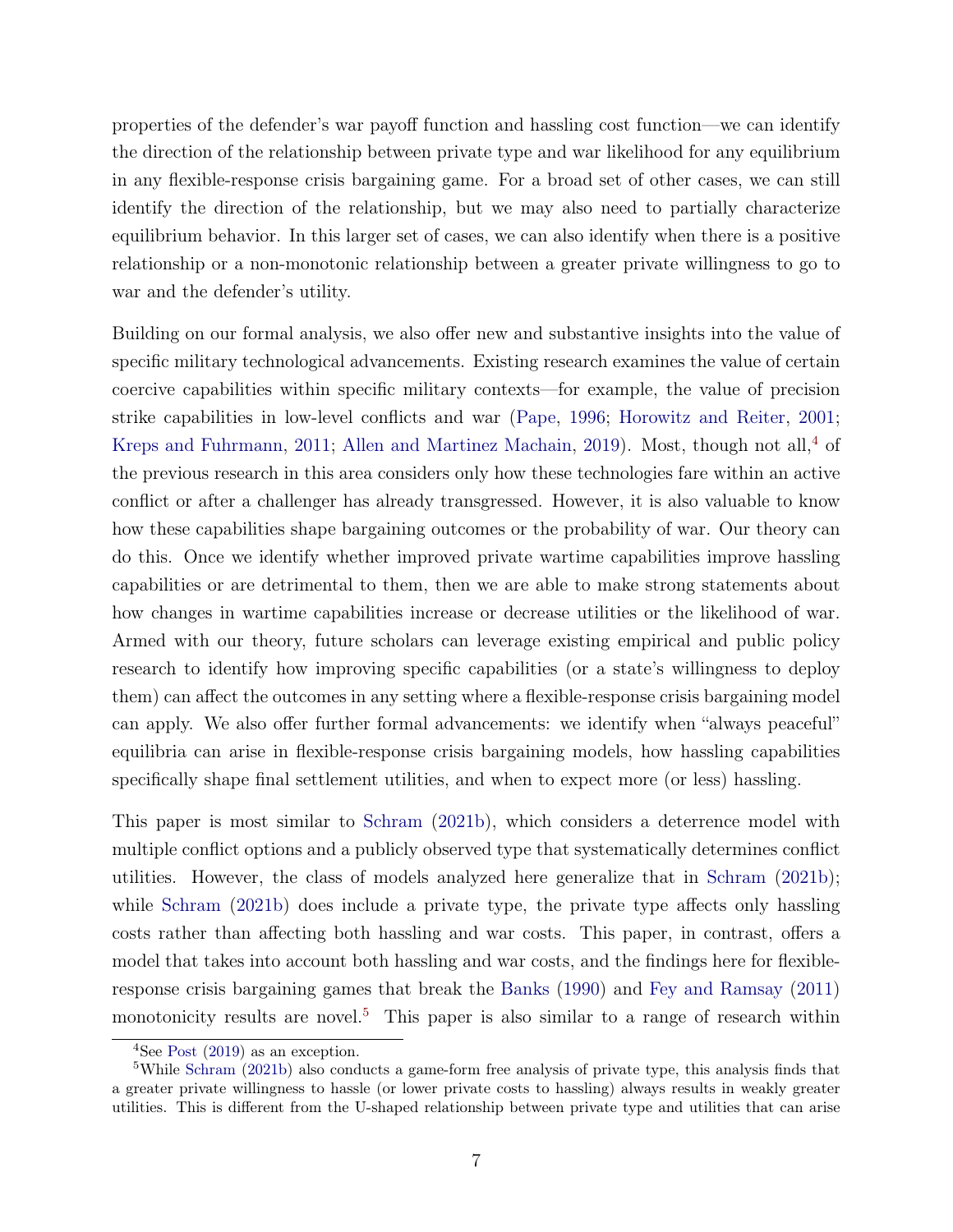the crisis bargaining framework or within the deterrence literature that assume that actors have multiple possible actions available to respond to a crisis [\(Schultz,](#page-38-4) [2010;](#page-38-4) [Powell,](#page-37-7) [2015;](#page-37-7) [McCormack and Pascoe,](#page-36-2) [2017;](#page-36-2) [Coe,](#page-33-8) [2018;](#page-33-8) [Spaniel and Malone,](#page-38-2) [2019;](#page-38-2) [Schram,](#page-37-5) [2021a;](#page-37-5) [Baliga](#page-32-2) [et al.](#page-32-2), [2020\)](#page-32-2). Notably, however, this is the first paper to systematically examine how the spillover effects of improvements in one kind of conflict capability can also affect other conflict capabilities, allowing us to offer novel insights into a wide range of previously unconsidered substantive settings. Methodologically, our paper is also similar to a class of work on political science topics that embraces the tools of mechanism design to establish relationships between private information and outcomes. Outside of sources listed above, mechanism design has been featured in work on crisis bargaining and arbitration [\(Fey and Ramsay,](#page-34-6) [2009;](#page-34-6) [Hörner](#page-35-7) [et al.](#page-35-7), [2015;](#page-35-7) [Fey and Kenkel,](#page-34-7) [2019;](#page-34-7) [Liu,](#page-36-4) [2021\)](#page-36-4), bureaucracies and delegation [\(Ashworth and](#page-32-6) [Sasso,](#page-32-6) [2019\)](#page-32-6), firm regulation [\(Baron and Besanko,](#page-32-7) [1987,](#page-32-7) [1992\)](#page-32-8), legislation and policy-making [\(Meirowitz](#page-36-8) et al., [2006\)](#page-36-8), voting [\(Aghion and Jackson,](#page-31-2) [2016\)](#page-31-2), and many others.

While this paper uses the language of international relations—a field in which crisis bargaining models have been extensively considered—the model it offers can be applied to any bargaining or negotiating between actors who possess multiple outside options. For example, when insurgent groups or drug cartels compete, they will regularly engage in restrained and precise violent acts [\(Shapiro,](#page-38-6) [2013;](#page-38-6) [Schram,](#page-37-9) [2019;](#page-37-9) [Cruz and Durán-Martínez,](#page-33-9) [2016\)](#page-33-9); government strategies of repression [\(Ritter,](#page-37-10) [2014\)](#page-37-10) or economic extraction [\(Acemoglu and Robinson,](#page-31-3) [2012\)](#page-31-3) may constitute a kind of "hassling" against their citizens; and firms engage in a range of conflict-type behaviors with rivals, including price wars, lawsuits, predatory hiring, and others.

## <span id="page-7-0"></span>1 What do Flexible-Response Crisis Bargaining Models Describe?

To understand flexible-response crisis bargaining models, it will help to start with an example. In 2006, Israel discovered that Syria was building a nuclear reactor. Internally, Israeli decision-makers viewed the possibility of a nuclear-armed Syria as an "existential threat" to the Israeli state [\(Opall-Rome,](#page-36-9) [2018\)](#page-36-9). In the context of the [Banks](#page-32-0) [\(1990\)](#page-32-0) and [Fey and](#page-34-3) [Ramsay](#page-34-3) [\(2011\)](#page-34-3) monotonicity results, where this high private willingness to go to war leads to a greater likelihood of war, this was the exact setting in which we might expect Israel to go to war. But instead of going to war, Israel used an electronic warfare attack to disable Syrian air defenses, then conducted an airstrike on the reactor [\(Katz,](#page-35-8) [2010\)](#page-35-8). Israel's

here (see [Proposition 4\)](#page-19-0).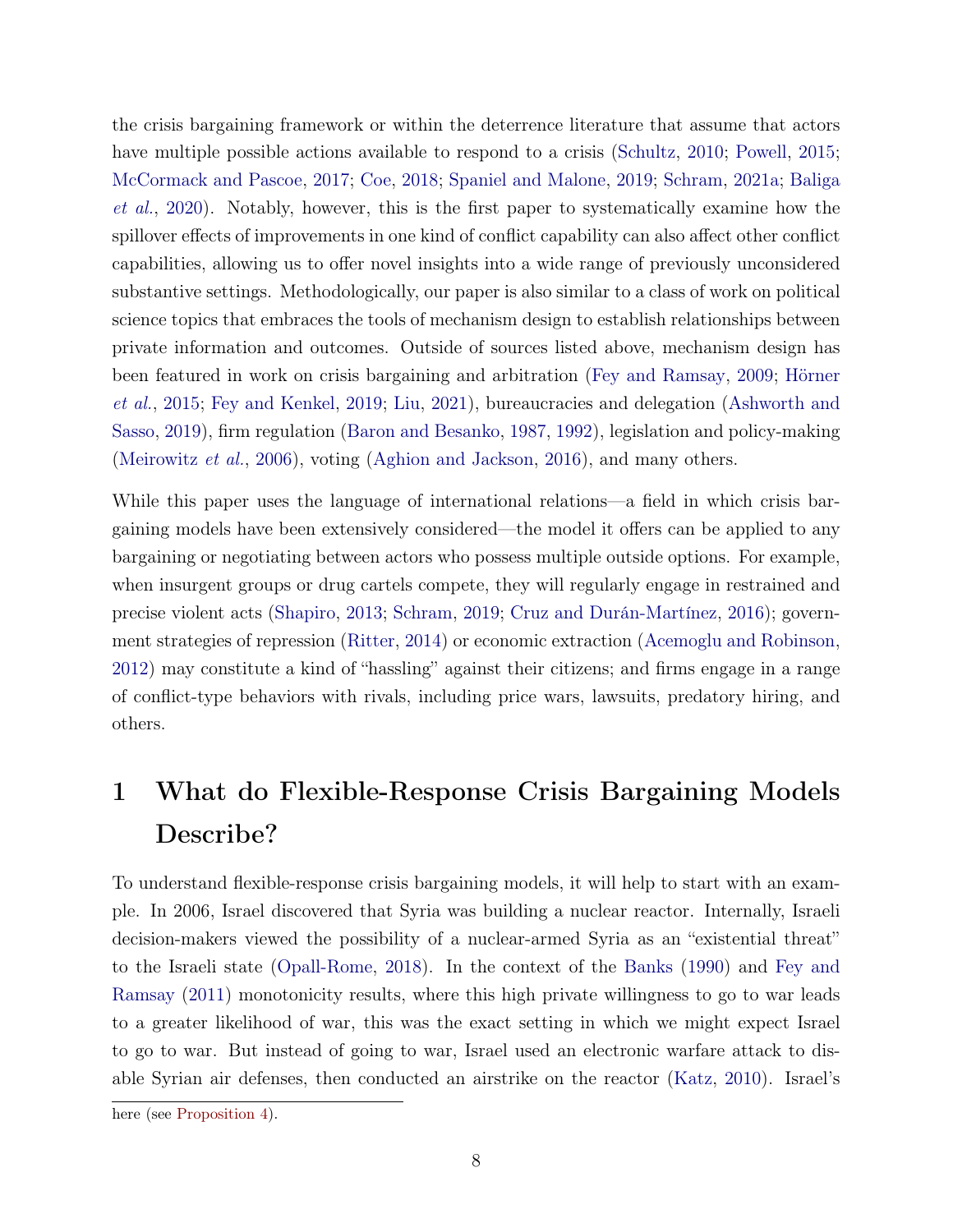airstrike, known as Operation Outside the Box, successfully destroyed a critical component of the Syrian nuclear program and negated the need for a more expansive response.

Flexible response crisis bargaining models can capture political interactions like those surrounding the Syrian reactor development. These models formalize the following interaction. First, a challenger—State C—undertakes some opportunistic and costly action, which we will refer to as a "transgression," against a defender, State D. Transgressions are politically beneficial to State C but are detrimental to State D. In our example, Syria's 2008 construction of the nuclear reactor was a transgression that could have eventually led to Syria possessing a nuclear bomb, thus strengthening Syria's future leverage against Israel. Transgressions like this have been proposed in various fields of scholarship, including work examining enforcement problems in bargaining [\(Schultz,](#page-38-4) [2010\)](#page-38-4), deterrence [\(Fearon,](#page-34-8) [1997;](#page-34-8) [Gurantz and Hirsch,](#page-35-0)  $2017$ ), and endogenous power shifts [\(Debs and Monteiro,](#page-34-5)  $2014$ ).<sup>[6](#page-8-0)</sup> Examples of transgressions include states investing in conventional, nuclear, space, or cyber military technologies [\(Debs](#page-34-5) [and Monteiro,](#page-34-5) [2014;](#page-34-5) [Gartzke and Lindsay,](#page-35-9) [2017;](#page-35-9) [Spaniel,](#page-38-7) [2019\)](#page-38-7), forming alliances [\(Benson](#page-32-9) [and Smith,](#page-32-9) [2020\)](#page-32-9), or securing geopolitically valuable territory [\(Fearon,](#page-34-9) [1996;](#page-34-9) [Powell,](#page-37-11) [2006\)](#page-37-11).

In response to the transgression, the defender—State D—has a choice between accepting the transgression through a peaceful settlement, going to war to decisively resolve the political issues between the states, or (as we discuss here) engaging in some low-level actions that undercut the transgression. The first two options—a peaceful settlement or war—are the two standard outcomes used by crisis bargaining or deterrence frameworks. We will refer to the the last option, the low-level response from State D, as "hassling." As originally defined in [Schram](#page-37-5) [\(2021a\)](#page-37-5), hassling is the use of limited conflict to degrade a challenger's rise. Our use of the term here is consistent with this definition, but expands it to include any actions by the defender that undercut the challenger's transgression. In the Syria case, Israel detected Syria's nuclear reactor and destroyed it. This is a form of hassling because it was a destructive blow to Syria's nuclear program, but it was not a decisive military move that would prevent the Assad regime from ever possessing a nuclear weapon. To offer an example of a decisive military move, the 2003 U.S. invasion of Iraq decisively prevented the Ba'athist regime from attaining nuclear weapons by overthrowing it, which is consistent with this model's treatment of war. Hassling can take the form of limited airstrikes [\(Reiter,](#page-37-12) [2005;](#page-37-12) [Fuhrmann and Kreps,](#page-34-10) [2010\)](#page-34-10), hybrid conflict [\(Lanoszka,](#page-35-3) [2016\)](#page-35-3), aspects of gray-zone conflict [\(Mazarr,](#page-36-3) [2015;](#page-36-3) [Gannon](#page-34-4) et al., [2020\)](#page-34-4), (limited) preventive war [\(Levy,](#page-35-10) [2011\)](#page-35-10), fait accompli

<span id="page-8-0"></span> ${}^{6}$ The "transgression" here is similar to the challenger's first move in a deterrence game in the larger literature; see [Huth](#page-35-11) [\(1999\)](#page-35-11) for a review of early work on deterrence, as well as [Kydd and McManus](#page-35-12) [\(2017\)](#page-35-12); [Smith](#page-38-8) [\(1998\)](#page-38-8); [Di Lonardo and Tyson](#page-34-11) [\(2017\)](#page-34-11); [Chassang and Miquel](#page-33-10) [\(2010\)](#page-33-10); [Baliga and Sjöström](#page-32-10) [\(2020\)](#page-32-10).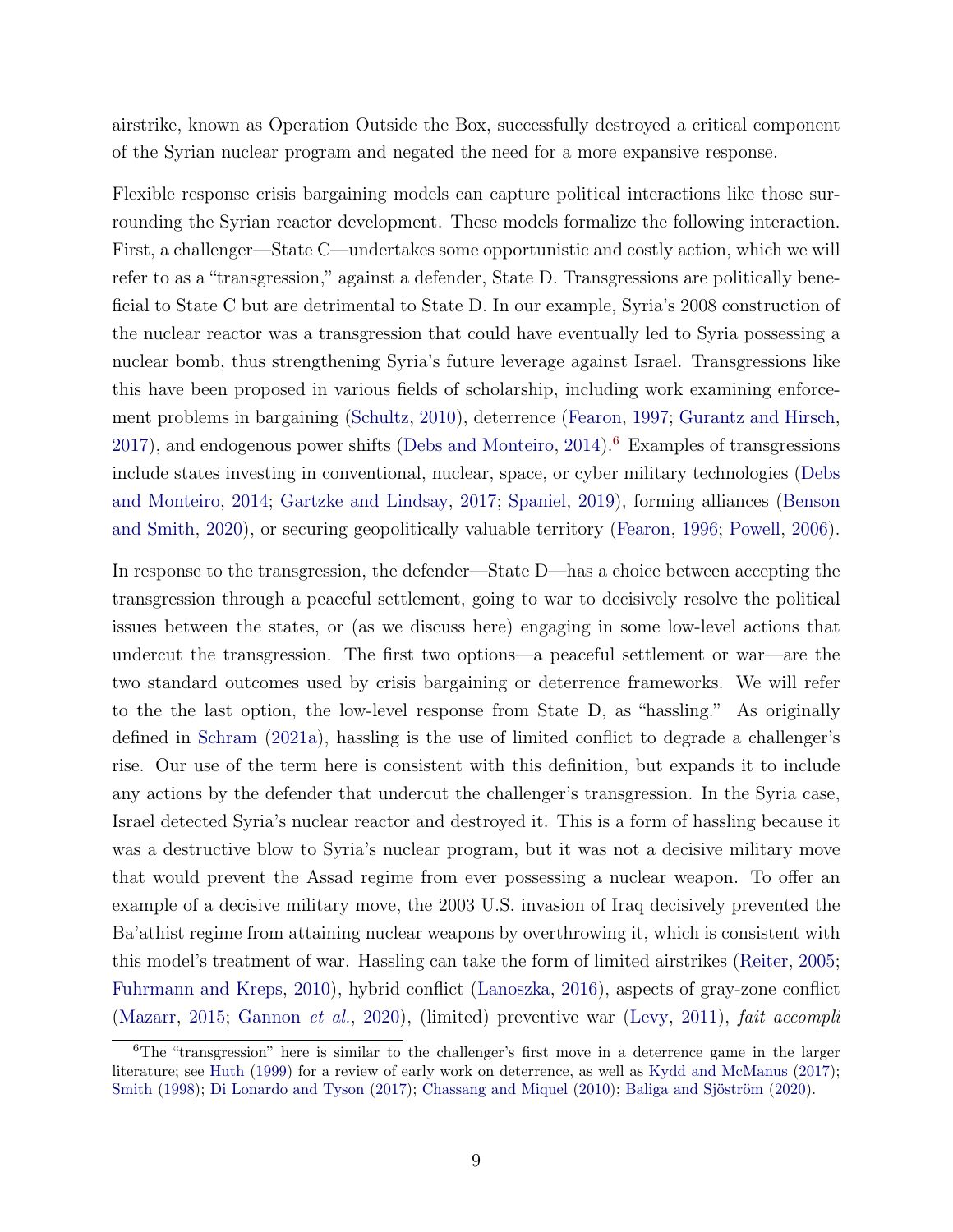[\(Tarar,](#page-38-9) [2016\)](#page-38-9), sanctions [\(McCormack and Pascoe,](#page-36-2) [2017\)](#page-36-2), or arming [\(Coe,](#page-33-8) [2018\)](#page-33-8).

We assume that D possesses a private type that influences both war and hassling capabilities. To offer perhaps the simplest example, suppose a state (such as Israel) is privately very hawkish on the matter of its neighbors developing nuclear weapons. Based on these private preferences, this state might be very willing to conduct a war—and also willing to implement a low-level hassling attack to weaken a target. Ultimately, the question of whether better private capabilities or a greater willingness to go to war also makes low-level options more or less appealing is an empirical one; we discuss substantive applications in [section 5.](#page-20-0)

## 2 The Flexible Response Model

Here we present the flexible-response crisis bargaining framework. In this framework, negotiations may end efficiently in peace or inefficiently, either in war or in one of a continuum of possible costly non-war outcomes. We assume that a state's private information may affect its payoffs from both kinds of inefficient outcomes, and we use the tools of Bayesian mechanism design to obtain general results about the relationship between private type and the equilibrium properties.

#### <span id="page-9-1"></span>2.1 Structure of the Interaction

At the outset of the interaction, Nature assigns D's private type,  $\theta \in \mathbb{R}$ . Without loss of generality, we assume that D's war payoff increases with D's type,<sup>[7](#page-9-0)</sup> while D's cost of hassling may increase, decrease, or neither. The realized value of  $\theta$  is known only to D, but the prior distribution from which it is drawn is common knowledge. Let  $F$  denote the CDF of this prior distribution, and let  $\Theta$  denote its support.

The interaction between the states takes the familiar form of a crisis bargaining game, except each state may engage in activity that affects outcomes short of war. First, C selects transgression  $t \in \mathcal{T} \subseteq \mathbb{R}_+$ . In response to this transgression, C and D partake in a bargaining process that may end in war or in some hassling response by D. Like [Banks](#page-32-0) [\(1990\)](#page-32-0) and [Fey and Ramsay](#page-34-3) [\(2011\)](#page-34-3), we place no particular structure on the bargaining process. We simply assume that each player chooses from a set of available bargaining actions; these choices determine whether the game ends in war, and, if not, how the prize is divided. In

<span id="page-9-0"></span><sup>&</sup>lt;sup>7</sup>In terms of the traditional "costly lottery" formulation of crisis bargaining games, greater  $\theta$  may correspond to a greater probability of winning, a lower cost of fighting, or both. However, we do not impose a costly lottery model—all that matters for our purposes is that D's expected utility from war strictly increases with  $\theta$ .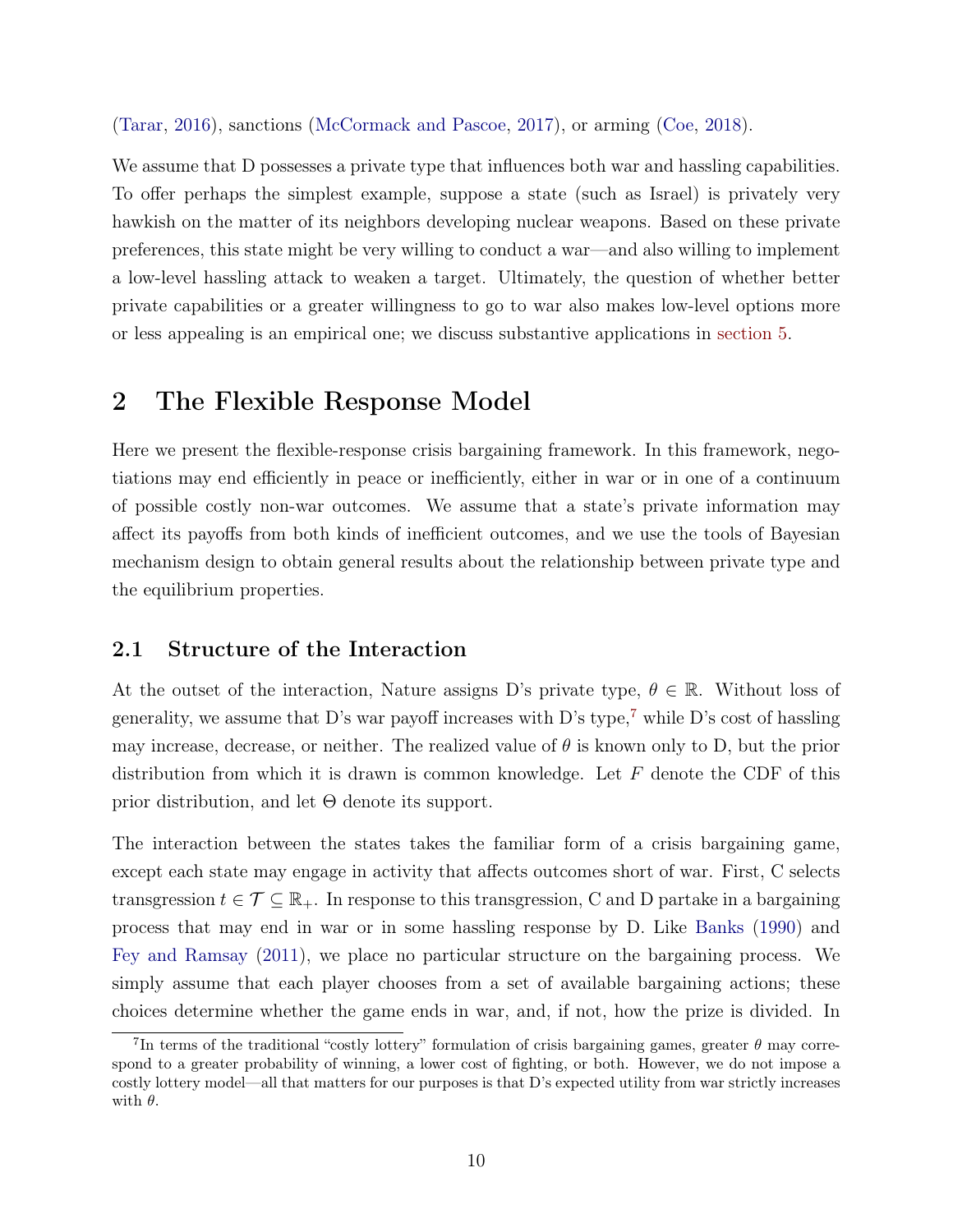the negotiation stage, we let  $b_C \in \mathcal{B}_C$  denote C's bargaining strategy (offers, counteroffers, accept-reject plans, etc.). D's strategy consists of an analogous bargaining strategy  $b_D \in \mathcal{B}_D$ , as well as a level of hassling,  $h \in \mathcal{H} \subseteq \mathbb{R}_+$ .<sup>[8](#page-10-0)</sup>A game form G consists of the bargaining action spaces,  $\mathcal{B}_A$  and  $\mathcal{B}_D$ , along with an outcome function g that maps the choices  $(t, h, b_C, b_D)$ into the set of possible crisis bargaining outcomes.<sup>[9](#page-10-1)</sup> We decompose the outcome function  $q$ into three components: whether war occurs, what C receives from bargaining, and what D receives from bargaining.<sup>[10](#page-10-2)</sup> Whether war occurs or not depends solely on actions taken in bargaining. Let  $\pi^g(b_C, b_D) \in \{0, 1\}$  be an indicator for whether the interaction ends without war.<sup>[11](#page-10-3)</sup> Conditional on war not occurring, each player's payoff depends on the bargaining behavior, C's choice of transgression, and D's selection of hassling. Let  $V_C^g$  $C^g(t, h, b_C, b_D)$  and  $V_D^g(t, h, b_C, b_D)$  denote the benefits that C and D receive, respectively, in case war is avoided.

D's private type and the selected transgression and hassling levels shape the final utilities in the game. If war occurs, war payoffs depend on D's private information, but they do not depend on any of the endogenous choices in the game, including transgressions and hassling.<sup>[12](#page-10-4)</sup> We therefore write war payoffs as  $W_C(\theta)$  and  $W_D(\theta)$ . We assume  $W_D$  is strictly increasing, so higher types of D can be interpreted as stronger in wartime. If war is avoided, each player receives their division of the spoils but must pay the cost of their transgression or hassling. Let  $K_C(t, h)$  denote the cost to C, and let  $K_D(h, \theta)$  denote the cost to D.<sup>[13](#page-10-5)</sup> We assume that  $K_C$  is strictly increasing in t and weakly decreasing in h, and we assume that  $K_D$  is strictly increasing in h. For now, we are agnostic whether  $K_D$  is increasing or decreasing in  $\theta$ . We let  $h = 0$  denote no hassling, which entails assuming that  $0 \in \mathcal{H}$  and  $K_D(0, \theta) = 0$  for all  $\theta$ . Putting these together, the players' utility functions in a given game form are as follows:

$$
u_D^g(t, h, b_C, b_D | \theta) = (1 - \pi^g(b_C, b_D))W_D(\theta) + \pi^g(b_C, b_D)[V_C^g(t, h, b_C, b_D) - K_C(t, h)], \quad (1)
$$

<span id="page-10-6"></span>
$$
u_D^g(t, h, b_C, b_D | \theta) = (1 - \pi^g(b_C, b_D))W_D(\theta) + \pi^g(b_C, b_D)[V_D^g(t, h, b_C, b_D) - K_D(h, \theta)].
$$
 (2)

<span id="page-10-0"></span><sup>&</sup>lt;sup>8</sup>We place no restriction on whether hassling is chosen before, during, or after the bargaining process—all that matters for our purposes is that the cost of any given level  $h \in \mathcal{H}$  is independent of  $b_C$  and  $b_D$ .

<span id="page-10-1"></span><sup>&</sup>lt;sup>9</sup>The game form represents the elements of the model that are specific to a particular bargaining protocol. Implicitly, then, we take the type space, prior distribution, transgression action set, hassling action set, cost functions, and war payoff functions as primitives of the model rather than features of a game form G.

<span id="page-10-2"></span> $10$ Unlike [Banks](#page-32-0) [\(1990\)](#page-32-0) and [Fey and Ramsay](#page-34-3) [\(2011\)](#page-34-3), we allow for inefficient settlements. This means that D's value from bargaining cannot be immediately deduced from C's, and vice versa.

<span id="page-10-3"></span><sup>&</sup>lt;sup>11</sup>By ruling out  $\pi^g \in (0,1)$ , we are implicitly assuming that the bargaining process has no exogenous random components (see [Fey and Kenkel,](#page-34-7) [2019\)](#page-34-7).

<span id="page-10-5"></span><span id="page-10-4"></span> $12\text{We relax this in an extension below, in which transgression and hashing may affect war payoffs.}$ 

<sup>&</sup>lt;sup>13</sup>We restrict attention to models in which the players' payoffs from any peaceful outcome do not depend on D's private information, except insofar as that private information affects the cost to D of the chosen hassling level h.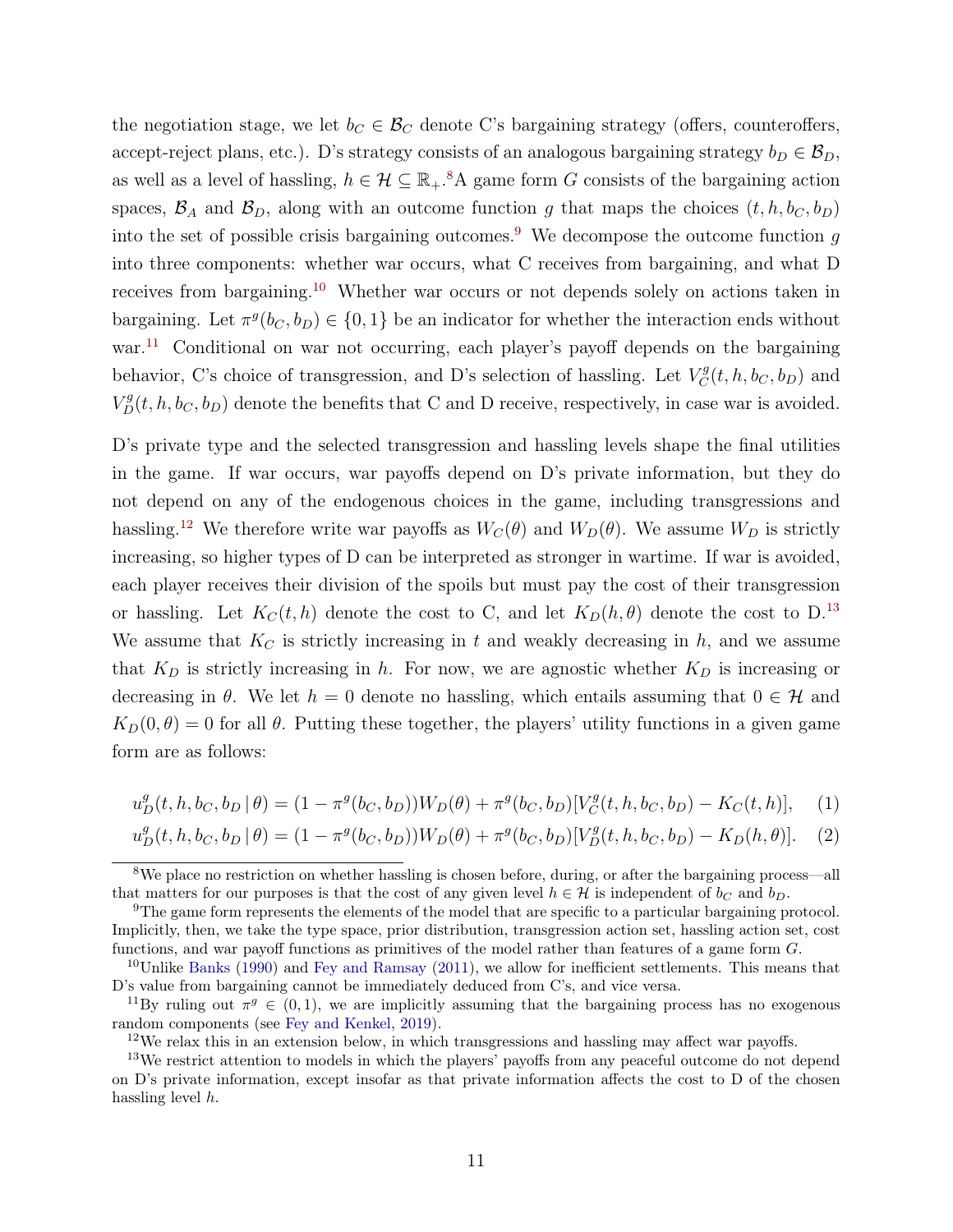We restrict our attention to game forms in which neither player can force a settlement on the other. This assumption reflects the anarchic nature of international politics, in which states always have the option to resort to force if desired. A sufficient condition is that each player has an action  $b_i \in \mathcal{B}_i$  such that  $\pi^g(b_i, b_j) = 0$  (war is guaranteed) for all  $b_j \in \mathcal{B}_j$ . As we show below, this condition places important limits on what kinds of outcomes are sustainable as equilibria.

The relationship between D's private type and hassling ability is central to our analysis. We will show that the effects of  $\theta$  on equilibrium outcomes depend critically on whether greater payoffs from war are associated with higher or lower costs of hassling. In general, when comparing types  $\theta'$  and  $\theta''$ , we say that  $\theta''$  has greater hassling effectiveness than  $\theta'$  if  $K_D(h, \theta'') < K_D(h, \theta')$  for all  $h > 0$ . We focus on cases where there is a monotone relationship between private type and hassling effectiveness. We say that  $\theta$  improves hassling effectiveness if  $K_D(h, \theta'') < K_D(h, \theta')$  for all  $h > 0$  and  $\theta' < \theta''$ . In the opposite case, when  $K_D$  strictly decreases with D's type, we say  $\theta$  degrades hassling effectiveness.

In this class of games, hassling effectiveness concerns the relationship between D's type and the absolute cost of hassling. When we relate D's type to the marginal cost of hassling, we obtain even stronger results. We say the hassling cost function satisfies decreasing differences if types with lower absolute costs also have lower marginal costs. This condition ensures that D's settlement utility has the single-crossing property, allowing us to characterize monotone comparative statics without imposing specific functional forms [\(Ashworth and Bueno de](#page-32-11) [Mesquita,](#page-32-11) [2006\)](#page-32-11).

**Definition 1.** The cost function  $K<sub>D</sub>$  has decreasing differences in h and  $\theta$  if

<span id="page-11-0"></span>
$$
\theta' \text{ has greater hassling effectiveness than } \theta \Rightarrow
$$
  
\n
$$
K_D(h', \theta') - K_D(h, \theta') < K_D(h', \theta) - K_D(h, \theta) \text{ for all } h < h'.
$$
\n(DD)

#### 2.2 Solution Concept and Direct Mechanisms

We restrict attention to pure strategy perfect Bayesian equilibria of each flexible-response crisis bargaining game. Depending on the bargaining protocol and the equilibrium selected, the equilibrium path may be very complex, involving numerous offers and counteroffers before concluding, or it may be simple, ending quickly in war or a settlement. We will not dwell on the details of bargaining itself, as our primary concern is the outcome of the interaction: whether war prevails, and if not, what each party receives from a bargained outcome.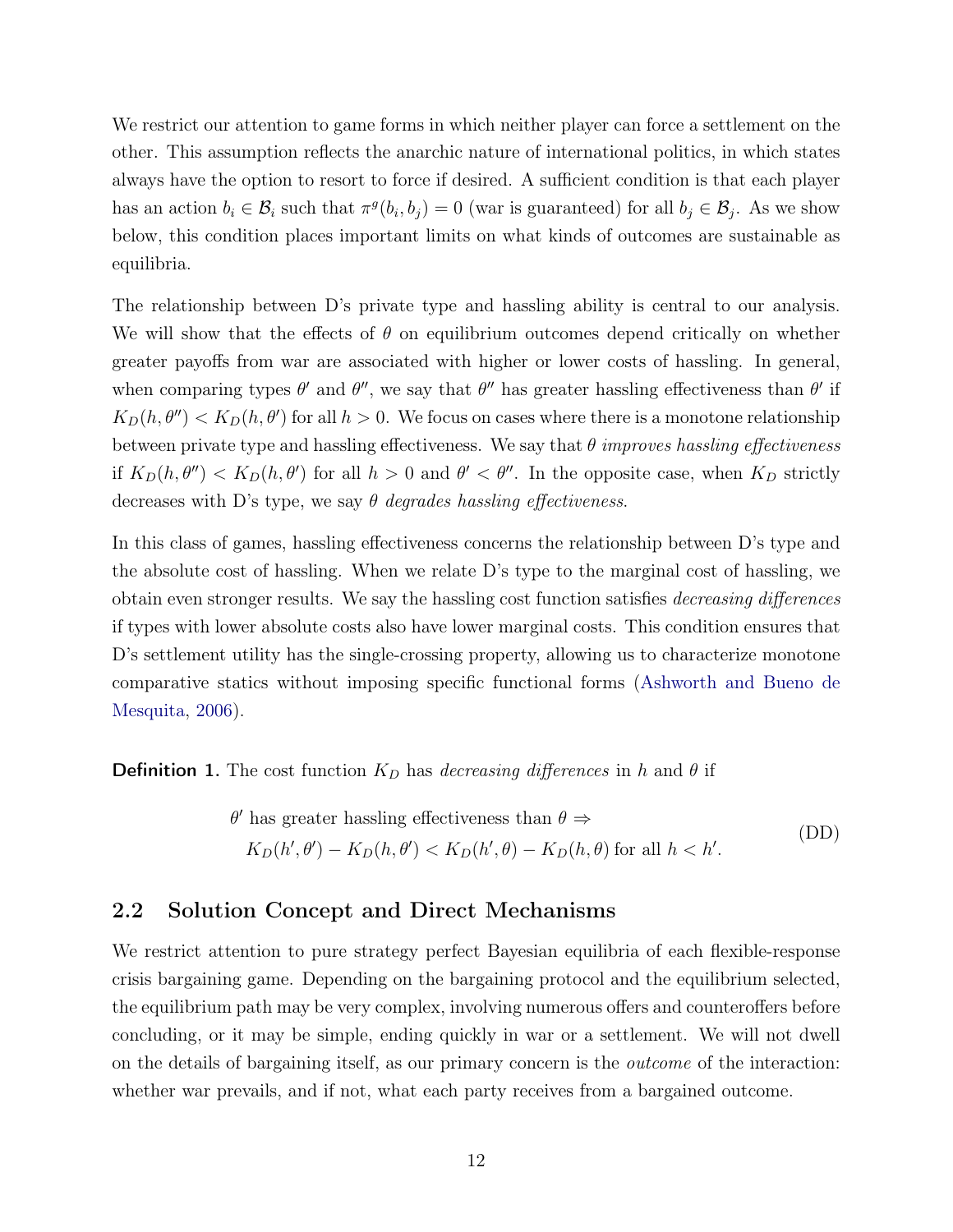We will focus on the incentives of D, the player with private information. Given an equilibrium of a flexible-response crisis bargaining game, we can summarize the outcome of the game for each type of D with three functions: $^{14}$  $^{14}$  $^{14}$ 

- Their hassling level,  $h(\theta)$ .
- Whether a bargained outcome prevails,  $\pi(\theta)$ .
- Their settlement value in case of a bargained resolution,  $V_D(\theta)$ .

A direct mechanism for D consists of these functions,  $(h, \pi, V_D)$ . If type  $\theta$  of D were to follow the equilibrium bargaining strategy of type  $\theta'$ , D's expected utility from doing so would be:

$$
\Phi_D(\theta' \mid \theta) = \underbrace{(1 - \pi(\theta'))W_D(\theta)}_{\text{war}} + \underbrace{\pi(\theta')[V_D(\theta') - K_D(h(\theta'), \theta)]}_{\text{bargained outcome, possibly with hashing}}.
$$

While mimicking another type's strategy may change the hassling level, the occurrence of conflict, and the settlement value for  $\theta$ , it does not change D's war payoff, nor the cost D pays for any given has ling level.<sup>[15](#page-12-1)</sup> The key requirement of Bayesian equilibrium is that no type can increase its payoff by mimicking another type's bargaining strategy. We can phrase this requirement as an *incentive compatibility* condition on the direct mechanism. Let  $U_D(\theta)$ denote each type's expected utility along the path of play, so that  $U_D(\theta) = \Phi_D(\theta | \theta)$ .

**Definition 2.** A direct mechanism  $(h, \pi, V_D)$  is *incentive compatible* if

<span id="page-12-2"></span>
$$
U_D(\theta) \ge \Phi_D(\theta' \mid \theta) \qquad \text{for all } \theta, \theta' \in \Theta. \tag{IC}
$$

To identify regularities in the outcomes of flexible-response crisis bargaining games, we will analyze incentive-compatible direct mechanisms. We rely on the revelation principle: for any Bayesian Nash equilibrium of a particular game form, there is an incentive-compatible direct mechanism that yields the same outcome [\(Myerson,](#page-36-10) [1979\)](#page-36-10). Logically, this means that if we find that some property holds for all incentive-compatible direct mechanisms, than it is true of all equilibria of all flexible-response crisis bargaining games. Without bogging

<span id="page-12-0"></span><sup>&</sup>lt;sup>14</sup>In the Appendix, we formally define an equilibrium and describe how a direct mechanism can be derived from it. See the discussion in [Fey and Ramsay](#page-34-3) [\(2011\)](#page-34-3).

<span id="page-12-1"></span><sup>&</sup>lt;sup>15</sup>The definition of  $\Phi_D$  illustrates an important difference between the flexible-response framework and the environment studied by [Fey and Ramsay](#page-34-6) [\(2009\)](#page-34-6). While [Fey and Ramsay](#page-34-6) [\(2009\)](#page-34-6) also allow for inefficient bargained settlements, in their framework, the inefficiency loss due to reporting  $\theta'$  is the same for all types θ. In contrast, we assume the cost of hassling is a function of the true type θ, which implies that different types may value the "same" settlement differently.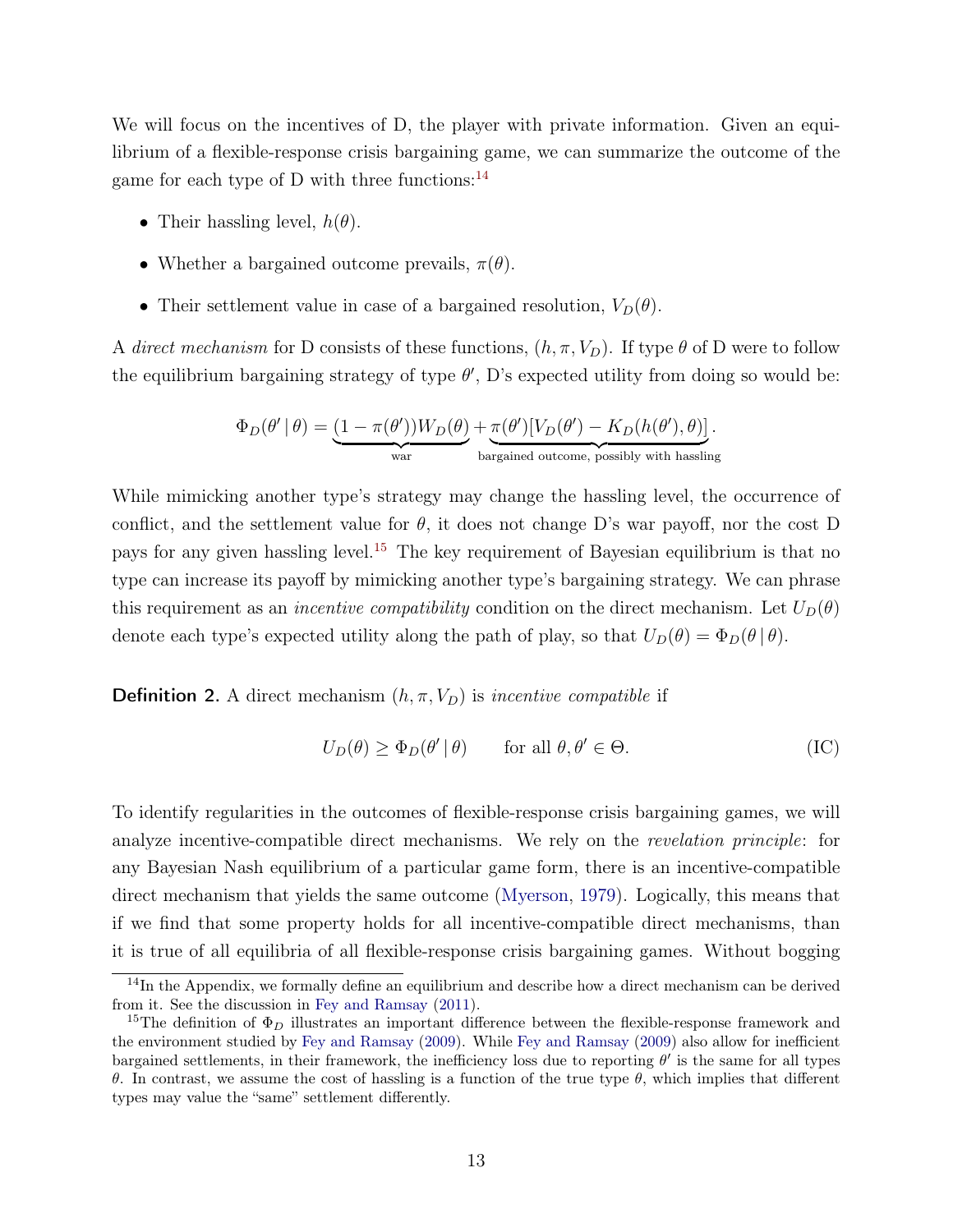ourselves down in the particulars of how crisis bargaining plays out in any particular game, we are able to characterize robust properties of the outcomes of any flexible-response crisis bargaining game.

Recall that we only consider game forms in which neither player can impose a settlement on the other. This condition ensures that no type of D may receive less than its war payoff in equilibrium—if a settlement would yield less, then it would be profitable for D to deviate to fighting. In the language of mechanism design, this requirement amounts to a participation constraint, or what [Fey and Ramsay](#page-34-3) [\(2011\)](#page-34-3) call voluntary agreements in the crisis bargaining context.

**Definition 3.** A direct mechanism  $(h, \pi, V_D)$  has voluntary agreements if

<span id="page-13-0"></span>
$$
\pi(\theta)[V_D(\theta) - K_D(h(\theta), \theta)] \ge \pi(\theta)W_D(\theta) \quad \text{for all } \theta \in \Theta.
$$
 (VA)

Naturally, the voluntary agreements condition is automatically satisfied for those types that fight in equilibrium. The constraint only applies to the types that settle—the settlement must yield at least as much as their war payoff, even when accounting for the costs of the hassling. Throughout the analysis, we will restrict attention to direct mechanisms that satisfy both [\(IC\)](#page-12-2) and [\(VA\)](#page-13-0), as any equilibrium of a flexible-response crisis bargaining game with voluntary agreements must be outcome-equivalent to some such mechanism [\(Fey and](#page-34-3) [Ramsay,](#page-34-3) [2011\)](#page-34-3).

## <span id="page-13-1"></span>3 Private Type and the Probability of War

In crisis bargaining games without flexible responses, private signals of high strength or resolve are associated with a greater equilibrium probability of war [\(Powell,](#page-37-3) [1989;](#page-37-3) [Morrow,](#page-36-1) [1989;](#page-36-1) [Fearon,](#page-34-1) [1995;](#page-34-1) [Schultz,](#page-37-1) [1999;](#page-37-1) [Wittman,](#page-39-1) [2009;](#page-39-1) [Slantchev and Tarar,](#page-38-10) [2011;](#page-38-10) [Benson](#page-33-2) et al., [2016;](#page-33-2) [Tarar,](#page-39-4) [2021\)](#page-39-4). A simple intuition drives this result: if some type finds it worthwhile to run a high risk of war to receive a better deal at the bargaining table, then all stronger types must be willing to run at least as great a risk. For stronger types, the benefits from any settlement are the same, but their payoffs from the fail case of fighting are better.

For equilibria with no hassling, our model recovers the classic monotone relationship between private type and the likelihood of conflict. As long as  $h(\theta) = 0$  for all types, stronger types never have a lower probability of conflict than weaker types. The following result recovers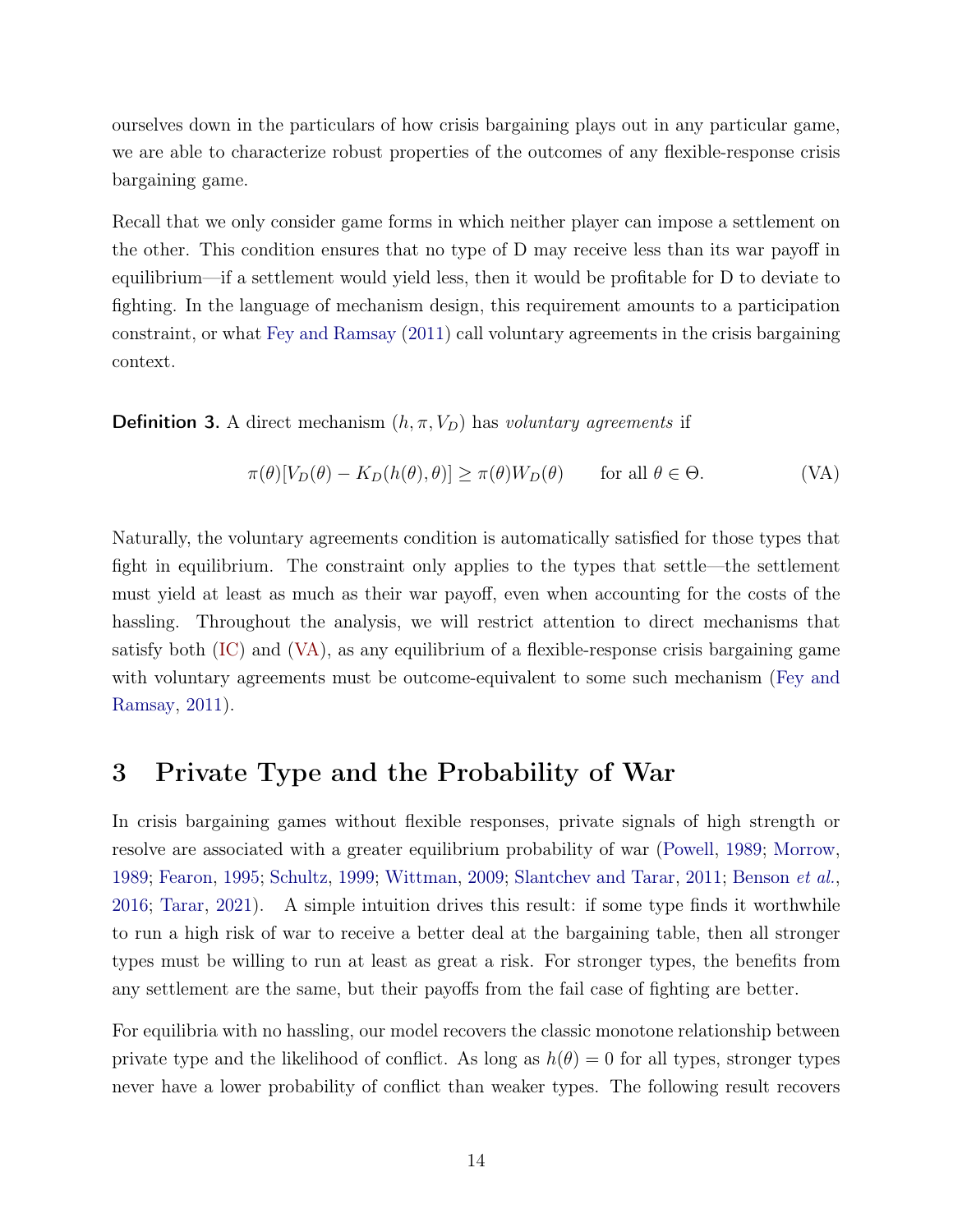<span id="page-14-1"></span>

Figure 3: The relationship between type  $(\theta' < \theta'')$  and war likelihood in all flexible-response crisis bargaining games.

Lemma 1 of [Banks](#page-32-0) [\(1990\)](#page-32-0) as a special case in our environment.<sup>[16](#page-14-0)</sup>

<span id="page-14-2"></span>**Lemma 1.** If  $h = 0$  and  $\theta' < \theta''$ , then  $\pi(\theta') \geq \pi(\theta'')$ .

This result confirms that the exceptions we find to the classic model are due exclusively to our introduction of flexible responses, not to any other feature of our modeling environment. However, once states begin to employ alternative instruments for altering the balance of bargaining power, this straightforward relationship between private strength and the risk of war holds only under special conditions.

The flow chart in [Figure 3](#page-14-1) summarizes our findings on the relationship between private information and the occurrence of conflict. If private strength degrades hassling effectiveness, then stronger types are more likely to fight, just as in traditional crisis bargaining models. The same is true if private strength increases hassling effectiveness and has a stronger effect on war payoffs than on the cost of hassling [\(WURI](#page-15-0) condition, formally defined below). However, we find that weaker types are more likely to fight—the opposite of the traditional result—when private strength improves hassling effectiveness but affects war payoffs less than hassling costs [\(SURI,](#page-16-0) also defined below). If there is no monotone relationship between private strength and the cost of hassling, or if, when stronger types are more effective, neither of the aforementioned conditions on the relative effects of private type hold, then we cannot pin down a clear relationship with the probability of conflict.

<span id="page-14-0"></span><sup>&</sup>lt;sup>16</sup>Though we restrict to deterministic outcomes and thus  $\pi(\theta) \in \{0,1\}$  in the bulk of our analysis, the proof of [Lemma 1](#page-14-2) holds even if we allow for probabilistic outcomes. All proofs are in the Appendix.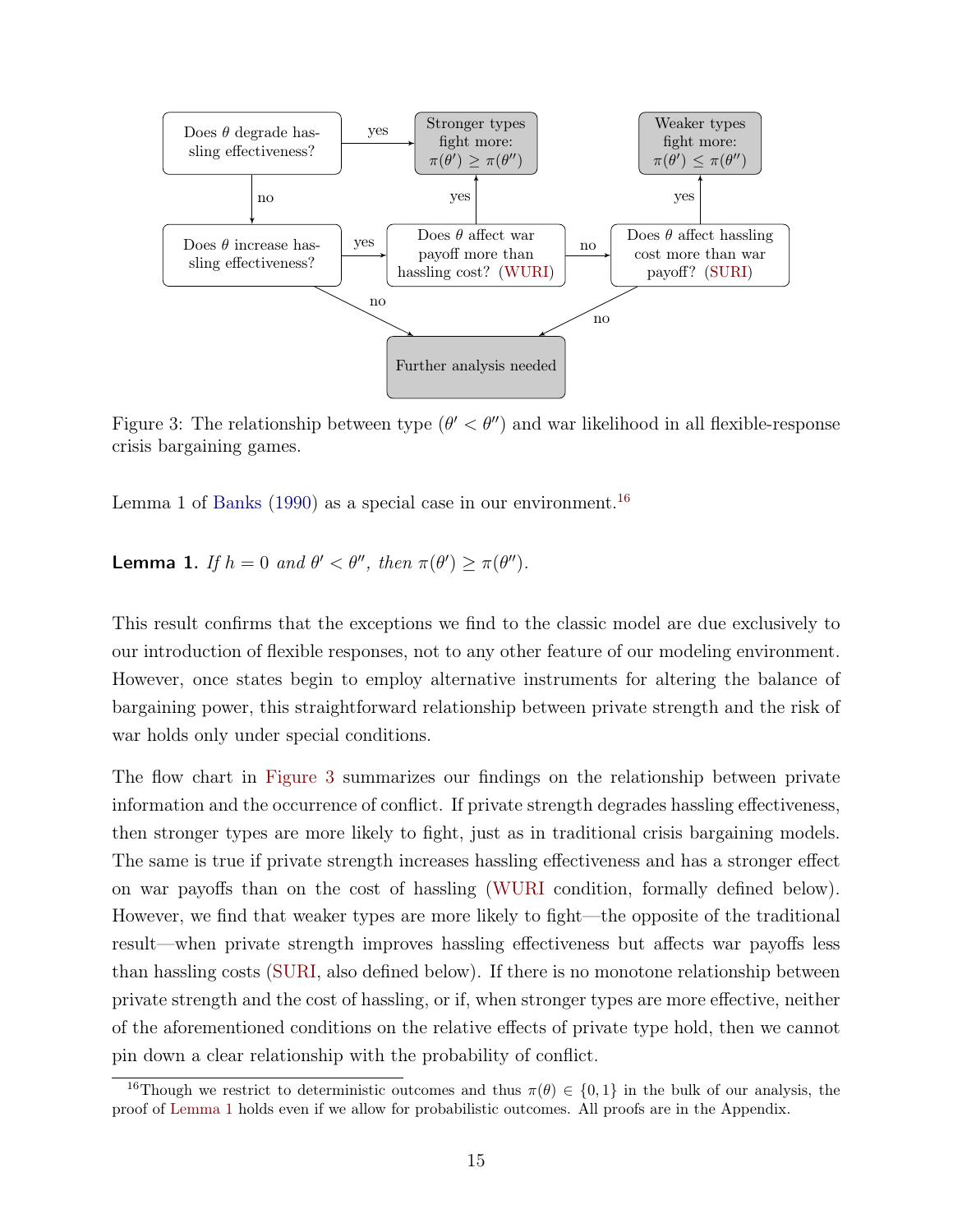When hassling takes place, the effect of private type on the chance of war depends on whether a state's private war capability improves or degrades its hassling effectiveness. If private type degrades hassling effectiveness—i.e., if types with greater war payoffs also have greater costs of hassling—then higher types are weakly more likely to go to conflict.

#### <span id="page-15-1"></span>**Proposition 1.** Assume  $\theta$  degrades hassling effectiveness. If  $\theta' < \theta''$ , then  $\pi(\theta') \geq \pi(\theta'')$ .

Because the value of an efficient settlement without hassling is the same regardless of  $\theta$ , higher types have the most incentive to choose war over an efficient settlement. If private type degrades hassling effectiveness, then this logic carries over to settlements involving hassling as well. If some type of D prefers war over a settlement with hassling level  $h \geq 0$ , then all stronger types must have the same preference: they have an even higher war payoff and would pay a greater cost from the same level of hassling.

When private type is instead associated with lower costs of hassling, we need more conditions to characterize its relationship with the equilibrium occurrence of war. In this case, not only is war more attractive to stronger types of D, but so is any given settlement with hassling. Because war payoffs and settlement payoffs are now moving in the same direction as a function of D's type, the critical question for our purposes is which rate of increase is quicker. The probability of conflict increases with D's private strength in equilibrium if  $\theta$  has a stronger effect on war payoffs than on the cost of hassling. On the other hand, if the effect of  $\theta$  on hassling cost is dominant, then weaker types are more likely to fight in equilibrium—the opposite of the pattern found in traditional crisis bargaining games.

To prove these claims, we must formally state what it means for  $\theta$  to affect war payoffs more than the cost of hassling, or vice versa. We say the war utility is relatively increasing (WURI) when  $\theta$  has a greater marginal effect on war payoffs than on the cost of hassling. In the opposite case, we say the settlement utility is relatively increasing (SURI).

Definition 4. In a direct mechanism, the war utility is relatively increasing if

<span id="page-15-0"></span>
$$
W_D(\theta'') - W_D(\theta') > K_D(h(\theta''), \theta') - K_D(h(\theta''), \theta'')
$$
  
for all  $\theta', \theta'' \in \Theta$  such that  $\theta' < \theta''$  and  $\pi(\theta'') = 1$ . (WURI)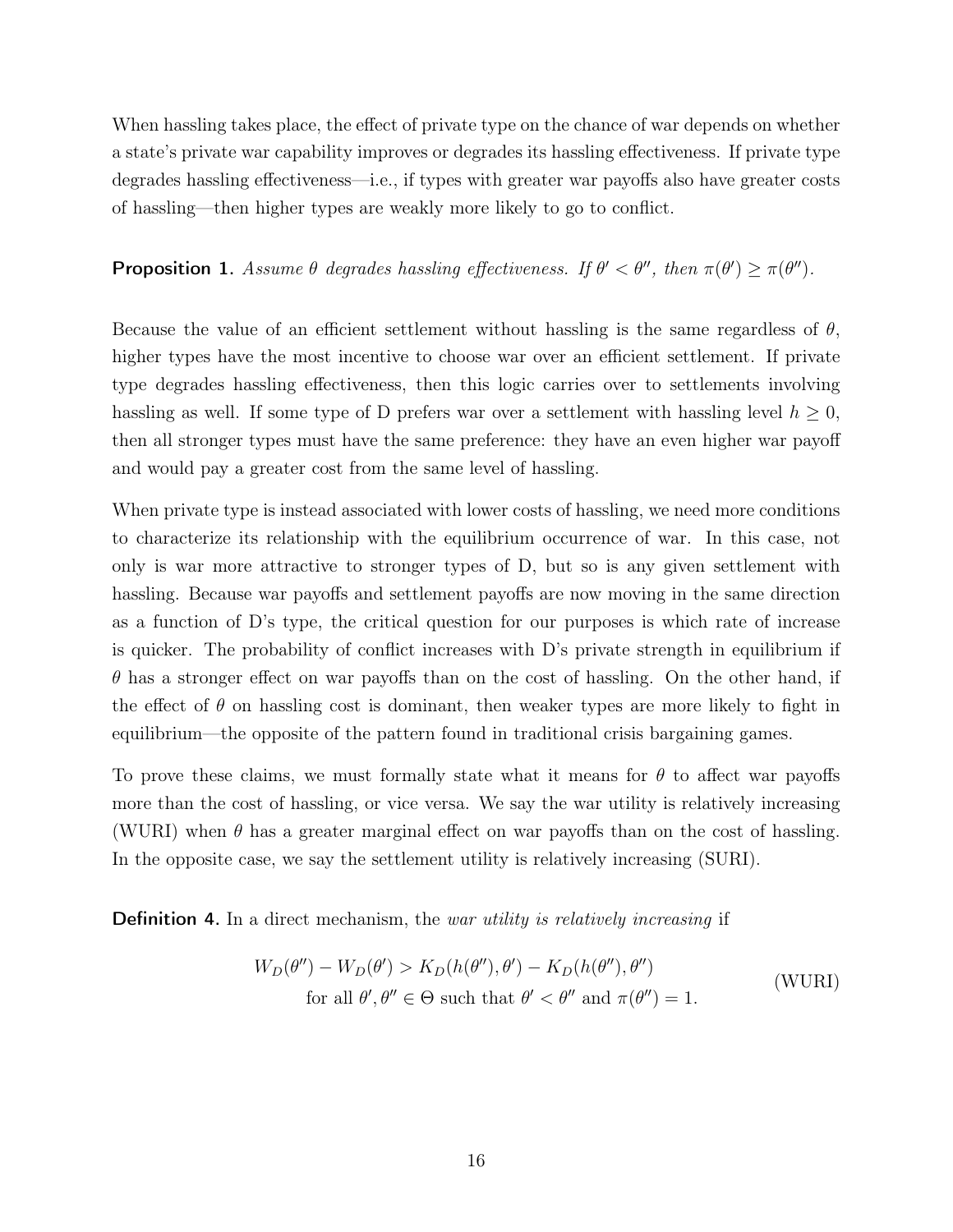The settlement utility is relatively increasing if

<span id="page-16-0"></span>
$$
W_D(\theta'') - W_D(\theta') < K_D(h(\theta'), \theta') - K_D(h(\theta'), \theta'')
$$
\n
$$
\text{for all } \theta', \theta'' \in \Theta \text{ such that } \theta' < \theta'' \text{ and } \pi(\theta') = 1.
$$
\n(SURI)

If either of these holds and private strength increases hassling effectiveness, then we can identify a monotonic relationship between private information and the equilibrium chance of conflict for any flexible-response crisis bargaining model.

<span id="page-16-1"></span>**Proposition 2.** Assume  $\theta$  improves hassling effectiveness, and let  $\theta' < \theta''$ . If [\(WURI\)](#page-15-0) holds, then  $\pi(\theta') \geq \pi(\theta'')$ . If [\(SURI\)](#page-16-0) holds, then  $\pi(\theta') \leq \pi(\theta'')$ .

This result shows that the conventional relationship between private information and the likelihood of conflict is not robust to the introduction of hassling that affects payoffs from bargaining. Assuming that types with greater battlefield effectiveness are also more effective at hassling activities, the relationship between  $\theta$  and the likelihood of conflict depends critically on the technology of hassling. If the marginal effect of D's type on the costs of hassling always outweighs its effect on the war payoffs, then we have the opposite of the usual result, with stronger types less likely to fight on the path of play.

The two conditions we have outlined here are mutually exclusive (except in the trivial case where all types end up fighting in equilibrium), but they are not mutually exhaustive. Depending on the functional forms of  $W_D$  and  $K_D$ , it is possible for the marginal effect of  $\theta$ on the war payoff to be relatively strong for some types and relatively weak for others. In this scenario, we cannot generally characterize the relationship between D's private type and which outcome prevails in equilibrium.

While [Proposition 2](#page-16-1) is useful for understanding how private information affects the occurrence of war in flexible response crisis bargaining games, its practical applicability is somewhat limited. Ideally, we would be able to say on the basis of the model primitives—the war payoff and hassling cost functions—whether stronger types will be associated with a greater likelihood of conflict in any given strategic environment. However, the [WURI](#page-15-0) and [SURI](#page-16-0) conditions do not exclusively concern model primitives, as they depend on the levels of hassling chosen on the path of play. This raises the possibility that the relationship between D's private type and the likelihood of conflict may vary depending on the exact bargaining protocol.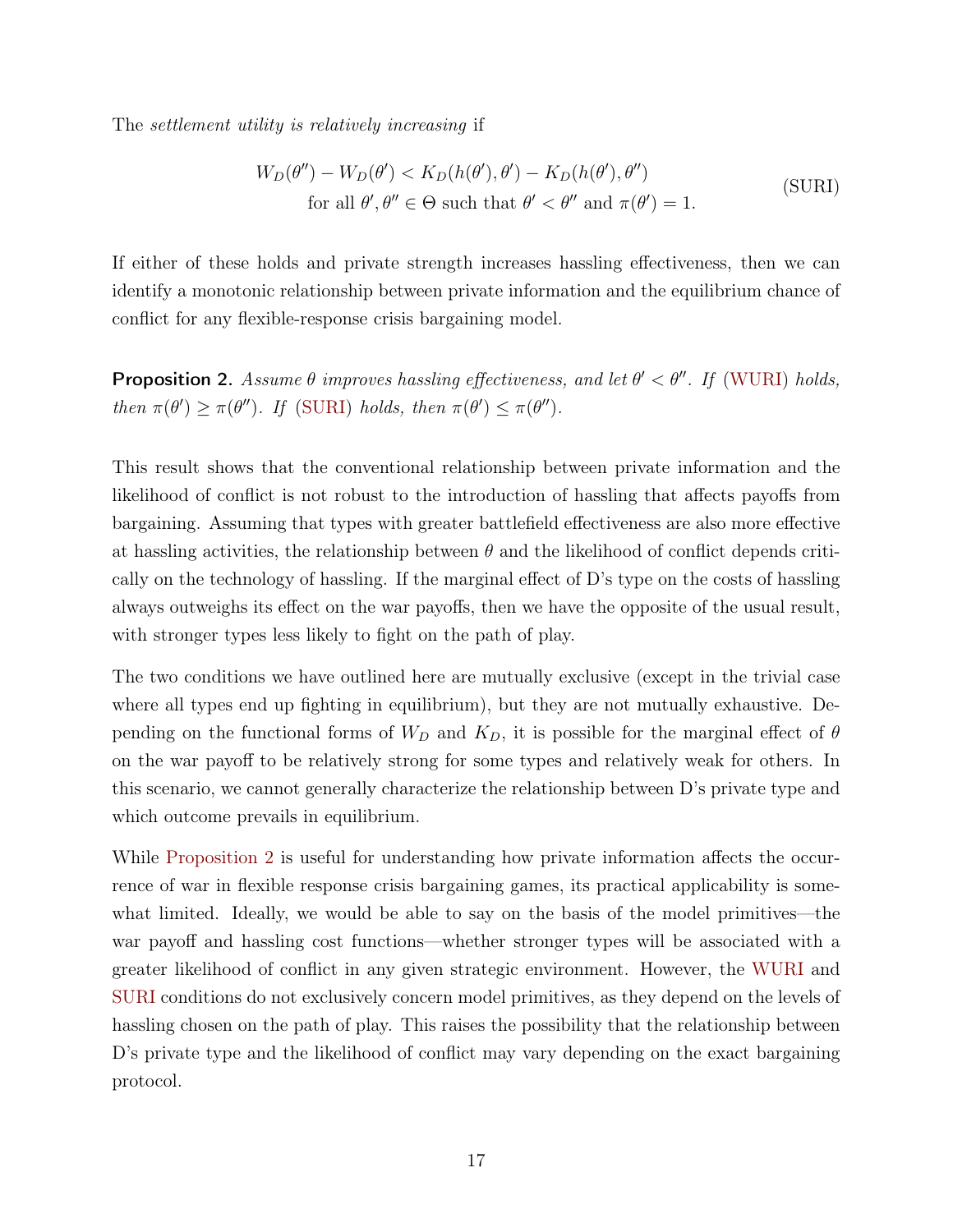With additional conditions on the model primitives, we can ensure that the war utility is relatively increasing, meaning that the likelihood of conflict increases with D's type. In particular, we need the cost function to have decreasing differences and the marginal effect of  $\theta$  on the war payoff to always exceed its marginal effect on the hassling cost when h is at its upper bound. Under these conditions, higher types are more likely to end up at conflict in the equilibria of all flexible-response crisis bargaining games, regardless of the exact negotiating protocol employed.

**Lemma 2.** Assume  $\theta$  improves hassling effectiveness, [\(DD\)](#page-11-0) holds, and  $\max \mathcal{H} = \bar{h} < \infty$ . If  $W_D(\theta'') - W_D(\theta') > K_D(\bar{h}, \theta') - K_D(\bar{h}, \theta'')$  for all  $\theta', \theta'' \in \Theta$  such that  $\theta' < \theta''$ , then [\(WURI\)](#page-15-0) holds.

There is not an analogous sufficient condition for the settlement utility to be relatively increasing. The obstacle here is our assumption that  $h = 0$  is always feasible at zero cost.<sup>[17](#page-17-0)</sup> This means the marginal effect of  $\theta$  on the cost of the hassling is zero for  $h = 0$ , ruling out any kind of sufficient condition for the marginal effect of  $\theta$  on the hassling cost to always exceed its effect on the war payoff. At most, if we assume decreasing differences in the cost of hassling, we can make the [SURI](#page-16-0) condition slightly less onerous to check. In this case, letting  $\underline{h}$  denote the minimal hassling among types that end up in a bargained resolution, '∸<br>ً a sufficient condition is that  $W_D(\theta') - W_D(\theta) < K_D(\underline{h}, \theta) - K_D(\underline{h})$  $\underline{h}, \theta'$  for all  $\theta < \theta'$ . If this condition holds, then, in equilibrium, it can never be the case that low types settle and high types go to war.

## <span id="page-17-1"></span>4 Private Type and Payoffs

A second key regularity in crisis bargaining games that do not include flexible responses is that a better private war capability corresponds to a better equilibrium payoff, even when war does not occur [\(Banks,](#page-32-0) [1990;](#page-32-0) [Fey and Ramsay,](#page-34-3) [2011\)](#page-34-3). In these models, greater private strength increases an actor's willingness to run the risk of war, and risky bargaining actions thus serve as signals of strength, allowing the actor to extract more from negotiations if the interaction does not ultimately end in war.

We recover the same relationship between private strength and equilibrium payoffs in the flexible response environment when hassling does not take place along the path of play. The

<span id="page-17-0"></span><sup>&</sup>lt;sup>17</sup>The normalization of the cost to zero is immaterial, but the constancy of the cost of across types of D is important here.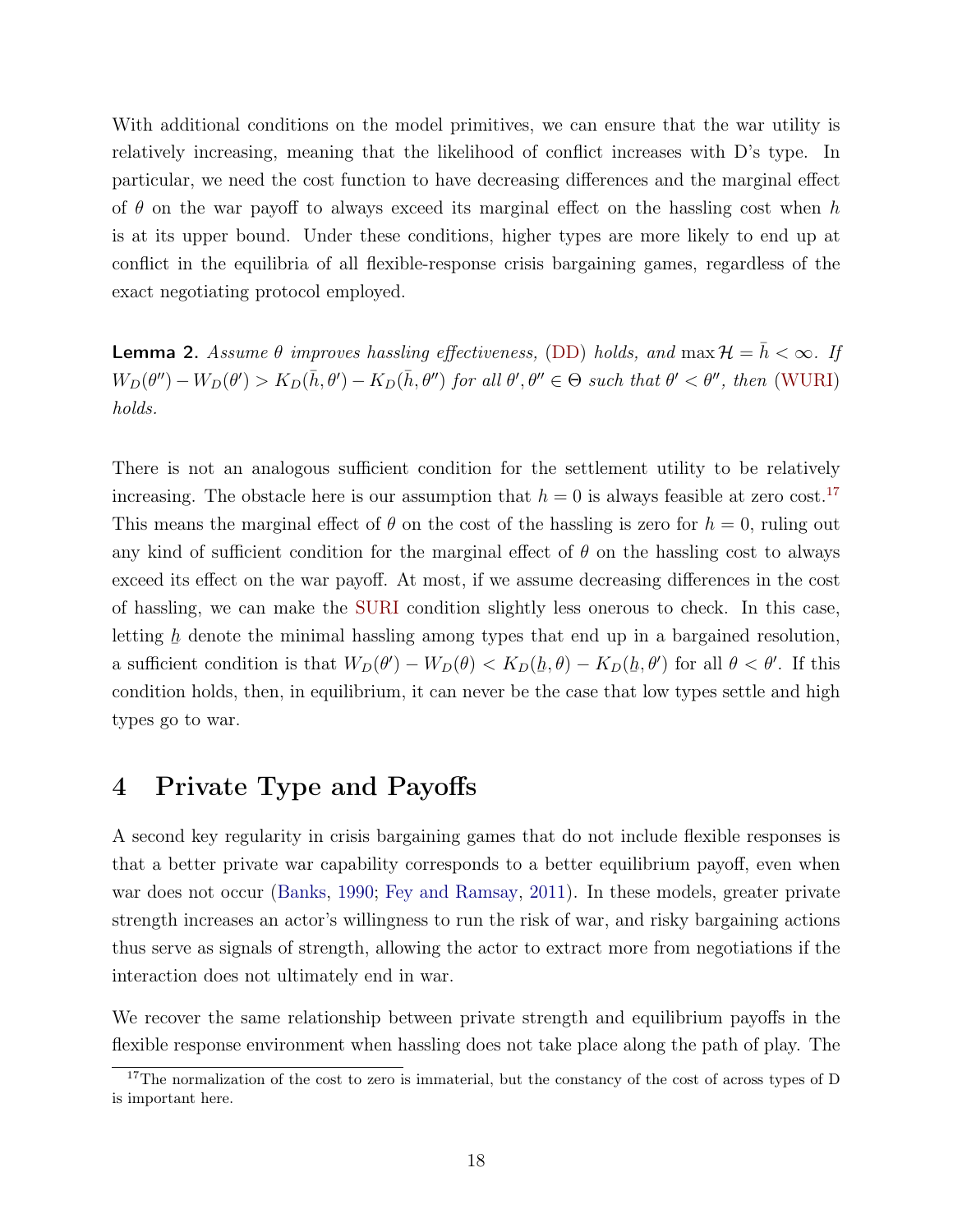<span id="page-18-0"></span>

Figure 4: The relationship between type  $(\theta' < \theta'')$  and equilibrium payoffs in all flexibleresponse crisis bargaining games.

following result is our analogue of Lemma 4 from [Banks](#page-32-0) [\(1990\)](#page-32-0).

**Lemma 3.** If  $h = 0$  and  $\theta' < \theta''$ , then  $U_D(\theta') \le U_D(\theta'')$ .

Once we introduce additional ways to alter the balance of spoils, the tight relationship between private war capability and equilibrium payoffs no longer holds. The flowchart in [Figure 4](#page-18-0) summarizes the relationship between private strength and utility in flexible-response crisis bargaining games. Obviously, among types that end up fighting in equilibrium, stronger types are always better off. Outside of that case, however, private strength is only guaranteed to increase payoffs when it is also associated with greater hassling capability. If private strength instead degrades hassling capability, we find the opposite of the usual result: types with lower private strength have greater payoffs in case of peace.

We recover the positive relationship between private strength and equilibrium payoffs when  $\theta$  improves hassling effectiveness. In this case, stronger types have an advantage in both channels of bargaining leverage—hassling and the threat of war—and therefore never come away worse off at the bargaining table. In fact, a stronger type has a strictly greater payoff than all weaker types whenever it goes to war in equilibrium or engages in non-zero hassling.

<span id="page-18-1"></span>**Proposition 3.** Assume  $\theta$  improves hassling effectiveness. If  $\theta' < \theta''$ , then  $U_D(\theta') \le U_D(\theta'')$ . The inequality is strict if  $\pi(\theta') = 0$  or  $h(\theta') > 0$ .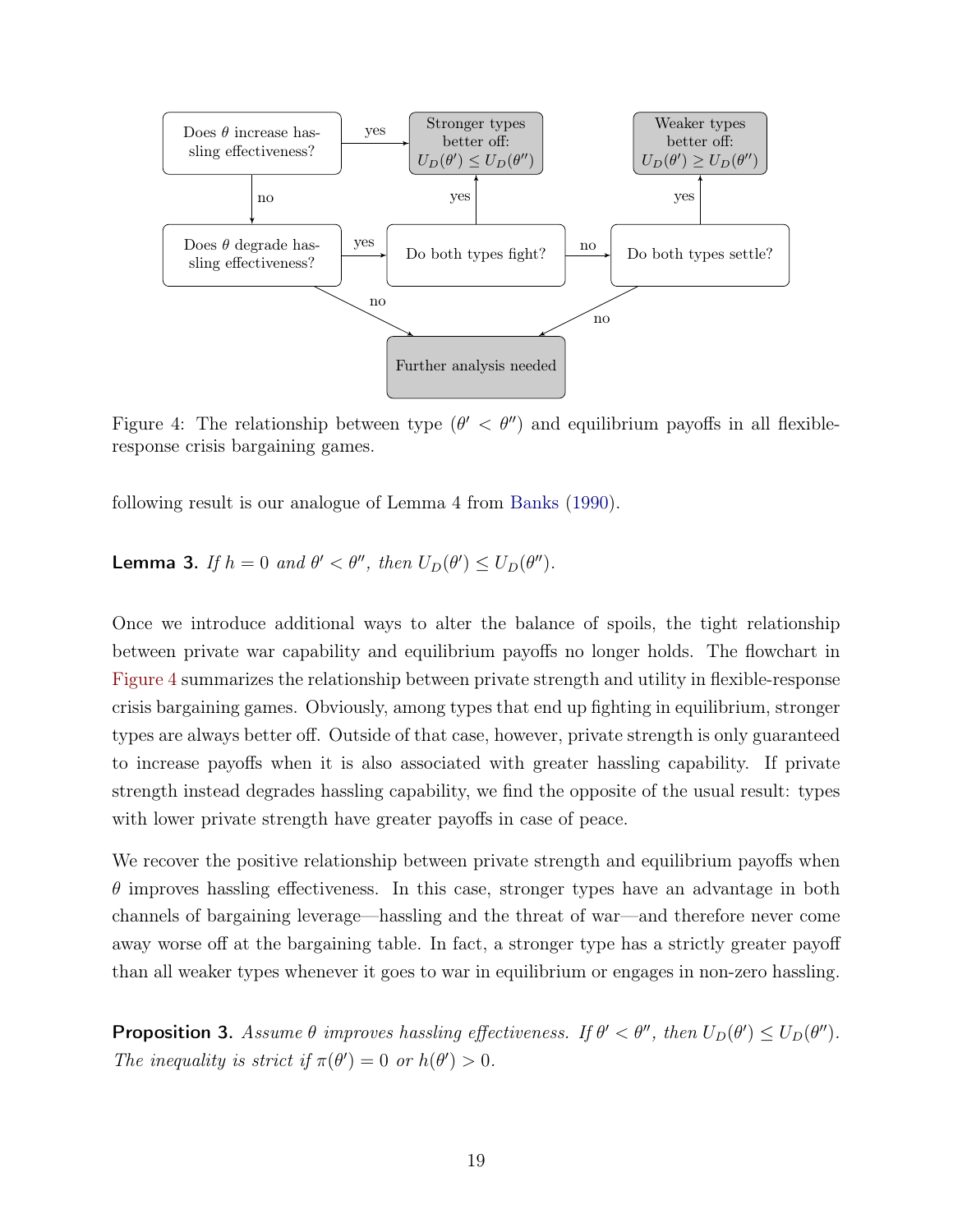A simple incentive compatibility logic is behind this result. Consider the outcomes for two types of D, one weaker and one stronger. If the weaker one goes to war, then obviously the stronger one could do better by going to war as well. Conversely, if the weaker one settles, the stronger type could get the same terms of settlement as the weaker one by choosing the same hassling level and bargaining actions. Moreover, under the condition that private type improves hassling capabilities, the stronger type's hassling cost would be no greater than that of the weaker type; in fact, it would be strictly less if  $h > 0$ . No matter what the outcome for the weaker type, the stronger type has a bargaining strategy available that results in a weakly better payoff. Consequently, the stronger type's equilibrium payoff must be no lower than the weaker one's.

If private strength is instead associated with lower hassling effectiveness, then we find an exception to the traditional positive relationship between private type and equilibrium payoff. In this case, the relationship is U-shaped. Low types, which have poor battlefield effectiveness but relatively low costs of hassling, choose to settle rather than to fight in equilibrium. Among these types, lower private strength is associated with greater hassling ability, and thus a greater equilibrium payoff. At a certain level of strength, however, it becomes profitable to fight rather than settle. After this point, greater military strength by necessity leads to a greater payoff.

<span id="page-19-0"></span>**Proposition 4.** Assume  $\theta$  degrades hassling effectiveness. There exists  $\hat{\theta}$  such that  $\pi(\theta) = 1$ for all  $\theta < \hat{\theta}$  and  $\pi(\theta) = 0$  for all  $\theta > \hat{\theta}$ . If  $\theta' < \theta'' < \hat{\theta}$ , then  $U_D(\theta') \ge U_D(\theta'')$  (strictly if  $h(\theta'') > 0$ ). If  $\hat{\theta} < \theta' < \theta''$ , then  $U_D(\theta') < U_D(\theta'')$ .

This result illustrates the new sources of bargaining leverage that arise in crisis bargaining games with flexible responses. In ordinary crisis bargaining games, a state's sole source of bargaining power is its threat to resort to war. In our framework, hassling provides another means of shifting the peacetime balance of spoils. There is a direct effect of hassling efficiency, where more effective types end up better off because they can afford to hassle more, thereby shifting the balance of goods in their favor. There is also an indirect effect: more effective types can pay a lower cost to undertake the same amount of hassling. Both effects contribute to the negative relationship between private strength and payoffs from peace when  $\theta$  degrades hassling effectiveness.

In analyzing private strength's relationship to both the probability of war and equilibrium payoffs in flexible-response crisis bargaining games, we have identified some conditions under which our results diverge with the traditional patterns and other conditions under which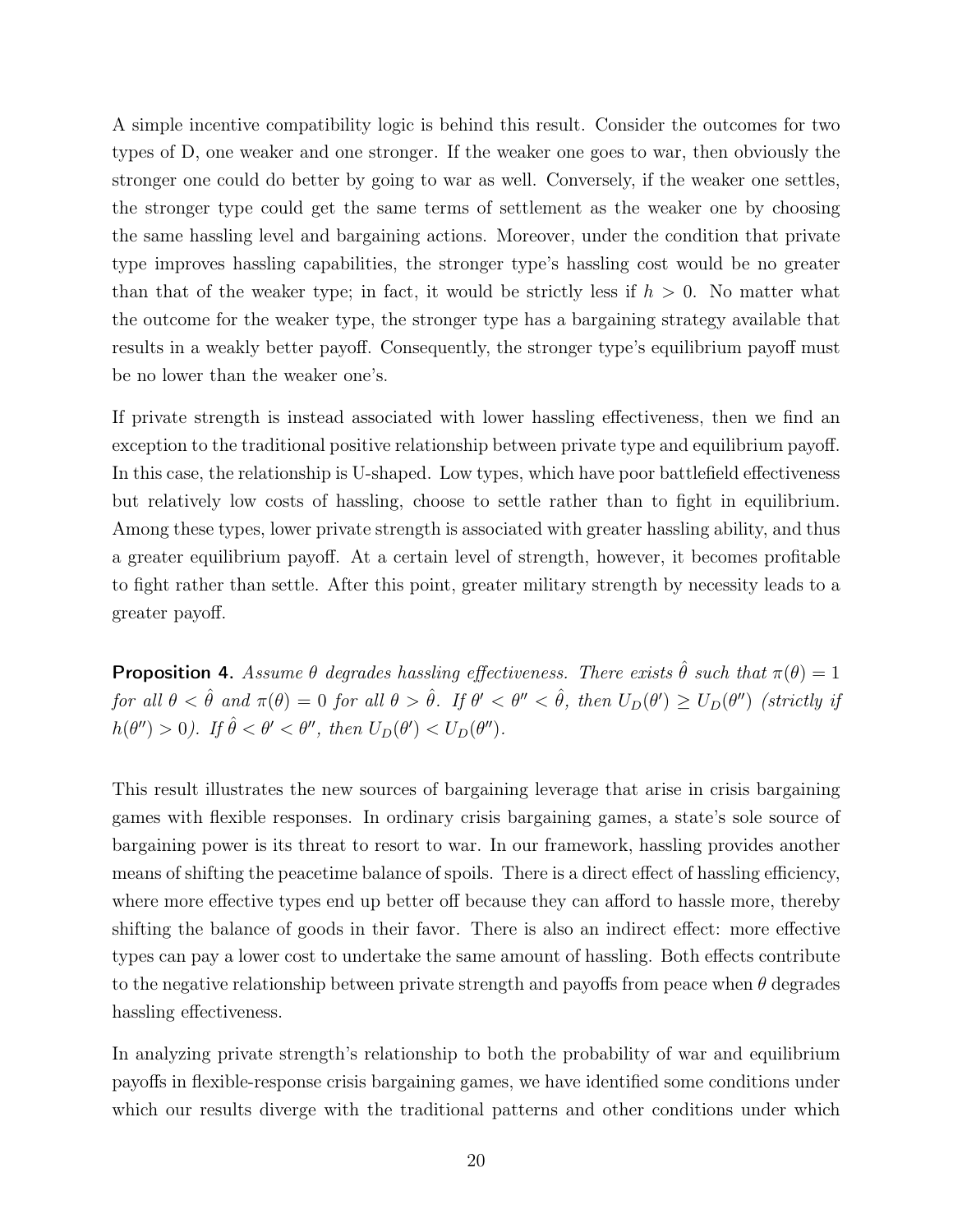they agree. Interestingly, we find only one case in which both the chance of conflict and the equilibrium utility increase with private strength, as in the traditional pattern—namely, when  $\theta$  increases hassling effectiveness but has an even stronger effect on war payoffs [\(WURI\)](#page-15-0). The ordinary crisis bargaining model may, in a sense, be considered a special case of these more general conditions. If private strength increases hassling effectiveness while having a relatively low effect on war payoffs [\(SURI\)](#page-16-0), then equilibrium payoffs increase with  $\theta$  as in traditional models, but the probability of war decreases. We see the converse pattern if private strength degrades hassling effectiveness: the probability of war increases with  $\theta$  as usual, but the equilibrium utility is U-shaped.

## <span id="page-20-0"></span>5 Empirical Implications

How does our theory update our understanding of conflict? Consider the ongoing debate over the usefulness of aerial bombing in conflict. To quickly summarize a subset of findings, existing research has shown that aerial bombings or precision strike capabilities can be useful in hassling operations [\(Kreps and Fuhrmann,](#page-35-6) [2011\)](#page-35-6) or in a conventional war [\(Pape,](#page-36-7) [1996;](#page-36-7) [Horowitz and Reiter,](#page-35-5) [2001;](#page-35-5) [Allen and Martinez Machain,](#page-32-5) [2019\)](#page-32-5), but may be less effective in a counterinsurgency [\(Lyall,](#page-36-11) [2013;](#page-36-11) [Dell and Querubin,](#page-34-12) [2018\)](#page-34-12). While this research agenda is quite deep, the existing literature does not speak to, for example, what precision strike technology means for shaping deterrence or bargaining.[18](#page-20-1) In every paper cited above, the value of these weapons was evaluated conditional upon a bargaining failure having occurred. It would be valuable to know how these weapons influence decision making in the leadup to crises, whether they lead to more (or less) war, and whether they produce expected windfalls for the state that developed the bombing capabilities. These questions are difficult to answer empirically; identifying or constructing a counterfactual world where a state did not develop precision strike capabilities is challenging, as is identifying how these capabilities (or their absences) shape international crisis initiation or behavior. Our theory is well suited to address these questions. The flowcharts in Figures [1](#page-4-0) and [2](#page-5-0) demonstrate that once we identify whether improved private wartime capabilities improve or are detrimental to hassling capabilities, then we are able to make strong statements about how changes in wartime capabilities increase or decrease the likelihood of war and players' payoffs from settling.

As an illustration, consider a crisis where (a) a defender state possesses private information about its ability to conduct precision strikes, (b) the most feasible low-level conflict option is a precision strike (along the lines of Operation Desert Fox), and (c) the war option would

<span id="page-20-1"></span> $18$ One notable exception is [Post](#page-37-8) [\(2019\)](#page-37-8), which analyzes airpower events (i.e. military exercises, mobilizations, shows of force, deployments of military assets, or other military signal) as signals for use in compellence.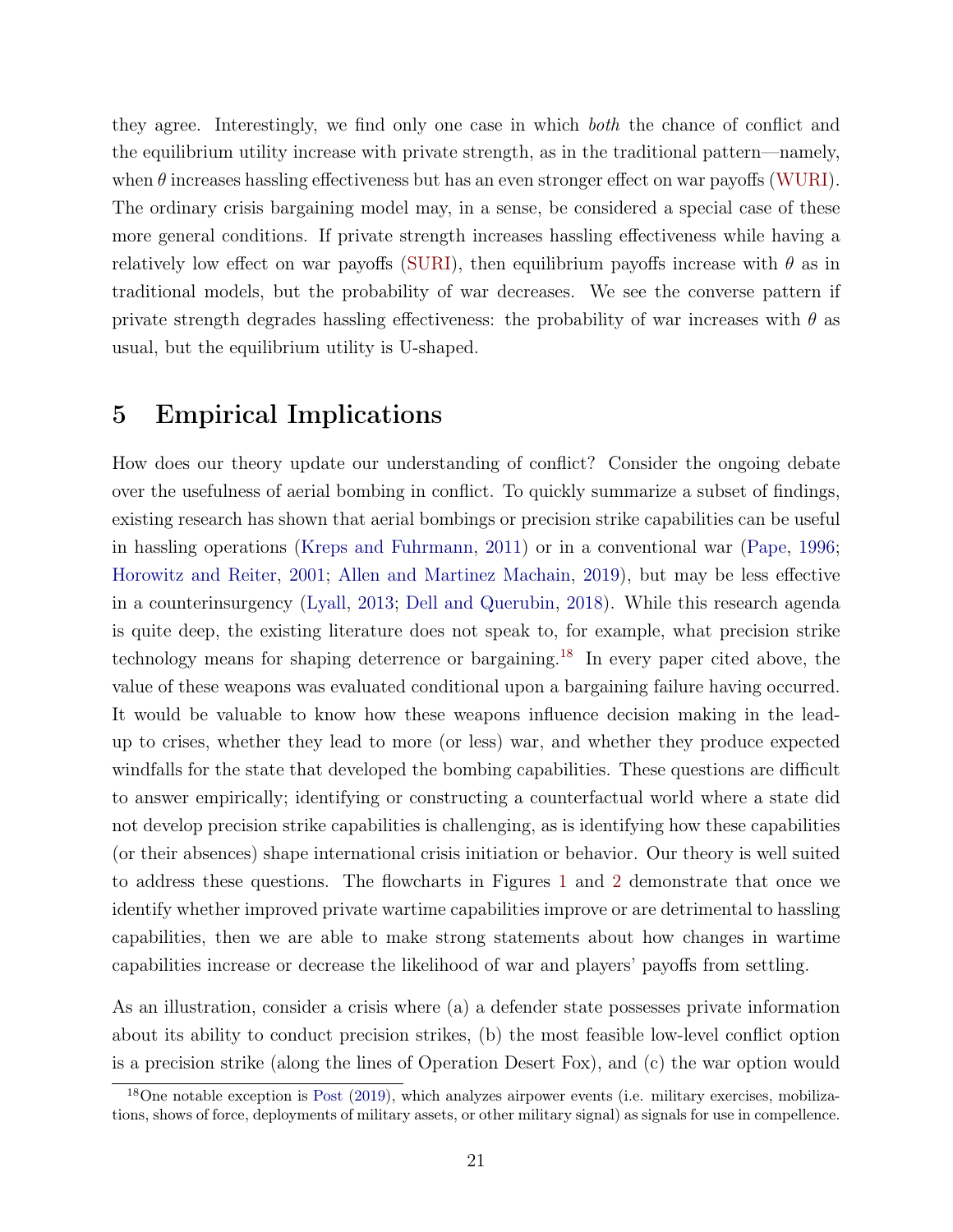be a conventional war (along the lines of Operation Desert Storm). Because precision strike technology is dual-use for both hassling and war, then these private, advanced precision strike capabilities would have a positive effect on both war and hassling outcomes (noted by " + " symbols in [Table 1\)](#page-23-0). Thus, if (a)-(c) held, as the flowcharts in figures [1](#page-4-0) and [2](#page-5-0) show, any flexible-response crisis bargaining model of this case would find that a defender with a better private ability to conduct precision strikes would end up with greater final payoffs, but not necessarily a greater likelihood of engaging in a conventional war. On the other hand, consider a crisis where (a) and (b) held, but, instead of  $(c)$ , it was the case that  $(d)$ the war option would be a protracted counterinsurgency, where precision strike capabilities would likely be less effective  $(4 - 7)$  symbol in [Table 1\)](#page-23-0).<sup>[19](#page-21-0)</sup> If (a), (b), and (d) held, then any flexible-response crisis bargaining model of this case would find that a defender state with a better private ability (or private willingness) to conduct precision strikes would be less likely to enter into a war, and might or might not end up with greater final expected payoffs.<sup>[20](#page-21-1)</sup>

A number of other conflict capabilities can be dual-use for hassling and war. During Operation Outside the Box (2007), Israel disabled Syrian air defenses with an electronic warfare attack. While the full details of the electronic warfare attack have not been disclosed, any attack that allowed multiple Israeli aircraft to enter Syria and conduct a raid without harassment plausibly could have also been used to conduct a more extensive conventional attack [\(Katz,](#page-35-8) [2010\)](#page-35-8). Additionally, cyberattacks have been used as part of a conventional war (Russia-Georgia War, 2008) and as hassling, both independently (Stuxnet and Estonian cyber attacks) and as a part of a cluster of operations against a target state (the NotPetya attacks targeting Ukraine) [\(Buchanan,](#page-33-11) [2020;](#page-33-11) [Gannon](#page-34-4) et al., [2020\)](#page-34-4). Similarly, developments in anti-satellite technologies have opened the possibility for disruption of GPS signals; low-level disruptions could be used for hassling, and more serious disruptions could create problems for modern air and sea warfare [\(Harrison](#page-35-13) *et al.*, [2020\)](#page-35-13). While we do not have the space to discuss every dual-use technology case at length, a number of other capabilities positively affect hassling and war in straightforward ways: the continued development of airlift capabilities can facilitate special operations for use in low-level conflict, conventional war, and irregular warfare [\(Bolkcom,](#page-33-12) [2007;](#page-33-12) [Pietrucha and Renken,](#page-37-13) [2019\)](#page-37-13); coordinating with or providing support to violent non-state actors have been used in both hassling and war [\(Schultz,](#page-38-4) [2010;](#page-38-4) [Schram,](#page-37-5) [2021a\)](#page-37-5); and an ability to control the civilian information environment has been used in both hassling operations (Russia in Eastern Ukraine, 2015-on) and in hearts-and-minds

<span id="page-21-0"></span><sup>19</sup>Alternatively, in a setting with budget restrictions, it is plausible that investments in precision strike capabilities were made at the expense of counterinsurgency capabilities.

<span id="page-21-1"></span><sup>&</sup>lt;sup>20</sup>While throughout the text we treat  $\theta$  as improving war capabilities, we can draw the conclusions stated here due to [1.](#page-15-1)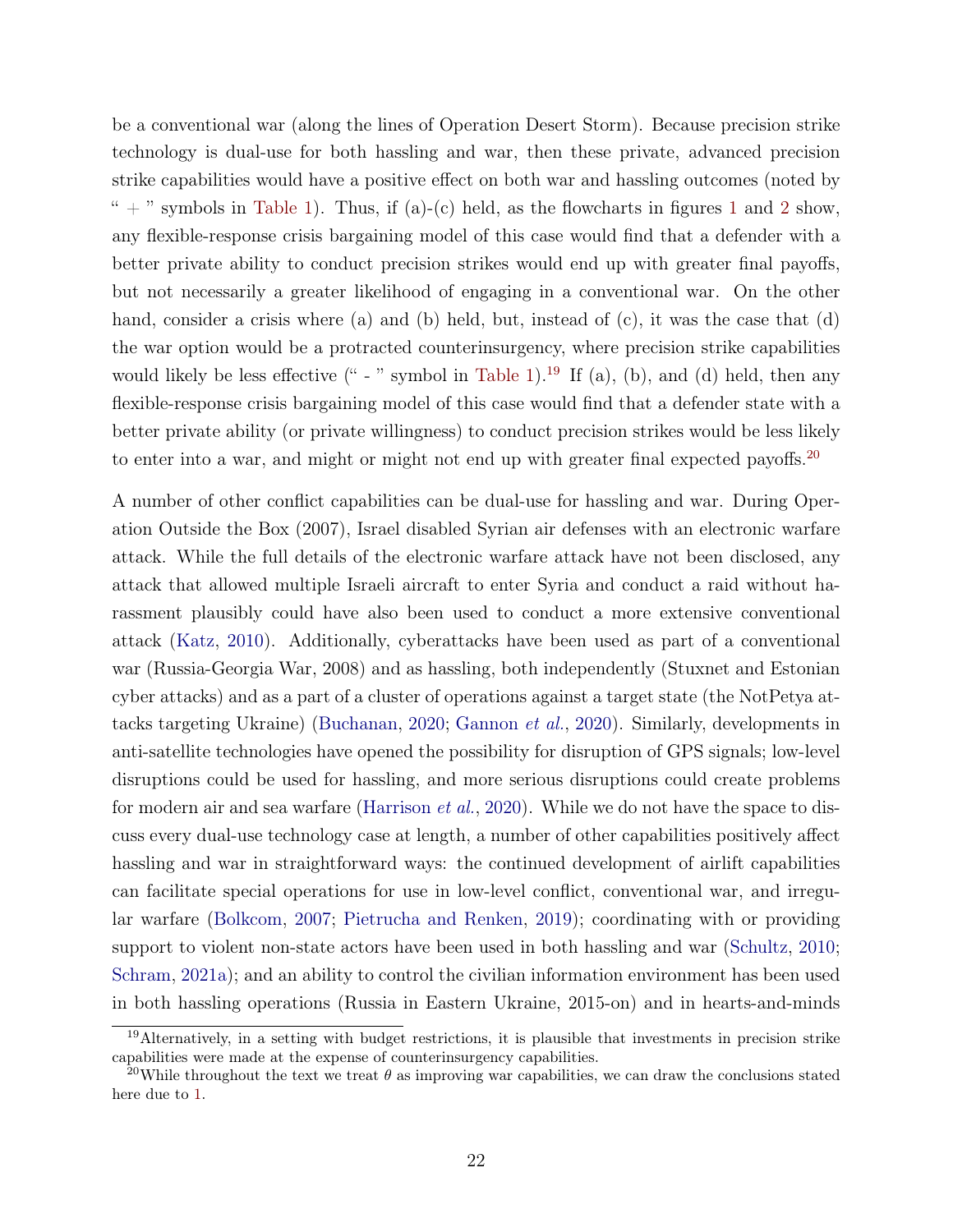counterinsurgencies.

Of course, a number of capabilities are less effective in some forms of conflict. Just as precision strike capabilities may not be well suited for a protracted hearts-and-minds COIN campaign [\(Lyall,](#page-36-11) [2013;](#page-36-11) [Dell and Querubin,](#page-34-12) [2018\)](#page-34-12), neither may the (very expensive) elec-tronic, cyber, or anti-satellite tools;<sup>[21](#page-22-0)</sup> insofar as states over-invest in precision strike capabilities, those states may be less able to conduct a war requiring extensive COIN operations. Similarly, civilian information operations can help in a hassling or COIN context, but these operations may not be as well-suited for a conventional conflict. And finally, many conventional warfare technologies are unsuited for use in hassling scenarios. For example, the U.S. Navy, Marine Force, and Coast Guard have jointly issued a report suggesting that conventional navy vessels designed for lethality in conventional warfare may not be as effective in deft handling of gray zone attacks in the Pacific theater, saying that a more agile fleet could better serve in "gray zone" operations [\(Berger](#page-33-13) et al., [2020;](#page-33-13) [Owen,](#page-36-12) [2021\)](#page-36-12).

Other factors besides the development of capabilities could shape a leadership's incentives in such a way that alters their willingness to engage in some forms of conflict over others. Statistical analyses of the "rally-round-the-flag" phenomenon suggest that larger military operations, especially wars, generate an increase in public support for domestic leadership [\(Baker and Oneal,](#page-32-3) [2001;](#page-32-3) [Chapman and Reiter,](#page-33-7) [2004\)](#page-33-7). This effect could alter a leader's preferences, causing them to prefer war over hassling operations. Alternatively, domestic political economy considerations can also shape leaders' incentives. For example, in 1954 the United States provided arms, funds, and training to Guatemalan rebels who overthrew Jacobo Árbenz and installed right-wing dictator Castillo Armas—a move that benefited the politically connected United Fruit Company [\(Kinzer,](#page-35-14) [2007,](#page-35-14) 125–147) in ways that sanctions would not. Similarly, while a "blood for oil" hypothesis may not fully explain 2003 Iraq invasion [\(Paul,](#page-36-13) [2003;](#page-36-13) [Stokes,](#page-38-11) [2007\)](#page-38-11), it could have still shaped a private willingness for U.S. leadership to go to war rather than hassle. Of course, this is not to say that relevant domestic actors always prefer war, as the use of international sanctions or tariffs to weaken a regime can also create domestic winners and losers.

<span id="page-22-0"></span><sup>21</sup>There are some notable exceptions (see [Shachtman,](#page-38-12) [2011\)](#page-38-12).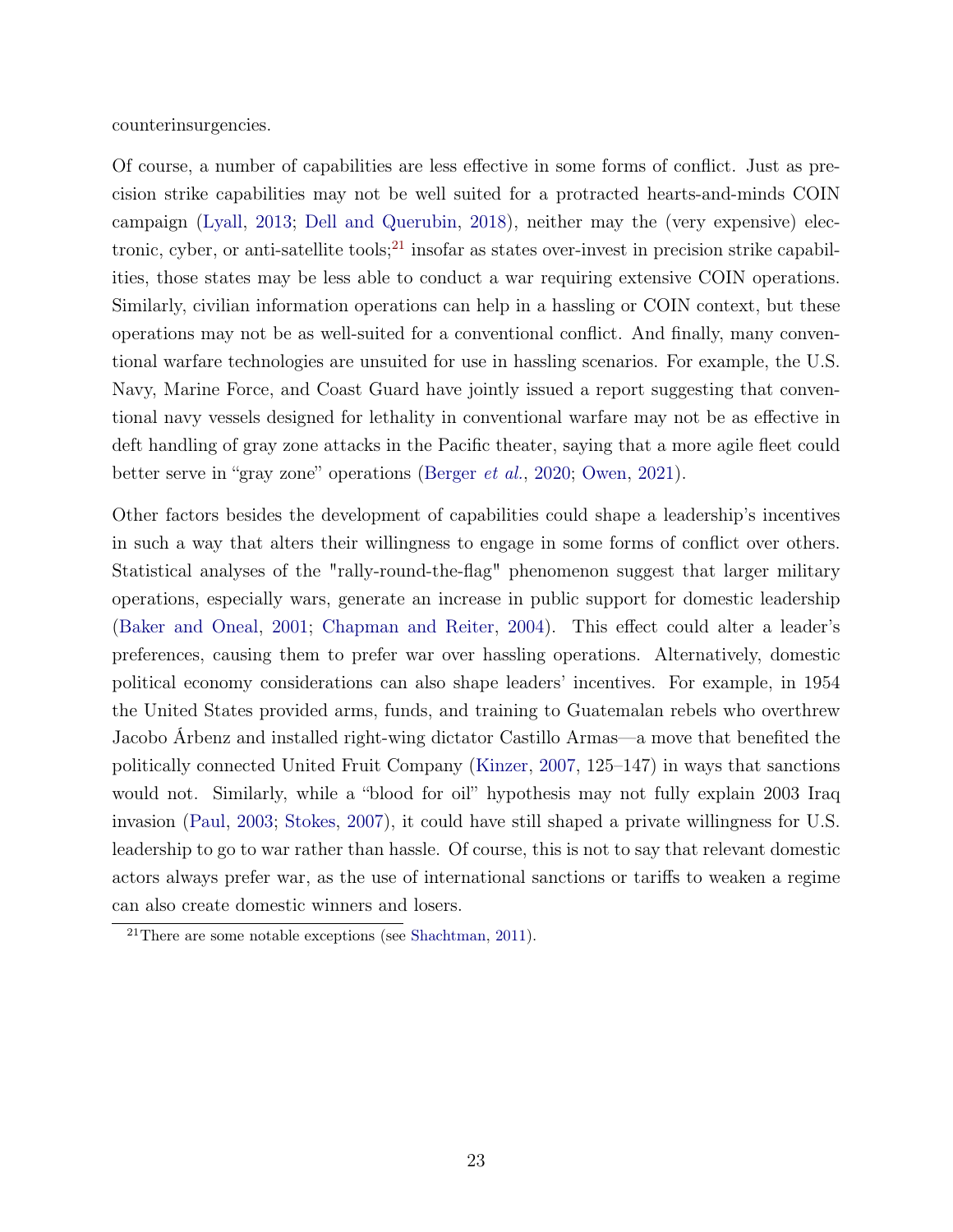<span id="page-23-0"></span>

| Capability/Willingness   | <b>Hassling Type</b>      | War Type              | Rationale         |
|--------------------------|---------------------------|-----------------------|-------------------|
| Mechanism                |                           |                       |                   |
| Precision Strikes/Drones | Targeted strikes against  | Conventional          | $Dual-Use$        |
|                          | military facilities $(+)$ | War $(+)$             | Technology        |
| Electronic/Cyber/Anti-   | Disruption of military    | Conventional          | Dual-Use          |
| Satellite Attacks        | systems or weapons        | War $(+)$             | Technology        |
|                          | facilities $(+)$          |                       |                   |
| Airlift capabilities     | Special operations $(+)$  | Conventional/         | $Dual-Use$        |
|                          |                           | Irregular War         | Technology        |
|                          |                           | $(+)$                 |                   |
| Militants on Retainer    | Supporting low-level      | Conventional/         | $Dual-Use$        |
|                          | conflict/insurgency $(+)$ | Irregular War         | Technology        |
|                          |                           | $(+)$                 |                   |
| Domestic Information     | Undermining domestic      | Irregular War         | $Dual-Use$        |
| Operations               | authority/promoting       | $(+)$                 | Technology        |
|                          | discord $(+)$             |                       |                   |
| Domestic Information     | Undermining domestic      | Conventional          | Specialized Tech- |
| Operations               | authority/promoting       | War $(-)$             | nology/Budgetary  |
|                          | discord $(+)$             |                       | Issues            |
| Precision, Electronic,   | Targeted strikes against  | Irregular             | Specialized Tech- |
| Cyber, Anti-Satellite    | military facilities $(+)$ | $\text{War/COIN}$ (-) | nology/Budgetary  |
| Attacks                  |                           |                       | Issues            |
| Conventional Navy gray   | Countering naval gray     | Conventional          | Specialized Tech- |
| hulls optimized for      | zone operations $(-)$     | War $(+)$             | nology/Budgetary  |
| high-end naval           |                           |                       | Issues            |
| warfighting              |                           |                       |                   |
| Domestic Electoral       | Sanctions, hassling, or   | Comventional          | Rally 'round the  |
| Considerations           | any other low-level       | War $(+)$             | Flag              |
|                          | response $(-)$            |                       |                   |
| Domestic Political       | Sanctions or low-level    | Conventional          | Political Elite   |
| Economy Considerations   | conflict $(+/-)$          | War $(+/-)$           | Disconnect        |

Table 1: How various capabilities or willingness mechanisms affect hassling and war capacities. The "+" symbol ("-" symbol) indicates that the capability or willingness mechanism improves (is detrimental to) the listed hassling operations or war type.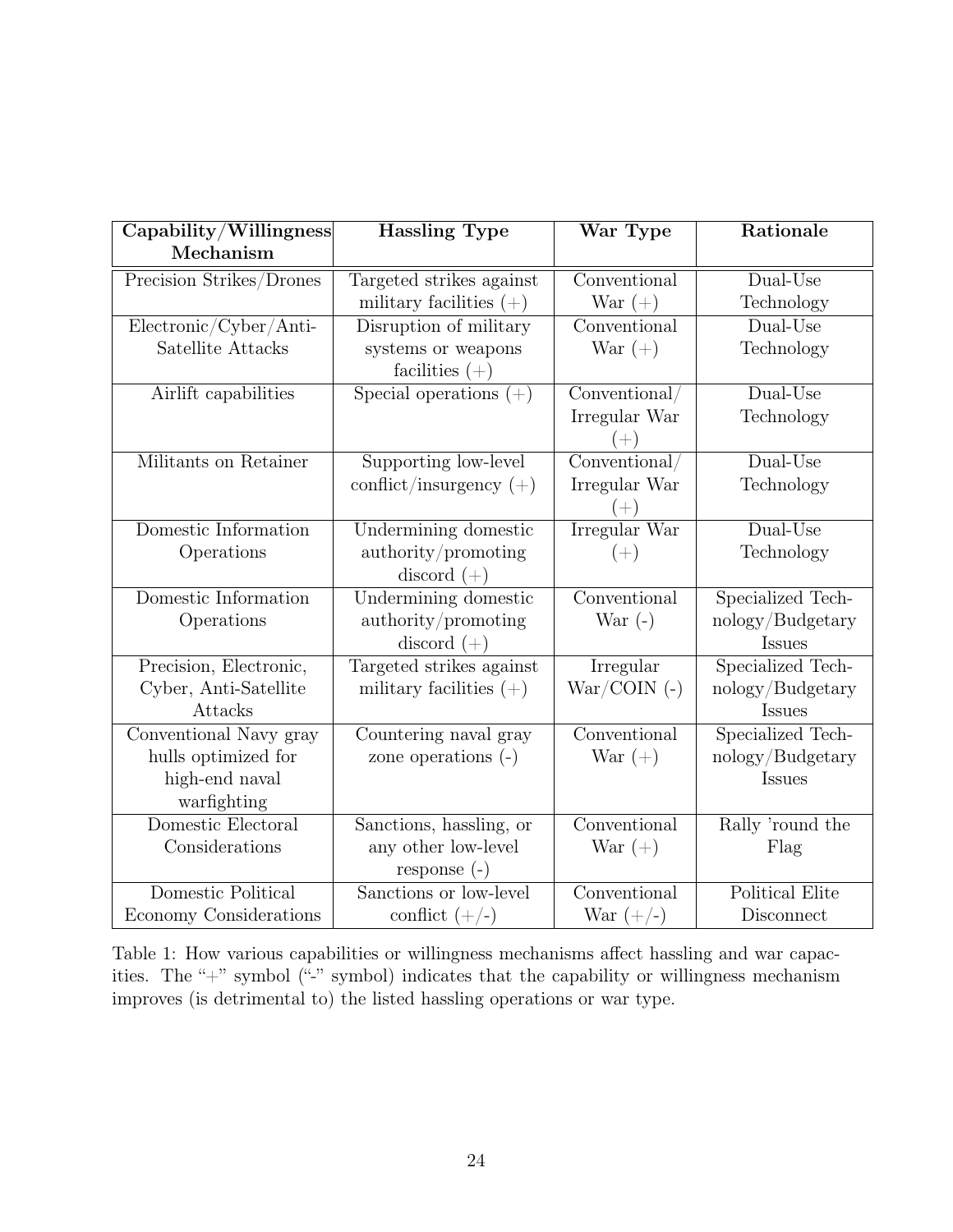## 6 Additional Analysis

### <span id="page-24-1"></span>6.1 Possibility of Peace

Previous game-free analyses of crisis bargaining have sought to identify sufficient conditions for peace to be an equilibrium outcome [\(Fey and Ramsay,](#page-34-6) [2009,](#page-34-6) [2011\)](#page-34-3). The mechanism design approach we use here is well suited for studying the possibility of peace. If a given game form has a positive probability of war in equilibrium, that raises the question of whether states could avoid conflict if they chose a different bargaining protocol. We now ask, once the relationship between private type, war payoffs, and hassling costs is established, whether there is any crisis bargaining game with an equilibrium that would end peacefully. After all, any given game form may result in a positive probability of war, but that does not mean war is inevitable—in the international system, states are not bound to follow any particular bargaining protocol.

When working with flexible-response crisis bargaining games, we must be explicit about what it means for an equilibrium to be peaceful. At a minimum, as in ordinary crisis bargaining games, the game must end with a negotiated settlement for all types  $\theta \in \Theta$ . Furthermore, because transgressions and hassling may be interpreted as forms of low-level conflict, we will focus on equilibria in which C chooses  $t = 0$  and each type of D chooses  $h = 0$ . Mirroring the terminology of [Fey and Ramsay](#page-34-3) [\(2011\)](#page-34-3), we will call an equilibrium meeting these conditions always peaceful.

In our baseline flexible-response context, the sufficient condition for peace is virtually the same as in ordinary crisis bargaining models. In particular, it must be possible to divide the pie so as to simultaneously satisfy both C (assuming C's knowledge of D's type is limited to the prior distribution) and the strongest type of D. In what follows, let  $\hat{W}_C = \mathbb{E}[W_C(\theta)] =$  $\int_{\Theta} W_C(\theta) dF(\theta)$ , C's prior expectation of its own war payoff.

<span id="page-24-0"></span>**Proposition 5.** If  $\hat{W}_C + W_D(\bar{\theta}) \leq 1$ , then there is a flexible-response crisis bargaining game form with voluntary agreements that has an always peaceful equilibrium.

The condition of [Proposition 5](#page-24-0) is least likely to hold when the distribution of D's type is right-skewed. In this case, C's expected war payoff will be relatively high, since D's type is likely to be low. It will thus be impossible to satisfy the (rarely occurring) strongest type of D while giving C at least its expected war payoff.

If C's war payoff is independent of D's type (i.e., D's type only affects its cost of fighting, not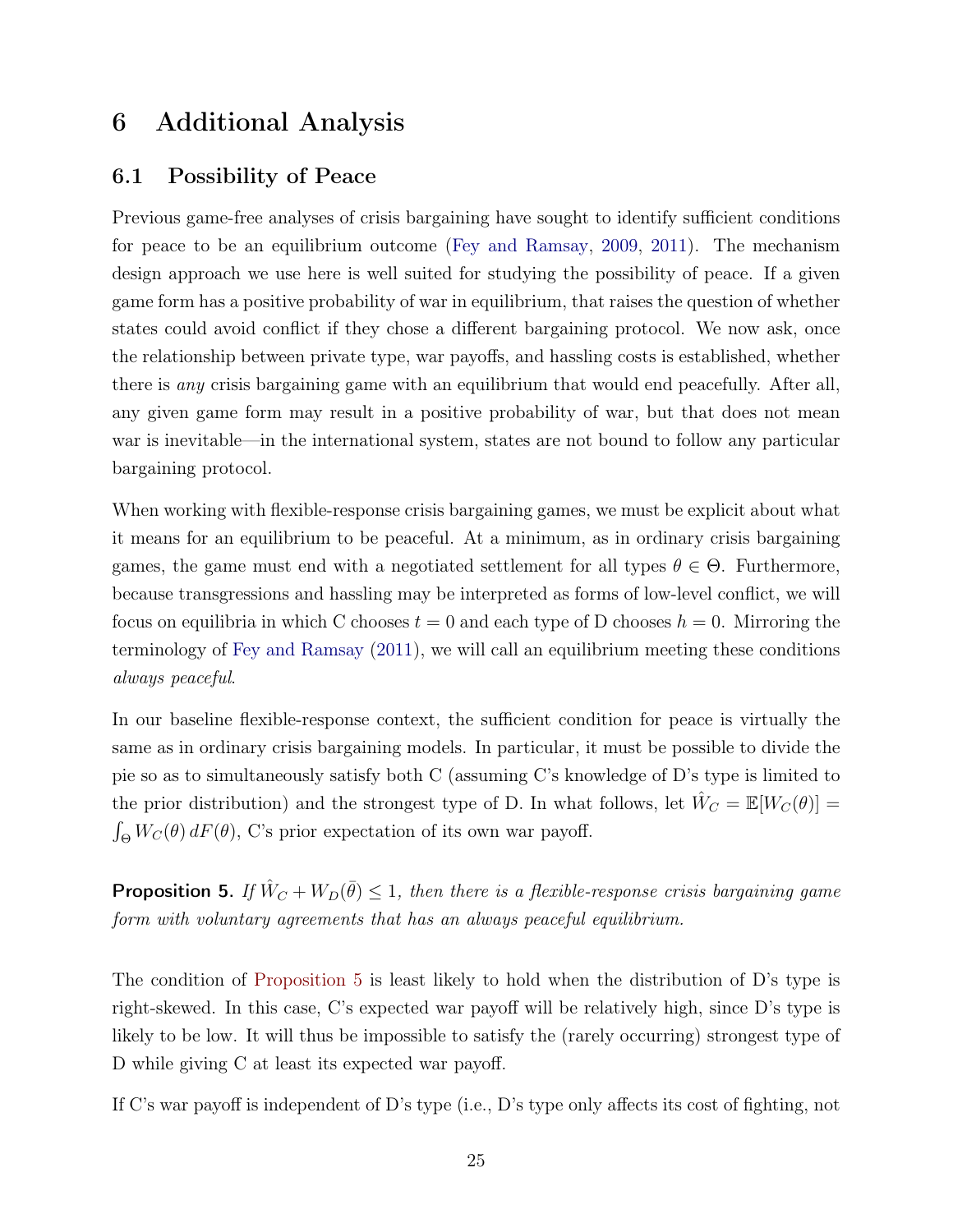its probability of victory), then the condition of [Proposition 5](#page-24-0) is sure to hold. A distribution of the pie following the probability of war will be acceptable both to C and to all types of D. The following result is a direct analogue of Proposition 2 in [Fey and Ramsay](#page-34-3) [\(2011\)](#page-34-3).

**Corollary 1.** If  $W_C(\theta) = p - c_C$  and  $W_D(\theta) = 1 - p - c_D(\theta)$ , where  $c_D : \Theta \to \mathbb{R}_+$ , then there is a flexible-response crisis bargaining game form with voluntary agreements that has an always-peaceful equilibrium.

One may wonder why our conditions for always peaceful equilibria do not depend on the costs of transgressions or hassling. This is due to our baseline assumption that t and h can only affect payoffs from negotiations, not from fighting. If the war payoffs were also functions of these choices, then the players' reservation values for conflict would depend on the marginal effects and costs of transgressions and hassling. In order for the flexible-response framework to materially affect the prospects for peace, responses must shape payoffs in war as well as peace.[22](#page-25-0)

#### <span id="page-25-2"></span>6.2 Terms of Settlement

In ordinary crisis bargaining games, the only way to get a better deal at the bargaining table is to run a greater risk of war [\(Banks,](#page-32-0) [1990,](#page-32-0) Lemma 3). As we observed in our analysis of private type and equilibrium payoffs above, flexible responses like hassling introduce another mechanism for states to obtain better terms from a settlement. Even with little or no threat of war, a state may use transgressions or hassling to shift the balance of bargaining power.

But because hassling is costly, any increase in hassling must come with a commensurate benefit in the terms of settlement; if a state could obtain a better deal while incurring a lower cost of hassling, it would obviously be a profitable deviation. Consequently, whenever we compare two types that both end up at peace in the equilibrium of a flexible response crisis bargaining game, the one that hassles more must get a better deal. If both hassle the same amount, then they should receive identical settlements—just like states that run the same risk of war in ordinary crisis bargaining games.

<span id="page-25-1"></span>**Proposition 6.** If  $\pi(\theta) = \pi(\theta') = 1$  and  $h(\theta) \leq h(\theta')$ , then  $V_D(\theta) \leq V_D(\theta')$ . Furthermore, if  $h(\theta) < h(\theta')$ , then  $V_D(\theta) < V_D(\theta')$ .

<span id="page-25-0"></span> $^{22}$ A similar mechanism drives results in [Liu](#page-36-4) [\(2021\)](#page-36-4).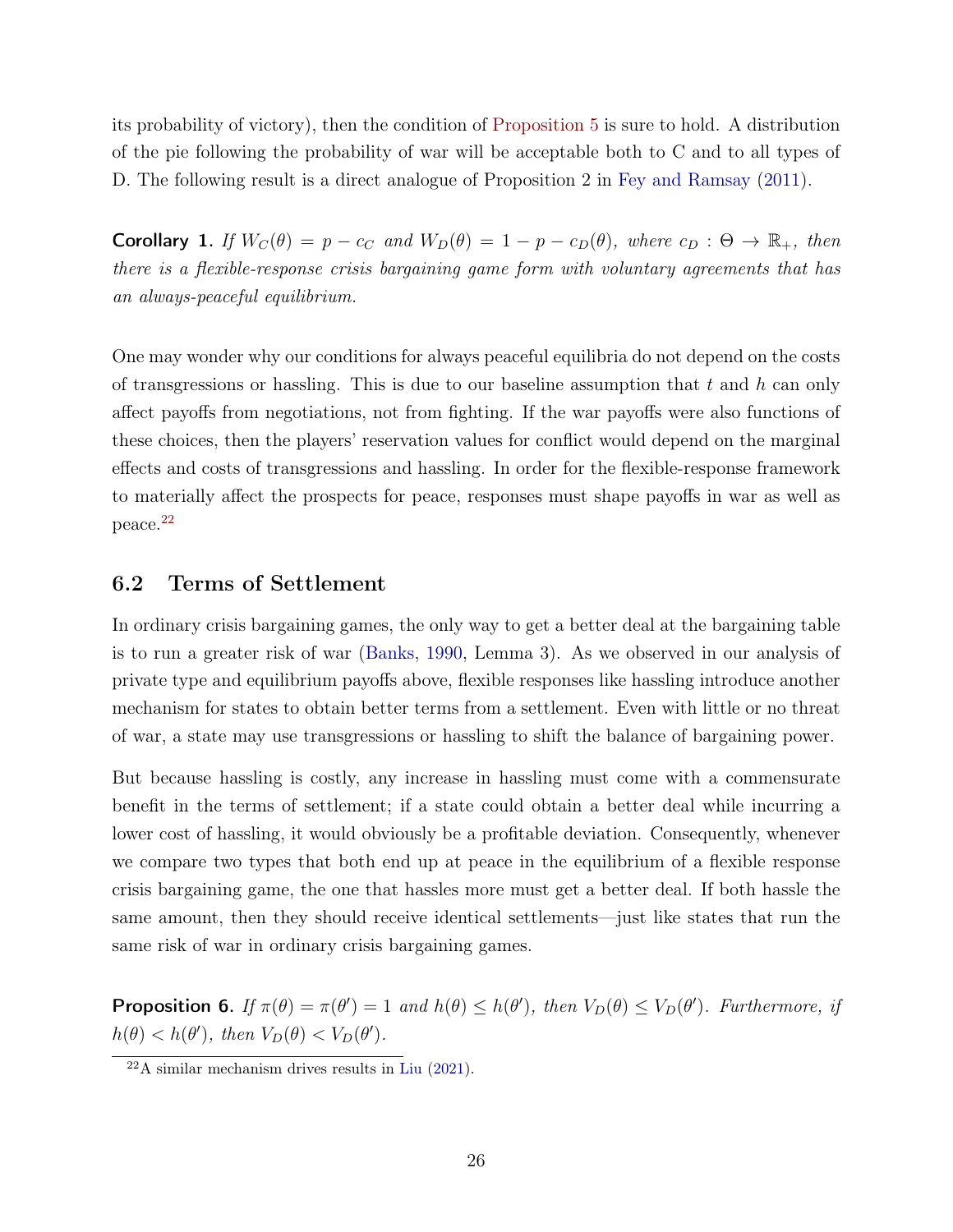Placing additional structure on the model primitives allows us to be even more specific about the relationship between the extent of hassling and the value of settlement. First, we will assume D's type is drawn from an interval,  $\theta \in [$ ¯  $[\hat{\theta}, \bar{\theta}]$ . This requirement effectively allows us to strengthen the incentive compatibility conditions for equilibrium, as we can now say that every type of D must find it unprofitable to mimic the strategy of a marginally stronger or weaker type. Second, we will assume a certain degree of differentiability (and thus continuity) in the relationship between private type and war payoffs, as well as that between private type, hassling amount, and the cost of hassling.<sup>[23](#page-26-0)</sup> These assumptions allow us to characterize local incentive compatibility conditions—the lack of incentive to mimic a slightly lower or higher type—in terms of derivatives of the war payoff and hassling cost functions. We refer to the collection of these assumptions as bounded variation conditions, or  $(BV)$ .

**Definition 5.** The model has *bounded variation* if  $W_D$  and  $K_D$  are differentiable,

<span id="page-26-1"></span>
$$
\Theta = [\underline{\theta}, \overline{\theta}] \quad \text{where } \underline{\theta} < \overline{\theta},
$$
\n
$$
|W_D(\theta) - W_D(\theta')| \le M_W |\theta - \theta'| \quad \text{for all } \theta, \theta' \in \Theta, \text{ where } M_W < \infty,
$$
\n
$$
|K_D(h, \theta) - K_D(h', \theta')| \le \quad \text{for all } h, h' \in \mathcal{H}
$$
\n
$$
M_D || (h, \theta) - (h', \theta') || \quad \text{and } \theta, \theta' \in \Theta, \text{ where } M_D < \infty.
$$
\n
$$
(BV)
$$

The bounded variation conditions allow us to apply the "envelope theorem" commonly employed in mechanism design analyses of crisis bargaining models [\(Banks,](#page-32-0) [1990;](#page-32-0) [Fey and](#page-34-3) [Ramsay,](#page-34-3) [2011\)](#page-34-3). Given just a few endogenous elements of the equilibrium, we can determine every type's equilibrium payoff, which in turn will allow us to back out the precise terms of settlement for each type that ends up at peace. All we need to know are the lowest type's equilibrium utility,<sup>[24](#page-26-2)</sup> whether each type ends up at war or peace, and the extent of hassling carried out by those types that end up at peace. The following proposition gives a precise statement of  $U_D(\theta)$  as a function of these equilibrium quantities.

<span id="page-26-3"></span>**Lemma 4.** Assume [\(BV\)](#page-26-1) holds. For all  $\theta_0 \in \Theta$ ,

$$
U_D(\theta_0) = U_D(\underline{\theta}) + \int_{\underline{\theta}}^{\theta_0} (1 - \pi(\theta)) \frac{dW_D(\theta)}{d\theta} d\theta - \int_{\underline{\theta}}^{\theta_0} \pi(\theta) \left. \frac{\partial K_D(h, \theta)}{\partial \theta} \right|_{h=h(\theta)} d\theta. \tag{3}
$$

<span id="page-26-0"></span><sup>&</sup>lt;sup>23</sup>Specifically, we assume that  $W_D$  and  $K_D$  are Lipschitz continuous, a weaker requirement than continuous differentiability.

<span id="page-26-2"></span><sup>&</sup>lt;sup>24</sup>In fact, all that is necessary is to know the equilibrium payoff of a single type, not necessarily that of  $\underline{\theta}$ .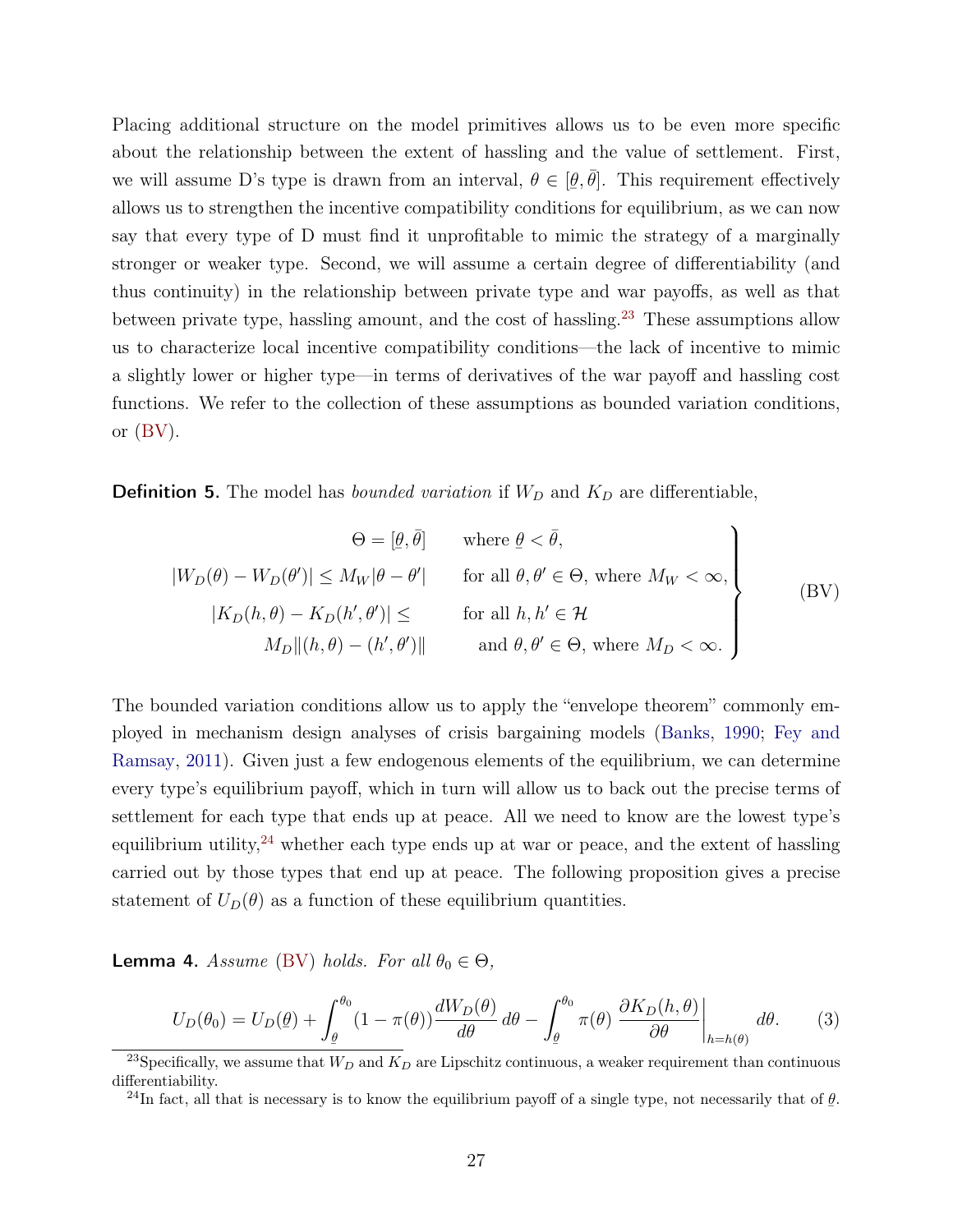This complex expression boils down to two essential facts about the relationship between private type and equilibrium payoffs. First, for types that go to war, the marginal increase in utility as  $\theta$  increases is the same as the marginal increase in war payoff—naturally enough. Second, among those that settle in equilibrium, the marginal change in equilibrium payoff depends exactly on the marginal effect of private type on the cost of hassling. This second fact is what allows us to pin down the value of settlement once we know which types settle and how much they spend on hassling. Suppose there is an interval of types  $[\theta', \theta''] \subseteq \Theta$ which all choose to settle in equilibrium, or  $\pi(\theta) = 1$  for all  $\theta \in [\theta', \theta'']$ . We can use [Lemma 4](#page-26-3) to characterize how the terms of the bargain differ between the poles of this interval:

$$
V_D(\theta'') - V_D(\theta') = \underbrace{K_D(h(\theta''), \theta'') - K_D(h(\theta'), \theta')}_{\text{cost difference}} - \underbrace{\int_{\theta'}^{\theta''} \left. \frac{\partial K_D(h, \theta)}{\partial \theta} \right|_{h=h(\theta)}}_{\text{effectiveness premium}} d\theta.
$$

The first term here, the cost difference, is a kind of baseline: incentive compatibility means the terms of settlement must adjust at least roughly in accordance with the cost paid for hassling. If not for the second term, the effectiveness premium, then each type  $\theta \in [\theta', \theta'']$ would have the same equilibrium payoff. The effectiveness premium represents the additional benefit that states with greater hassling effectiveness can extract from bargaining. For example, suppose  $\theta$  improves has ling capability, or that  $K_D$  is decreasing in  $\theta$ . Then the effectiveness term will be positive, more so if there is a steep relationship between private type and the marginal cost of hassling. Conversely, there will be no benefit from the effectiveness premium if hassling does not take place. If  $h(\theta) = 0$  for all  $\theta \in [\theta', \theta'']$ , then the cost difference and effectiveness premium are both zero, and all types in this interval receive the same settlement. In that case, we are back in the world of ordinary crisis bargaining games, where the only source of bargaining leverage is the threat of war.

In the special case of the bounded variation model where  $\theta$  degrades has ling capability, we can further pin down the value of settlement. We know from [Proposition 1](#page-15-1) that any equilibrium in this case will be characterized by a cutpoint  $\hat{\theta} \in \Theta$ , with all types below  $\theta$  settling in equilibrium and all types above it fighting. Using [Lemma 4,](#page-26-3) we can then characterize the settlement value for all  $\theta < \hat{\theta}$  in terms of the cutpoint type's war payoff and the choice of hassling by each intermediate type.

<span id="page-27-0"></span>**Corollary 2.** Assume  $\theta$  degrades hassling effectiveness and [\(BV\)](#page-26-1) holds. There exists  $\hat{\theta} \in \Theta$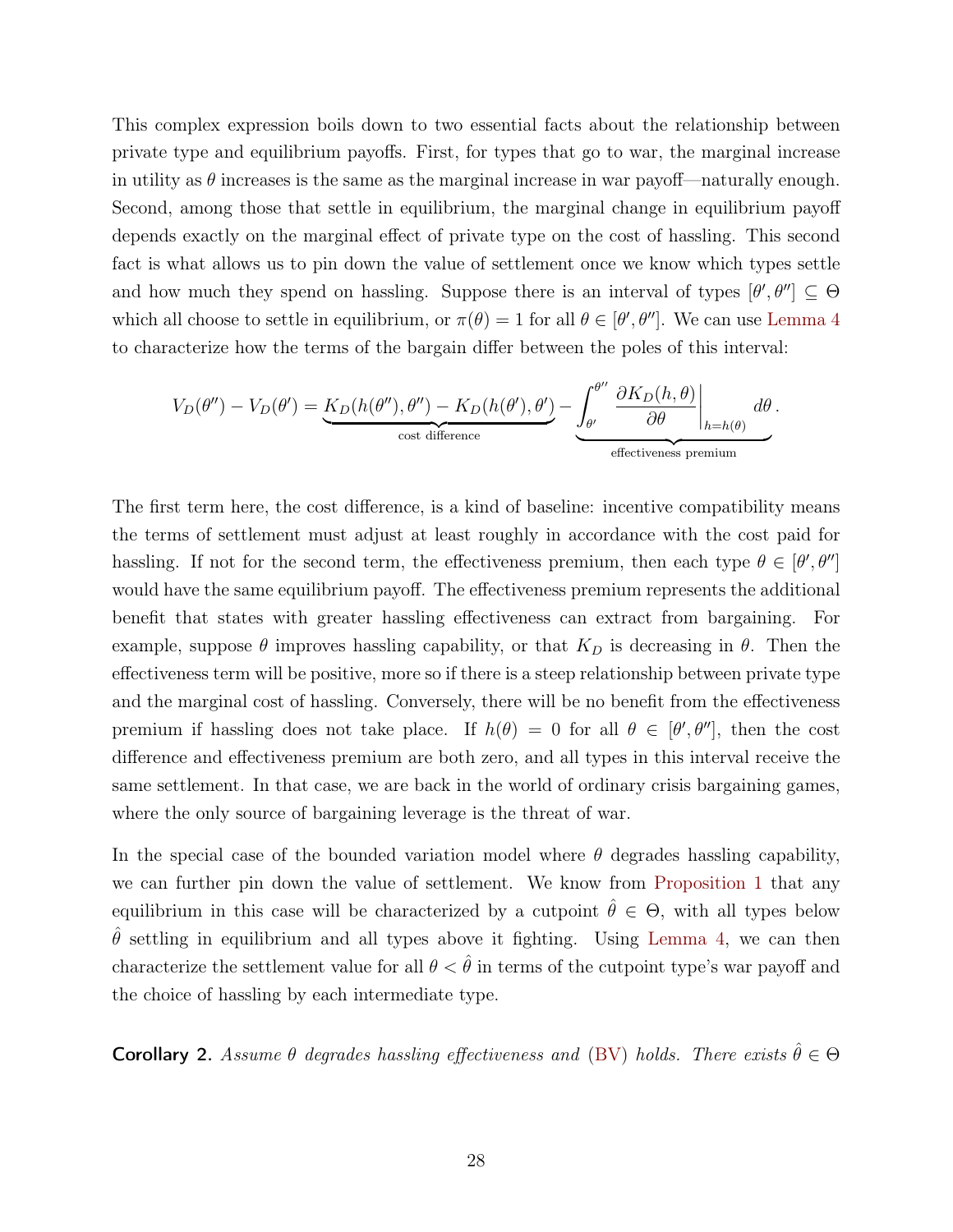such that  $\pi(\theta) = 1$  for all  $\theta < \hat{\theta}$  and  $\pi(\theta) = 0$  for all  $\theta > \hat{\theta}$ . If  $\underline{\theta} < \hat{\theta} < \overline{\theta}$ , then for all  $\theta_0 < \hat{\theta}$ ,

<span id="page-28-1"></span>
$$
V_D(\theta_0) = W_D(\hat{\theta}) + K_D(h(\theta_0), \theta_0) + \int_{\theta_0}^{\hat{\theta}} \left. \frac{\partial K_D(h, \theta)}{\partial \theta} \right|_{h=h(\theta)} d\theta. \tag{4}
$$

This result is useful for two reasons. First, it shows that we need relatively little information about the equilibrium to pin down settlement values in flexible-response crisis bargaining games when  $\theta$  degrades hassling capability. As long as we know the lowest type that fights and the amount of hassling exerted by each lower type, we can derive the exact settlement level in equilibrium. Importantly, if two bargaining games result in the same cutpoint type and the same amount of hassling below the cutpoint, they will also result in the exact same terms of settlement for each type of D, even if the bargaining processes themselves are quite dissimilar. Second, as we show in the next section, the necessary condition provided by [Corollary 2](#page-27-0) turns out to be sufficient. Specifically, for any non-decreasing hassling plan  $h(\theta)$ , if we allocate settlement values according to the given formula for  $V_D$ , the resulting mechanism is incentive compatible and satisfies voluntary agreements.

#### 6.3 Amount of Hassling

We have shown that greater hassling effectiveness is associated with greater utility in case the crisis ends in a settlement [\(Proposition 3](#page-18-1) and [Proposition 4\)](#page-19-0). We have also shown that the only way to improve one's payoff from a settlement is to choose greater levels of hassling [\(Proposition 6\)](#page-25-1). Intuitively, then, it would appear to follow that more effective types hassle more in equilibrium. This intuition only holds in general when the cost of hassling satisfies the decreasing differences condition.

<span id="page-28-0"></span>**Proposition 7.** Assume [\(DD\)](#page-11-0) holds. If  $\pi(\theta) = \pi(\theta') = 1$  and  $\theta'$  has greater hassling effectiveness than  $\theta$ , then  $h(\theta) \leq h(\theta')$ .

Because we can only say that more effective types has le *weakly* more, this result leaves open two possibilities about why exactly more effective types have better equilibrium payoffs. One is that they hassle the same amount and receive the same settlement, so the higher payoff comes solely from the lower cost of hassling. The other possibility is that they hassle more and get better terms of settlement. Only if decreasing differences holds can we rule out a third possibility—that the more effective types hassle slightly less but at much lower cost, for a net increase in payoff despite the decrease in terms of settlement.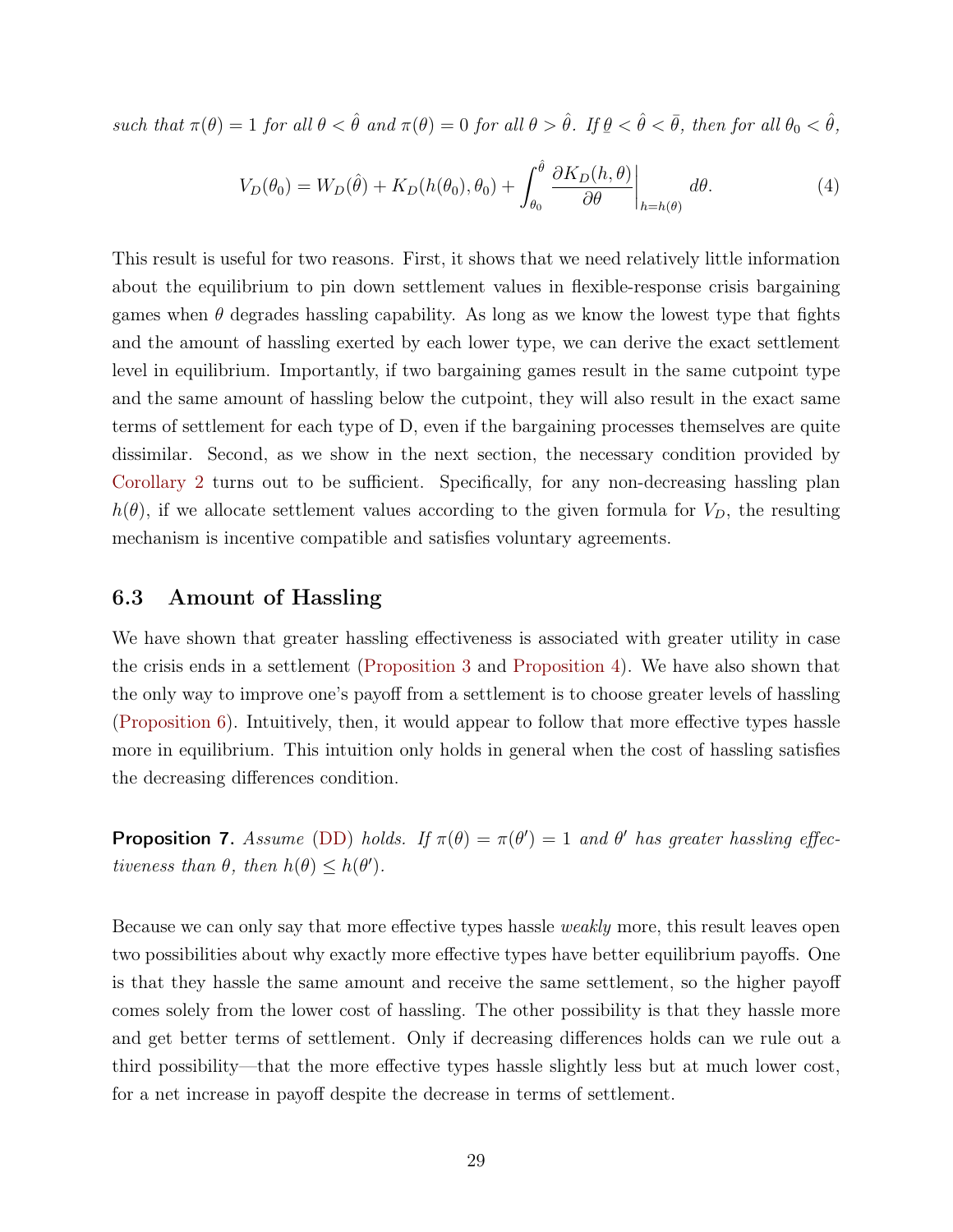Combined with our earlier results on settlement values, [Proposition 7](#page-28-0) implies that the settlement value  $V_D$  increases with hassling effectiveness, as long as the decreasing differences condition holds. If  $\theta$  enhances has ling effectiveness, this implies that  $V_D$  is weakly increasing on the subset of  $\Theta$  where peace prevails. If instead  $\theta$  degrades hassling effectiveness, it means that  $V_D$  is weakly increasing on  $[\underline{\theta}]$  $(\theta, \hat{\theta})$ , where  $\hat{\theta}$  is the lowest type that weakly prefers to fight (see [Corollary 2\)](#page-27-0).

So far we have found that incentive compatibility implies that the level of hassling increases with effectiveness, as long as the decreasing differences condition holds. Can we say anything more specific about the relationship between private type and the equilibrium choice of hassling in a broad class of flexible-response crisis bargaining games? If private strength is associated with lower hassling effectiveness, the answer turns out to be no: virtually any weakly decreasing hassling plan (subject to some continuity restrictions) can be sustained as the equilibrium of some bargaining game.

**Proposition 8.** Assume  $\theta$  degrades hassling effectiveness and [\(BV\)](#page-26-1) and [\(DD\)](#page-11-0) hold. Let h be any non-increasing and absolutely continuous function from  $[\theta, \bar{\theta}]$  into H. Take any  $\hat{\theta} \in (\theta, \bar{\theta}),$ Let  $\pi(\theta) = \mathbf{1}{\lbrace \theta \leq \hat{\theta} \rbrace}$ , and let  $V_D(\theta)$  be defined by [Equation 4.](#page-28-1) The direct mechanism  $(h, \pi, V_D)$ satisfies [\(IC\)](#page-12-2) and [\(VA\)](#page-13-0).

This result demonstrates that incentive compatibility and voluntary agreements alone place no restrictions on the pattern of hassling across types beyond the fact that more effective types cannot engage in less of it. Consequently, the specifics of the relationship between effectiveness and the degree of hassling are highly model-dependent. For example, we cannot determine from the primitives alone whether all types hassle to the same degree, or whether there is some separation in levels of hassling. This will depend on how bargaining takes place and the precise effects of hassling choices on peacetime payoffs.

#### <span id="page-29-0"></span>6.4 Limitations

Our framework captures a crisis environment where states have multiple response options: they can form fully peaceful resolutions, conduct costly, low-level revisions to the peaceful resolution, or go to war. While the flexible-response crisis bargaining framework embraces a broader set of possible actions than what is allowed in standard crisis-bargaining models, it also has some subtleties and limits worth expanding on.

Our framework is distinct from what is covered in the [Fey and Ramsay](#page-34-3) [\(2011\)](#page-34-3) discussion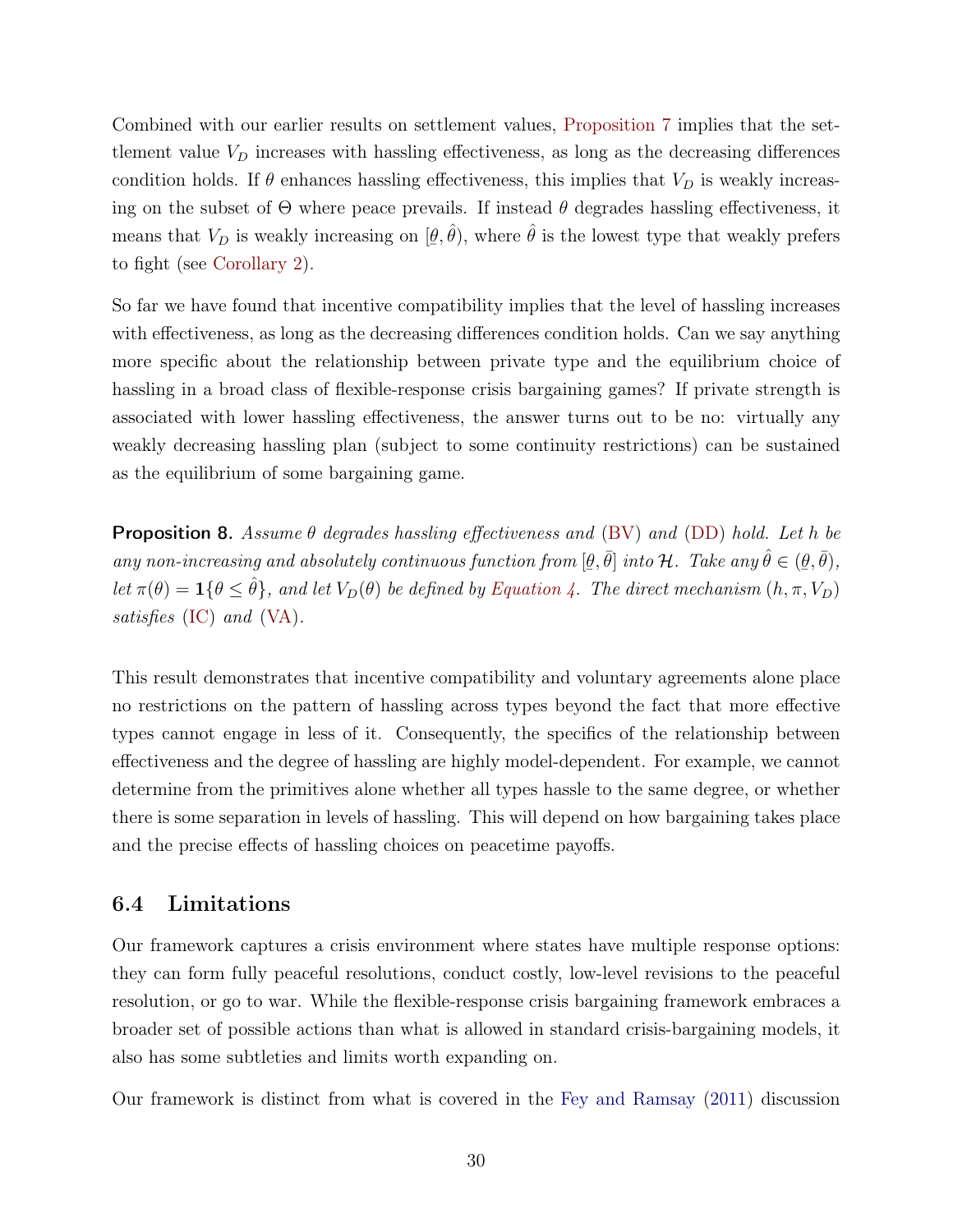of "war as a bargaining process" (pp. 166–167). In the setup in [Fey and Ramsay,](#page-34-3) as in the standard setup in models like [Wagner](#page-39-0) [\(2000\)](#page-39-0), [Filson and Werner](#page-34-13) [\(2002\)](#page-34-13), or [Slantchev](#page-38-13) [\(2003a\)](#page-38-13), there can be inefficiencies within bargained outcomes, and these inefficiencies could be interpreted as allowing for low-level conflict to occur within bargaining. We concede that this interpretation is sometimes correct, but only when low-level conflict follows a very specific progression in which each round or degree of fighting has an identical structure. In other words, in the "war as a bargaining process" setup, the costs of ten rounds of fighting are identical to ten times the costs and benefits of one round of fighting. This symmetry could be appropriate if low-level conflict used the same technology as a decisive war but was (proportionally) smaller or conducted over a shorter period. In most cases, however, this seems like too strong an assumption: sanctions, hassling, hybrid war, and gray zone conflict utilize different technologies and different force postures than conventional war does, suggesting that these capabilities do not share a common underlying cost structure.

We highlight two shortcomings of our framework as avenues for future research. First, the flexible-response crisis bargaining framework does not speak to scenarios where observations of transgressions or hassling decisions are noisy. This undercuts our framework's ability to describe, for example, settings where a transgression is imperfectly observed or where identifying attribution is hard. We acknowledge that our framework is not well suited to describe cyberwarfare when attribution problems are present [\(Baliga](#page-32-2) *et al.*, [2020\)](#page-32-2), or when there is a hidden development of technological capabilities as the transgression [\(Meirowitz](#page-36-0) [et al.](#page-36-0), [2008;](#page-36-0) [Baliga and Sjöström,](#page-32-12) [2008;](#page-32-12) [Schultz,](#page-38-4) [2010;](#page-38-4) [Debs and Monteiro,](#page-34-5) [2014;](#page-34-5) [Bas and](#page-32-13) [Coe,](#page-32-13) [2016;](#page-32-13) [Spaniel,](#page-38-7) [2019;](#page-38-7) [Meirowitz](#page-36-14) et al., [2019\)](#page-36-14). Second, while introducing the possibility of a continuum of transgression and hassling options constitutes a step in the direction of better describing international interactions, the transgression and hassling options examined here are both uni-dimensional. Building out a more sophisticated framework that allows for more dimensions of policy responses would even more accurately describe the world.

## <span id="page-30-0"></span>7 Conclusion

Here, we put forward a new class of models—flexible-response crisis bargaining models and conduct a comprehensive analysis of them using the tools of mechanism design. These flexible-response crisis bargaining models represent a useful adaptation of the standard, dichotomous crisis bargaining framework, where war and peace are the only possible outcomes. In our modeling framework, states can engage in a continuum of conflict operations; this better captures the conditions of actual international crises, in which states select from an array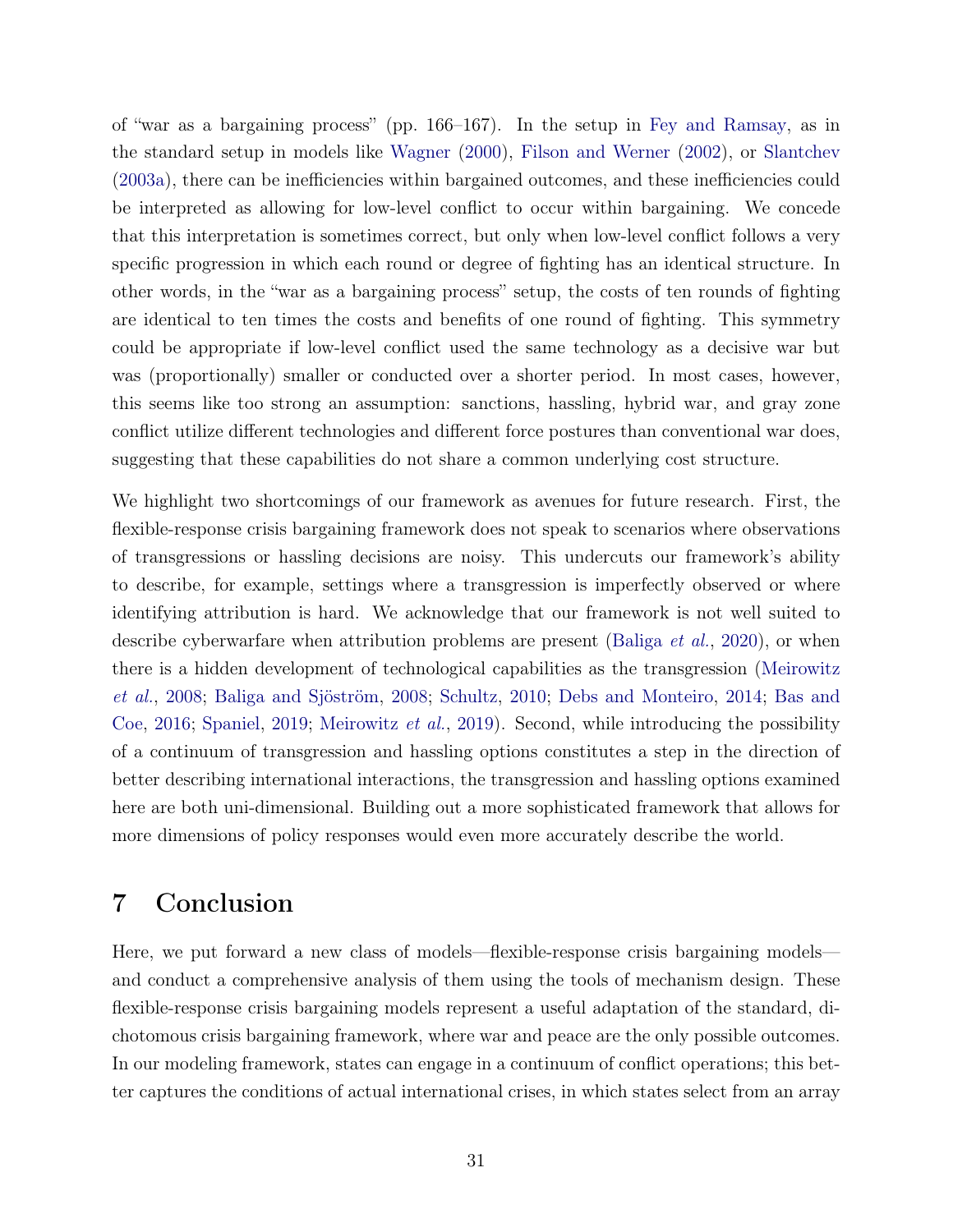of possible conflict options (like gray zone conflict or sanctions). Rather than fix a single game form and solve for a set of equilibria, in our analysis, we identify the properties shared by all equilibria within the full class of flexible-response crisis bargaining games. This general analysis allows us to be confident that our results are not driven by specifics of the game form or a specific equilibria, but are generalizable to all flexible-response crisis bargaining models.

Our most surprising results are those that differ from the [Banks](#page-32-0) [\(1990\)](#page-32-0) and [Fey and Ramsay](#page-34-3) [\(2011\)](#page-34-3) monotonicity results. While existing research has shown that improved private war capabilities or an improved private willingness to go to war can never decrease the likelihood of war, we show that this relationship is more nuanced when war capabilities can also benefit low-level conflict capabilities. Similarly, while [Banks](#page-32-0) [\(1990\)](#page-32-0) and [Fey and Ramsay](#page-34-3) [\(2011\)](#page-34-3) have shown that an improved private ability to conduct war *always* produces a greater utility, we find that these results do not necessarily hold when a robust ability to go to war can hurt an actor's ability to effectively sanction or hassle.

A central concern of international relations is understanding the drivers of costly and destructive conflict. While this topic has been well examined through models of war and peace, much of what occurs in international relations falls outside of what could easily be classified as a peaceful bargain or a decisive war. Naturally, any model must make some simplifying assumptions on how the world works, but as this paper shows, neglecting the possibility for low-level responses may lead to misunderstandings about what actually drives war. More work is needed on this topic.

## References

- <span id="page-31-3"></span>Acemoglu, D. and Robinson, J. A. (2012) Why nations fail: The origins of power, prosperity, and poverty, Crown Books. [\(document\)](#page-0-0)
- <span id="page-31-0"></span>Acharya, A., Grillo, E. et al. (2015) War with crazy types, Political Science Research and Methods, 3, 281–307. [\(document\)](#page-0-0)
- <span id="page-31-2"></span>Aghion, P. and Jackson, M. O. (2016) Inducing leaders to take risky decisions: dismissal, tenure, and term limits, American Economic Journal: Microeconomics, 8, 1–38. [\(docu](#page-0-0)[ment\)](#page-0-0)
- <span id="page-31-1"></span>Akçay, E., Meirowitz, A., Ramsay, K. W. and Levin, S. A. (2012) Evolution of cooperation and skew under imperfect information, *Proceedings of the National Academy of Sciences*, 109, 14936–14941. [\(document\)](#page-0-0)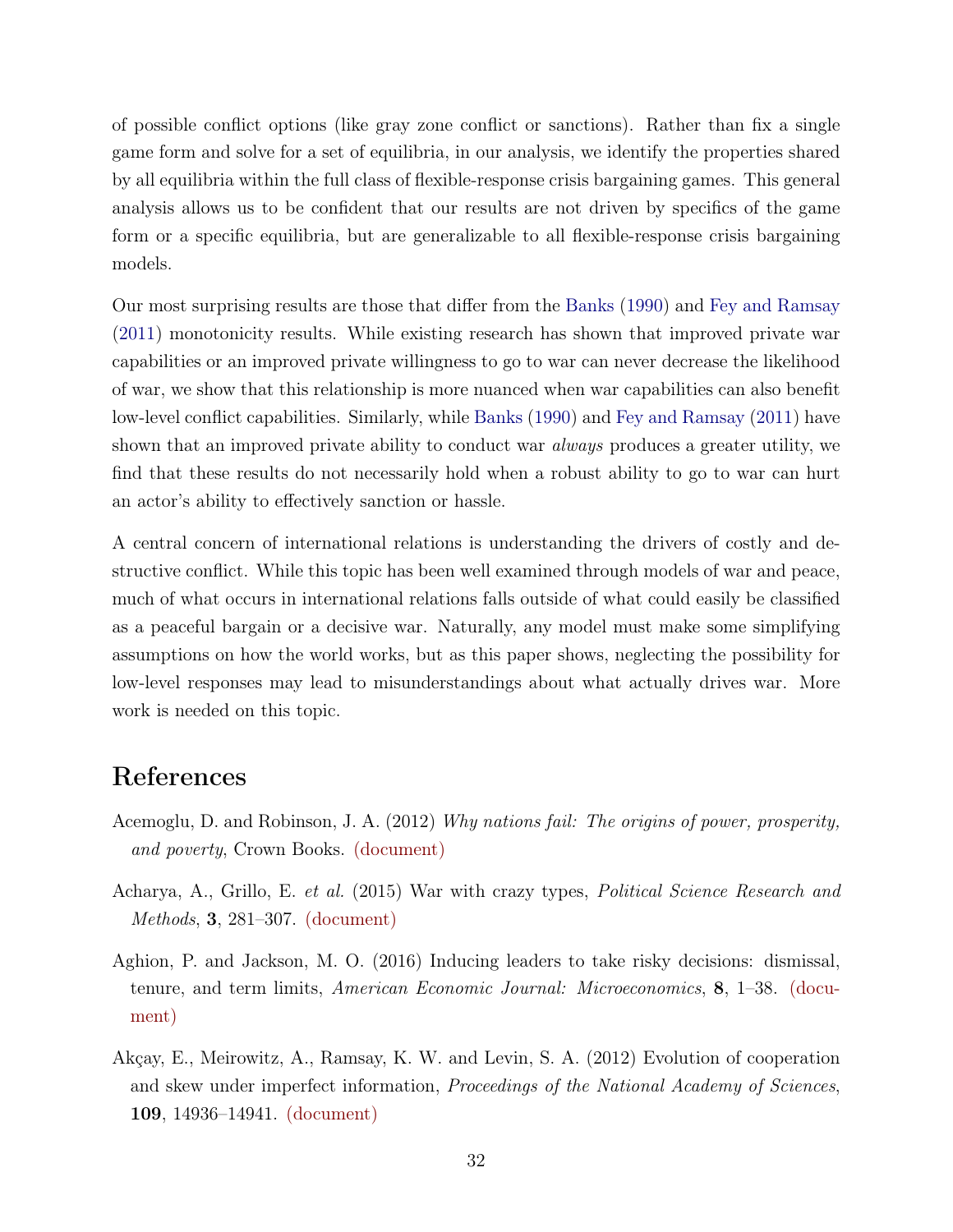- <span id="page-32-5"></span>Allen, S. H. and Martinez Machain, C. (2019) Understanding the impact of air power, Conflict management and peace science, **36**, 545–558. [\(document\),](#page-0-0) [5](#page-20-0)
- <span id="page-32-11"></span>Ashworth, S. and Bueno de Mesquita, E. (2006) Monotone comparative statics for models of politics, American Journal of Political Science, 50, 214–231. [2.1](#page-10-6)
- <span id="page-32-6"></span>Ashworth, S. and Sasso, G. (2019) Delegation to an overconfident expert, The Journal of Politics, 81, 692–696. [\(document\)](#page-0-0)
- <span id="page-32-4"></span>Axelrod, R. and Keohane, R. O. (1985) Achieving cooperation under anarchy: Strategies and institutions, World politics, 38, 226–254. [\(document\)](#page-0-0)
- <span id="page-32-3"></span>Baker, W. D. and Oneal, J. R. (2001) Patriotism or opinion leadership? the nature and origins of the "rally'round the flag" effect, Journal of conflict resolution, 45, 661–687. [\(document\),](#page-0-0) [5](#page-23-0)
- <span id="page-32-2"></span>Baliga, S., De Mesquita, E. B. and Wolitzky, A. (2020) Deterrence with imperfect attribution, American Political Science Review, 114, 1155–1178. [\(document\),](#page-0-0) [6.4](#page-29-0)
- <span id="page-32-12"></span>Baliga, S. and Sjöström, T. (2008) Strategic ambiguity and arms proliferation, Journal of political Economy, 116, 1023–1057. [6.4](#page-29-0)
- <span id="page-32-10"></span>Baliga, S. and Sjöström, T. (2020) The strategy and technology of conflict, Journal of Political Economy, 128, 3186–3219. [6](#page-8-0)
- <span id="page-32-0"></span>Banks, J. S. (1990) Equilibrium behavior in crisis bargaining games, American Journal of Political Science, pp. 599–614. [\(document\),](#page-0-0) [1,](#page-7-0) [2.1,](#page-9-1) [10,](#page-10-2) [3,](#page-13-1) [4,](#page-17-1) [6.2,](#page-25-2) [6.2,](#page-26-1) [7](#page-30-0)
- <span id="page-32-1"></span>Bapat, N. A. (2006) State bargaining with transnational terrorist groups, *International Stud*ies Quarterly, 50, 213–229. [\(document\)](#page-0-0)
- <span id="page-32-7"></span>Baron, D. P. and Besanko, D. (1987) Commitment and fairness in a dynamic regulatory relationship, The Review of Economic Studies, 54, 413–436. [\(document\)](#page-0-0)
- <span id="page-32-8"></span>Baron, D. P. and Besanko, D. (1992) Information, control, and organizational structure, Journal of Economics & Management Strategy, 1, 237–275. [\(document\)](#page-0-0)
- <span id="page-32-13"></span>Bas, M. A. and Coe, A. J. (2016) A dynamic theory of nuclear proliferation and preventive war, International Organization, 70, 655–685. [6.4](#page-29-0)
- <span id="page-32-9"></span>Benson, B. and Smith, B. C. (2020) Do alliances cause commitment problems and war?, Working Paper. [1](#page-7-0)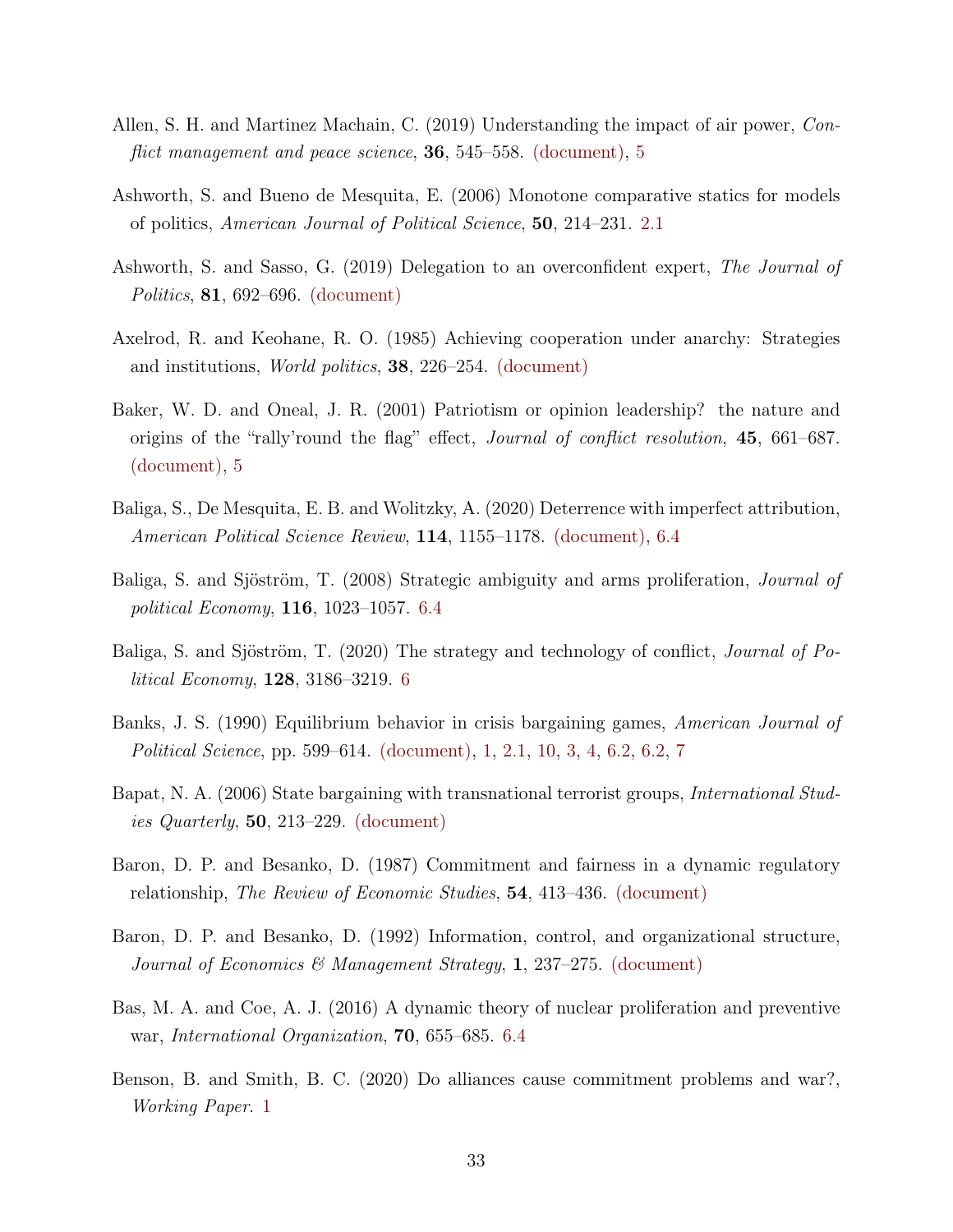- <span id="page-33-2"></span>Benson, B. V., Meirowitz, A. and Ramsay, K. W. (2016) Changing capabilities, uncertainty, and the risk of war in crisis bargaining, Research  $\mathscr{C}$  Politics, 3, 2053168016657687. [\(doc](#page-0-0)[ument\),](#page-0-0) [3](#page-13-1)
- <span id="page-33-13"></span>Berger, D. H., Gilday, M. M. and Schultz, K. L. (2020) Advantage at Sea: Prevailing with Integrated All-Domain Naval Power, United States Department of Defense. [5](#page-23-0)
- <span id="page-33-4"></span>Berman, E. and Lake, D. A. (2019) Proxy wars: Suppressing violence through local agents, Cornell University Press. [\(document\)](#page-0-0)
- <span id="page-33-12"></span>Bolkcom, C. (2007) Military airlift: C-17 aircraft program, LIBRARY OF CONGRESS WASHINGTON DC CONGRESSIONAL RESEARCH SERVICE. [5](#page-20-0)
- <span id="page-33-1"></span>Brito, D. L. and Intriligator, M. D. (1985) Conflict, war, and redistribution, American political science review, 79, 943–957. [\(document\)](#page-0-0)
- <span id="page-33-11"></span>Buchanan, B. (2020) The Hacker and the State: Cyber Attacks and the New Normal of Geopolitics, Harvard University Press. [5](#page-20-0)
- <span id="page-33-7"></span>Chapman, T. L. and Reiter, D. (2004) The united nations security council and the rally'round the flag effect, Journal of Conflict Resolution, 48, 886–909. [\(document\),](#page-0-0) [5](#page-23-0)
- <span id="page-33-10"></span>Chassang, S. and Miquel, G. P. I. (2010) Conflict and deterrence under strategic risk, The Quarterly Journal of Economics, 125, 1821–1858. [6](#page-8-0)
- <span id="page-33-0"></span>Chassang, S. and Padró i Miquel, G. (2009) Defensive weapons and defensive alliances, American Economic Review, 99, 282–86. [\(document\)](#page-0-0)
- <span id="page-33-5"></span>Chinchilla, A. C. (2021) Advising war: Limited intervention in conflict. [\(document\)](#page-0-0)
- <span id="page-33-3"></span>Coe, A. J. (2014) Sanctions as instruments of regime change: A case study of civil conflict in iraq during containment, Tech. rep., Working Paper. [\(document\)](#page-0-0)
- <span id="page-33-8"></span>Coe, A. J. (2018) Containing rogues: A theory of asymmetric arming, The Journal of Politics, 80, 000–000. [\(document\),](#page-0-0) [1](#page-7-0)
- <span id="page-33-6"></span>Coe, A. J. and Vaynman, J. (2020) Why arms control is so rare, American Political Science *Review*, pp. 1–14. [\(document\)](#page-0-0)
- <span id="page-33-9"></span>Cruz, J. M. and Durán-Martínez, A. (2016) Hiding violence to deal with the state: Criminal pacts in el salvador and medellin, Journal of Peace Research, 53, 197–210. [\(document\)](#page-0-0)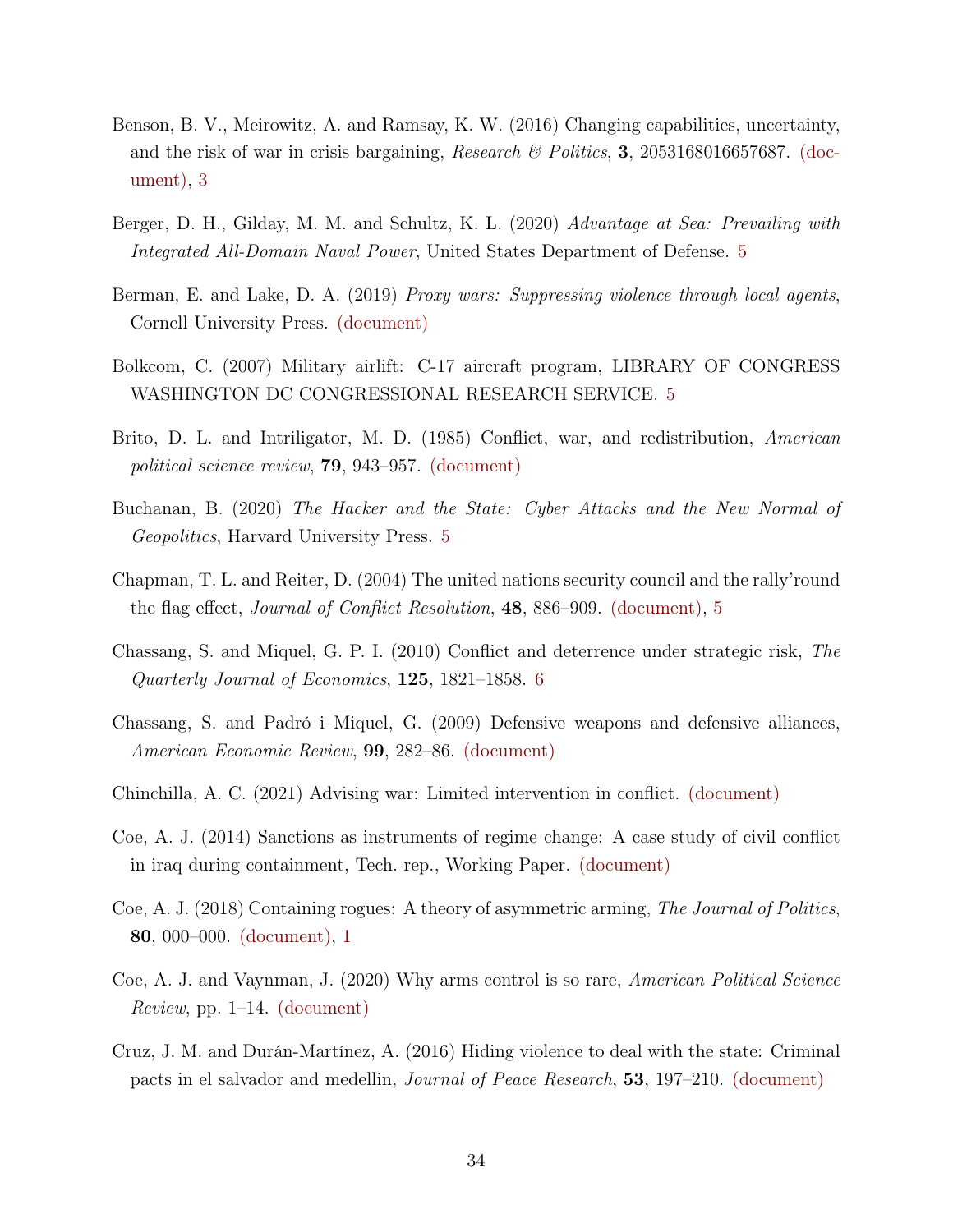- <span id="page-34-5"></span>Debs, A. and Monteiro, N. P. (2014) Known unknowns: power shifts, uncertainty, and war, International Organization, 68, 1–31. [\(document\),](#page-0-0) [1,](#page-7-0) [6.4](#page-29-0)
- <span id="page-34-12"></span>Dell, M. and Querubin, P. (2018) Nation building through foreign intervention: Evidence from discontinuities in military strategies, The Quarterly Journal of Economics, 133, 701– 764. [5,](#page-20-0) [5](#page-23-0)
- <span id="page-34-11"></span>Di Lonardo, L. and Tyson, S. (2017) Political instability and the failure of deterrence, Available at SSRN 3094929. [6](#page-8-0)
- <span id="page-34-0"></span>Dunford, J. (2016) Gen. Dunford's Remarks and Q&A. [\(document\)](#page-0-0)
- <span id="page-34-1"></span>Fearon, J. D. (1995) Rationalist explanations for war, International organization, 49, 379– 414. [\(document\),](#page-0-0) [3](#page-13-1)
- <span id="page-34-9"></span>Fearon, J. D. (1996) Bargaining over objects that influence future bargaining power. [1](#page-7-0)
- <span id="page-34-8"></span>Fearon, J. D. (1997) Signaling foreign policy interests tying hands versus sinking costs, Journal of Conflict Resolution, 41, 68–90. [1](#page-7-0)
- <span id="page-34-7"></span>Fey, M. and Kenkel, B. (2019) Is an ultimatum the last word on crisis bargaining? [\(docu](#page-0-0)[ment\),](#page-0-0) [11](#page-10-3)
- <span id="page-34-6"></span>Fey, M. and Ramsay, K. W. (2009) Mechanism design goes to war: peaceful outcomes with interdependent and correlated types, Review of Economic Design, 13, 233. [\(document\),](#page-0-0) [15,](#page-12-1) [6.1](#page-24-1)
- <span id="page-34-3"></span>Fey, M. and Ramsay, K. W. (2011) Uncertainty and incentives in crisis bargaining: Gamefree analysis of international conflict, American Journal of Political Science, 55, 149–169. [\(document\),](#page-0-0) [1,](#page-1-0) [2,](#page-1-1) [1,](#page-7-0) [2.1,](#page-9-1) [10,](#page-10-2) [14,](#page-12-0) [2.2,](#page-12-2) [2.2,](#page-13-0) [4,](#page-17-1) [6.1,](#page-24-1) [6.1,](#page-24-0) [6.2,](#page-26-1) [6.4,](#page-29-0) [7](#page-30-0)
- <span id="page-34-13"></span>Filson, D. and Werner, S. (2002) A bargaining model of war and peace: Anticipating the onset, duration, and outcome of war, American Journal of Political Science, pp. 819–837. [6.4](#page-29-0)
- <span id="page-34-10"></span>Fuhrmann, M. and Kreps, S. E. (2010) Targeting nuclear programs in war and peace: A quantitative empirical analysis, 1941-2000, Journal of Conflict Resolution, 54, 831–859. [1](#page-7-0)
- <span id="page-34-4"></span>Gannon, A. J., Gartzke, E., Lindsay, J. R. and Schram, P. (2020) The shadow of deterrence, Manuscript. [\(document\),](#page-0-0) [1,](#page-7-0) [5](#page-20-0)
- <span id="page-34-2"></span>Gartzke, E. (1999) War is in the error term, *International Organization*, **53**, 567–587. [\(doc](#page-0-0)[ument\)](#page-0-0)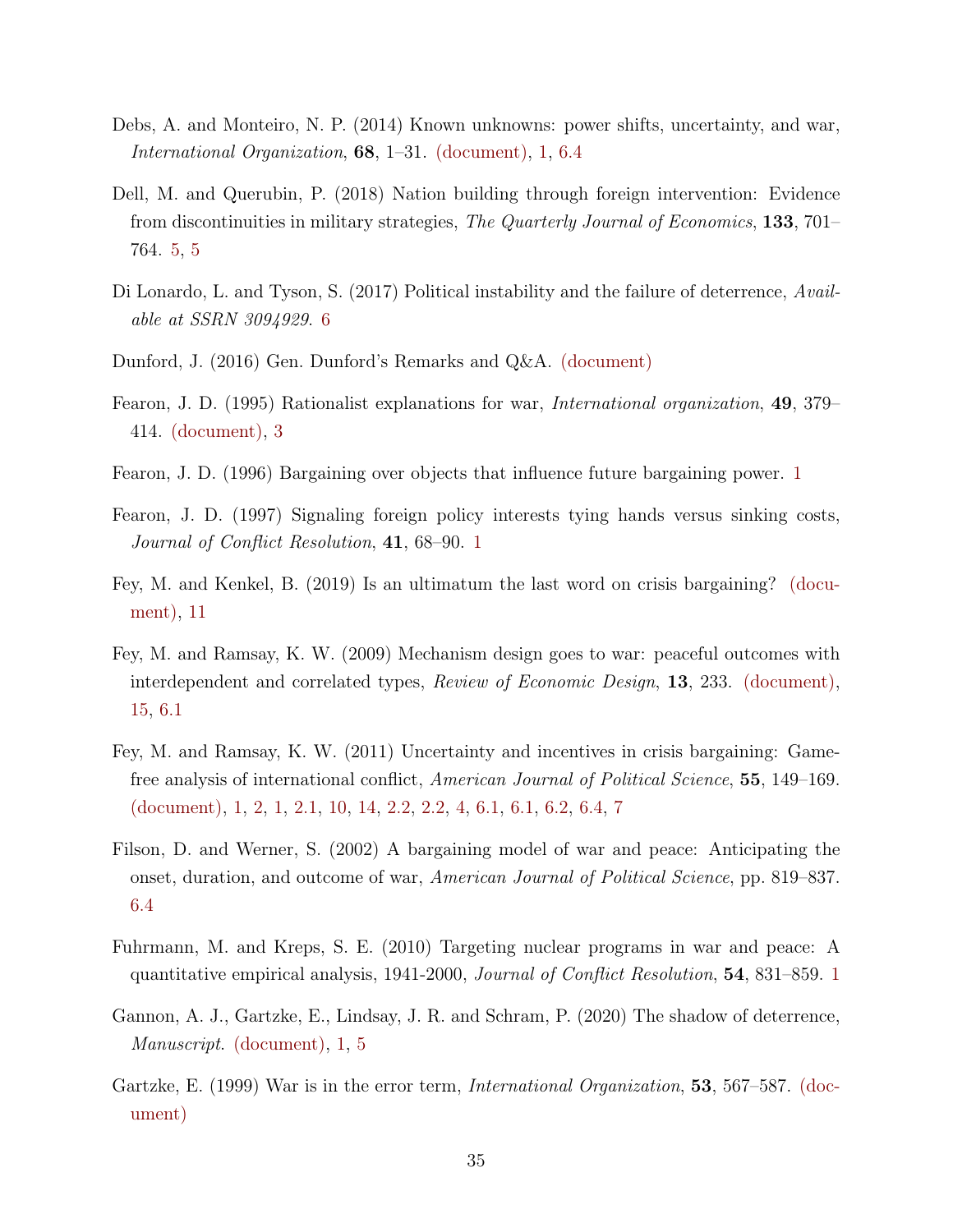- <span id="page-35-4"></span>Gartzke, E. and Lindsay, J. R. (2015) Weaving tangled webs: offense, defense, and deception in cyberspace, Security Studies, 24, 316–348. [\(document\)](#page-0-0)
- <span id="page-35-9"></span>Gartzke, E. and Lindsay, J. R. (2017) Thermonuclear cyberwar, *Journal of cybersecurity*, 3, 37–48. [1](#page-7-0)
- <span id="page-35-0"></span>Gurantz, R. and Hirsch, A. V. (2017) Fear, appeasement, and the effectiveness of deterrence, The Journal of Politics, 79, 1041–1056. [\(document\),](#page-0-0) [1](#page-7-0)
- <span id="page-35-13"></span>Harrison, T., Johnson, K., Roberts, T. G., Way, T. and Young, M. (2020) Space threat assessment 2020, Center for Strategic and International Studies (CSIS). [5](#page-20-0)
- <span id="page-35-7"></span>Hörner, J., Morelli, M. and Squintani, F. (2015) Mediation and peace, *The Review of Eco*nomic Studies, 82, 1483–1501. [\(document\)](#page-0-0)
- <span id="page-35-5"></span>Horowitz, M. and Reiter, D. (2001) When does aerial bombing work? quantitative empirical tests, 1917-1999, Journal of Conflict Resolution, 45, 147–173. [\(document\),](#page-0-0) [5](#page-20-0)
- <span id="page-35-11"></span>Huth, P. K. (1999) Deterrence and international conflict: Empirical findings and theoretical debates, Annual Review of Political Science, 2, 25–48. [6](#page-8-0)
- <span id="page-35-1"></span>Joseph, M. (2020) The secret failure of nuclear containment, Working Paper. [\(document\)](#page-0-0)
- <span id="page-35-2"></span>Kadera, K. M., Crescenzi, M. J. and Shannon, M. L. (2003) Democratic survival, peace, and war in the international system, American Journal of Political Science, 47, 234–247. [\(document\)](#page-0-0)
- <span id="page-35-8"></span>Katz, Y. (2010) And they struck them with blindness, The Jerusalem Post. [1,](#page-7-0) [5](#page-20-0)
- <span id="page-35-14"></span>Kinzer, S. (2007) Overthrow: America's century of regime change from Hawaii to Iraq, Macmillan. [5](#page-23-0)
- <span id="page-35-6"></span>Kreps, S. E. and Fuhrmann, M. (2011) Attacking the atom: Does bombing nuclear facilities affect proliferation?, Journal of Strategic Studies, 34, 161–187. [\(document\),](#page-0-0) [5](#page-20-0)
- <span id="page-35-12"></span>Kydd, A. H. and McManus, R. W. (2017) Threats and assurances in crisis bargaining, Journal of conflict resolution, 61, 325–348. [6](#page-8-0)
- <span id="page-35-3"></span>Lanoszka, A. (2016) Russian hybrid warfare and extended deterrence in eastern europe, International Affairs, 92, 175–195. [\(document\),](#page-0-0) [1](#page-7-0)
- <span id="page-35-10"></span>Levy, J. S. (2011) Preventive war: Concept and propositions, *International Interactions*, 37, 87–96. [1](#page-7-0)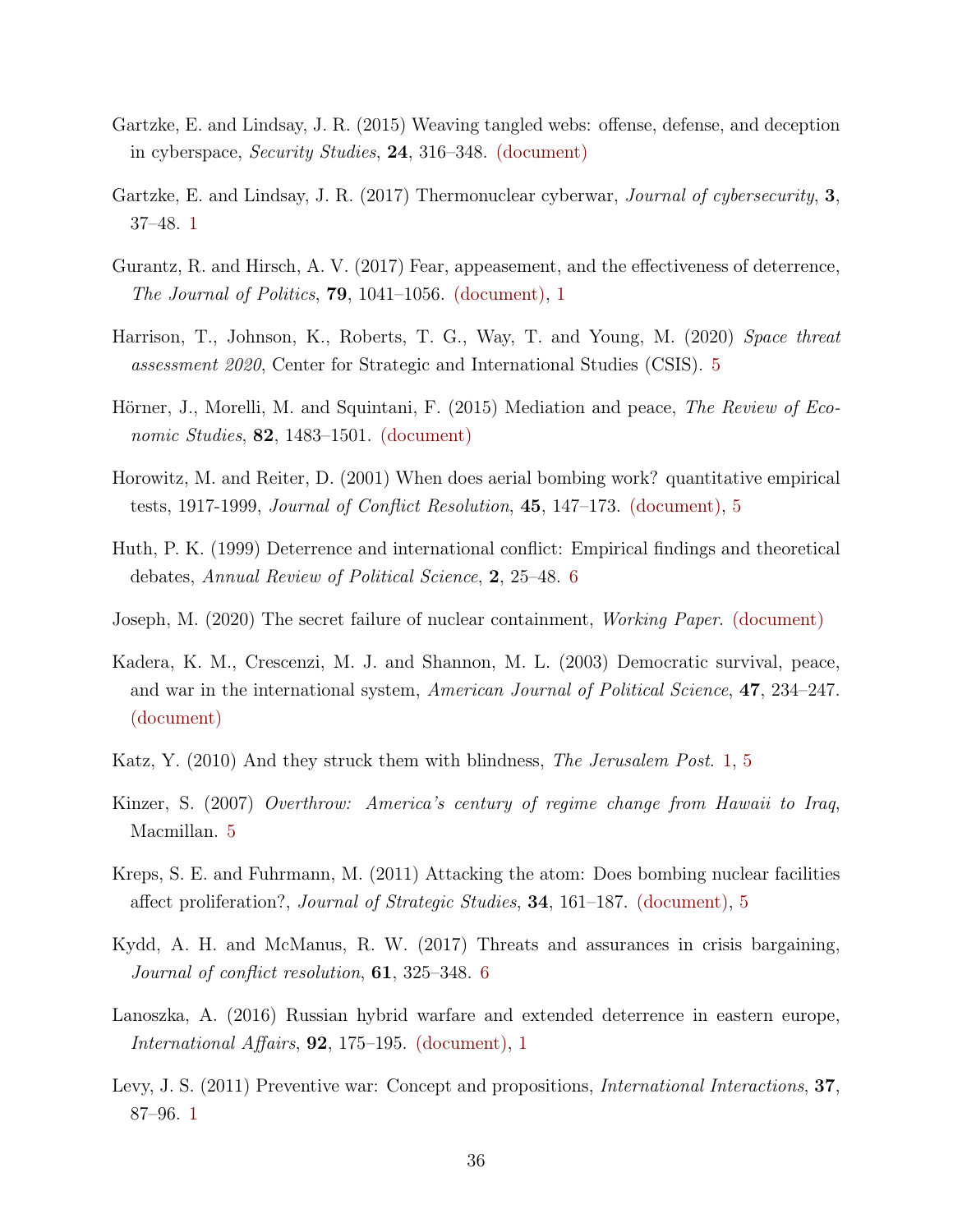- <span id="page-36-4"></span>Liu, L. (2021) Domestic constraints in crisis bargaining, Working paper. [\(document\),](#page-0-0) [22](#page-25-0)
- <span id="page-36-11"></span>Lyall, J. (2013) Airpower and coercion in counterinsurgency wars: Evidence from afghanistan, Tech. rep., Working Paper. [5,](#page-20-0) [5](#page-23-0)
- <span id="page-36-3"></span>Mazarr, M. J. (2015) Struggle in the gray zone, War on the Rocks. [\(document\),](#page-0-0) [1](#page-7-0)
- <span id="page-36-2"></span>McCormack, D. and Pascoe, H. (2017) Sanctions and preventive war, Journal of Conflict Resolution, 61, 1711–1739. [\(document\),](#page-0-0) [1](#page-7-0)
- <span id="page-36-6"></span>Mearsheimer, J. J. et al. (2001) The tragedy of great power politics, WW Norton & Company. [\(document\)](#page-0-0)
- <span id="page-36-14"></span>Meirowitz, A., Morelli, M., Ramsay, K. W. and Squintani, F. (2019) Dispute resolution institutions and strategic militarization, Journal of Political Economy, 127, 378–418. [6.4](#page-29-0)
- <span id="page-36-0"></span>Meirowitz, A., Sartori, A. E. *et al.* (2008) Strategic uncertainty as a cause of war, *Quarterly* Journal of Political Science, 3, 327–352. [\(document\),](#page-0-0) [6.4](#page-29-0)
- <span id="page-36-8"></span>Meirowitz, A. et al. (2006) Designing institutions to aggregate preferences and information, Quarterly Journal of political science, 1, 373–392. [\(document\)](#page-0-0)
- <span id="page-36-1"></span>Morrow, J. D. (1989) Capabilities, uncertainty, and resolve: A limited information model of crisis bargaining, American Journal of Political Science, pp. 941–972. [\(document\),](#page-0-0) [3](#page-13-1)
- <span id="page-36-10"></span>Myerson, R. B. (1979) Incentive compatibility and the bargaining problem, Econometrica, pp. 61–73. [2.2](#page-12-2)
- <span id="page-36-5"></span>Niou, E. M. and Ordeshook, P. C. (1990) Stability in anarchic international systems, American Political Science Review, 84, 1207–1234. [\(document\)](#page-0-0)
- <span id="page-36-9"></span>Opall-Rome, B. (2018) Declassified: How an israeli operation derailed syria's nuclear weapons drive, Defense News. [1](#page-7-0)
- <span id="page-36-12"></span>Owen, D. (2021) Time for a fully integrated dual-fleet force model, War on the Rocks. [5](#page-23-0)
- <span id="page-36-7"></span>Pape, R. A. (1996) *Bombing to win: Air power and coercion in war*, Cornell University Press. [\(document\),](#page-0-0) [5](#page-20-0)
- <span id="page-36-13"></span>Paul, J. A. (2003) Oil companies in iraq: a century of rivalry and war, in *Global Policy* Forum, pp. 25–26. [5](#page-23-0)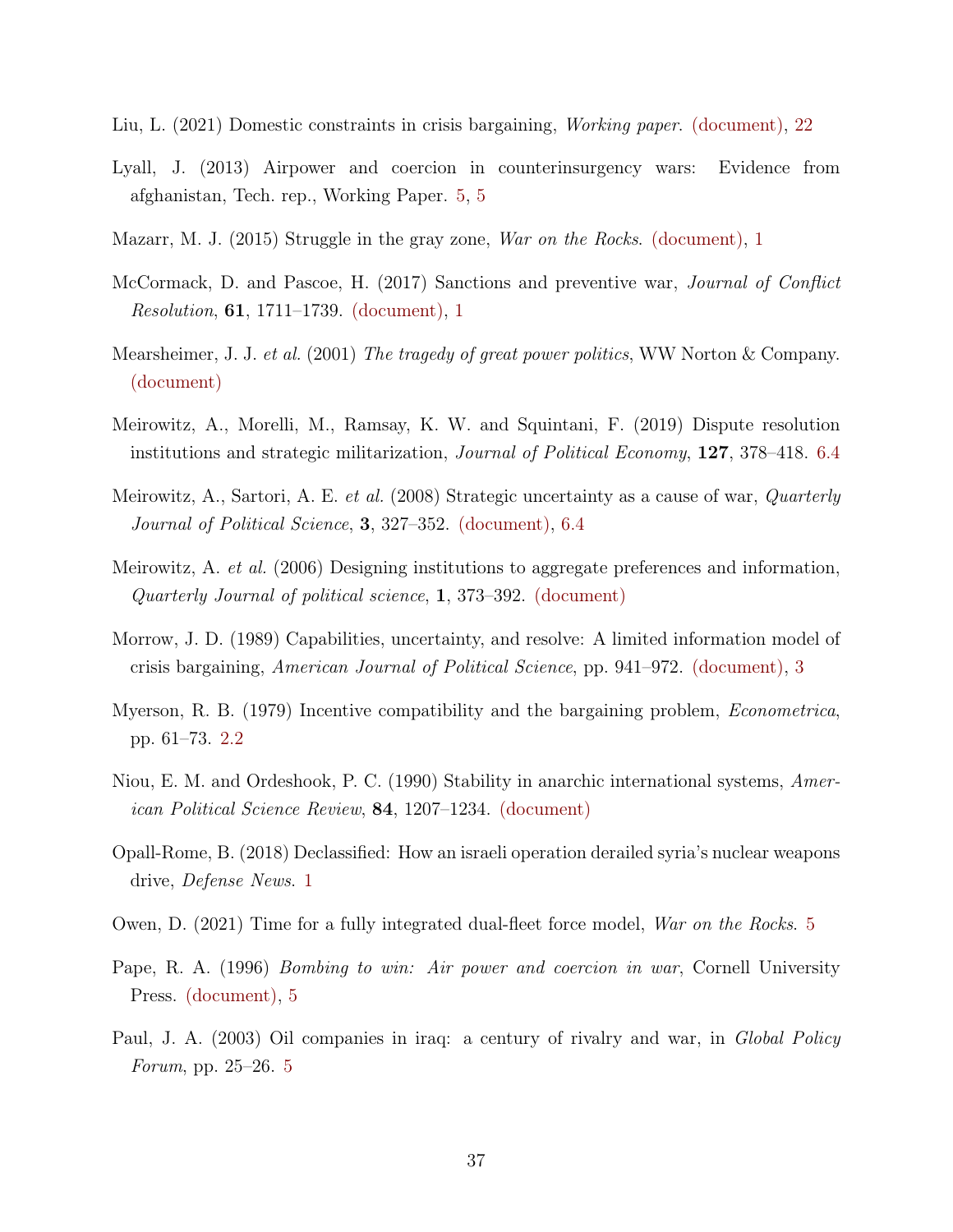- <span id="page-37-13"></span>Pietrucha, M. and Renken, J. (2019) Uplifted: The case for small tactical airlift, War on the Rocks. [5](#page-20-0)
- <span id="page-37-8"></span>Post, A. (2019) Flying to fail: Costly signals and air power in crisis bargaining, *Journal of* Conflict Resolution, 63, 869–895. [4,](#page-6-0) [18](#page-20-1)
- <span id="page-37-3"></span>Powell, R. (1989) Nuclear deterrence and the strategy of limited retaliation, The American Political Science Review, pp. 503–519. [\(document\),](#page-0-0) [3](#page-13-1)
- <span id="page-37-0"></span>Powell, R. (1999) In the shadow of power: States and strategies in international politics, Princeton University Press. [\(document\)](#page-0-0)
- <span id="page-37-11"></span>Powell, R. (2006) War as a commitment problem, International organization, 60, 169–203. [1](#page-7-0)
- <span id="page-37-7"></span>Powell, R. (2015) Nuclear brinkmanship, limited war, and military power, International Organization, 69, 589–626. [\(document\)](#page-0-0)
- <span id="page-37-4"></span>Qiu, X. (2020) State support for rebels and interstate bargaining, American Journal of Political Science. [\(document\)](#page-0-0)
- <span id="page-37-2"></span>Ramsay, K. W. (2017) Information, uncertainty, and war, Annual Review of Political Science, 20, 505–527. [\(document\)](#page-0-0)
- <span id="page-37-12"></span>Reiter, D. (2005) Preventive attacks against nuclear programs and the "success" at osiraq, Nonproliferation Review, 12, 355–371. [1](#page-7-0)
- <span id="page-37-10"></span>Ritter, E. H. (2014) Policy disputes, political survival, and the onset and severity of state repression, Journal of Conflict Resolution, 58, 143–168. [\(document\)](#page-0-0)
- <span id="page-37-9"></span>Schram, P. (2019) Managing insurgency, *Journal of Conflict Resolution*, **63**, 2319–2353. [\(document\)](#page-0-0)
- <span id="page-37-5"></span>Schram, P. (2021a) Hassling: how states prevent a preventive war, American journal of political science, 65, 294–308. [\(document\),](#page-0-0) [1,](#page-7-0) [5](#page-20-0)
- <span id="page-37-6"></span>Schram, P. (2021b) When capabilities backfire, Manuscript. [\(document\),](#page-0-0) [5](#page-6-1)
- <span id="page-37-1"></span>Schultz, K. A. (1999) Do democratic institutions constrain or inform? contrasting two institutional perspectives on democracy and war, *International Organization*, **53**, 233–266. [\(document\),](#page-0-0) [3](#page-13-1)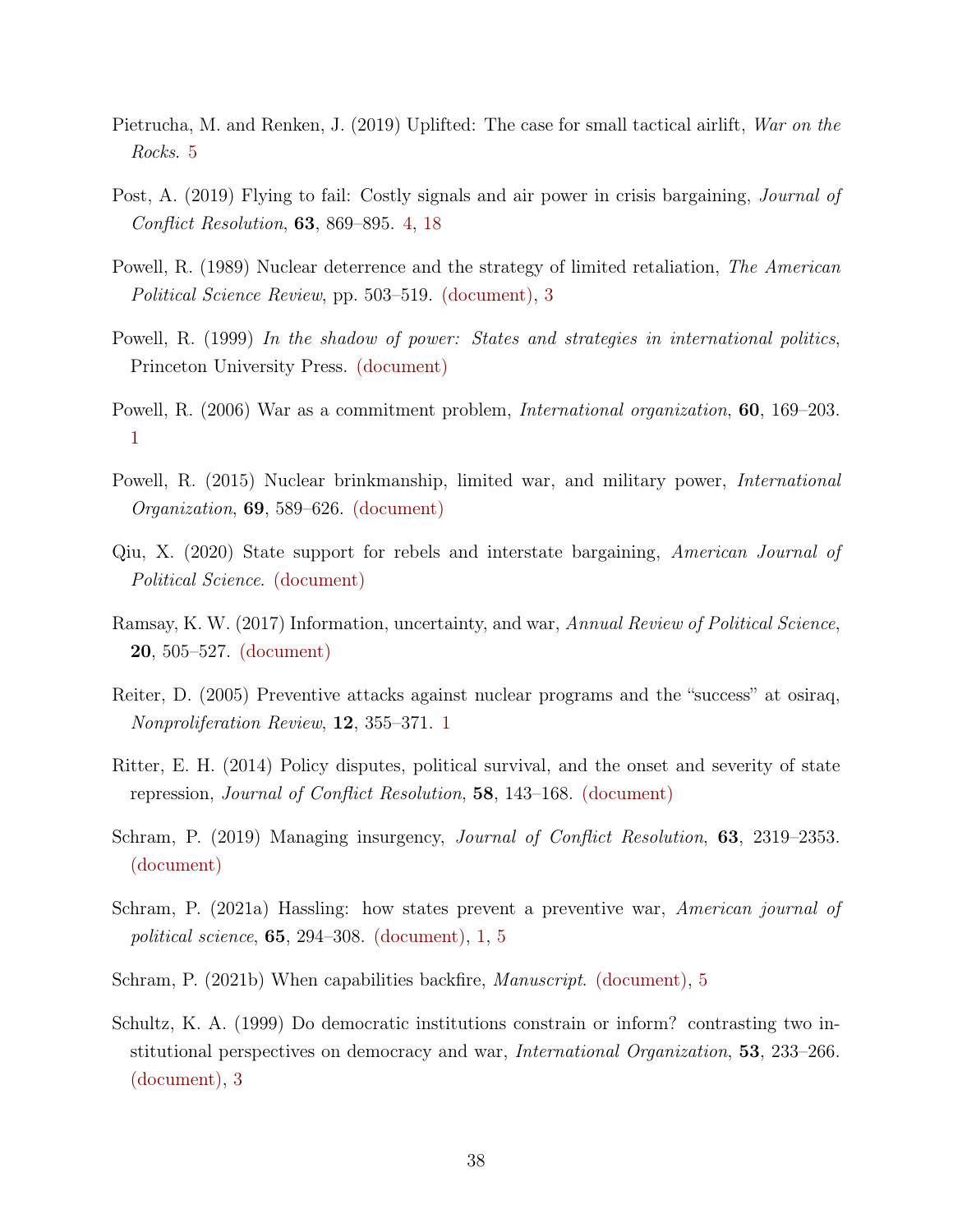- <span id="page-38-4"></span>Schultz, K. A. (2010) The enforcement problem in coercive bargaining: Interstate conflict over rebel support in civil wars, International Organization, 64, 281–312. [\(document\),](#page-0-0) [1,](#page-7-0) [5,](#page-20-0) [6.4](#page-29-0)
- <span id="page-38-12"></span>Shachtman, N. (2011) The secret history of iraq's invisible war, Wired, April, 11. [21](#page-22-0)
- <span id="page-38-6"></span>Shapiro, J. N. (2013) The Terrorists Dilemma: Managing Violent Covert Organizations, Princeton University Press. [\(document\)](#page-0-0)
- <span id="page-38-13"></span>Slantchev, B. L. (2003a) The power to hurt: Costly conflict with completely informed states, American Political Science Review, 97, 123–133. [6.4](#page-29-0)
- <span id="page-38-0"></span>Slantchev, B. L. (2003b) The principle of convergence in wartime negotiations, American Political Science Review, pp. 621–632. [\(document\)](#page-0-0)
- <span id="page-38-3"></span>Slantchev, B. L. (2011) Military threats: the costs of coercion and the price of peace, Cambridge University Press. [2](#page-1-1)
- <span id="page-38-10"></span>Slantchev, B. L. and Tarar, A. (2011) Mutual optimism as a rationalist explanation of war, American Journal of Political Science, 55, 135–148. [3](#page-13-1)
- <span id="page-38-8"></span>Smith, A. (1998) International crises and domestic politics, *American Political Science Re*view, 92, 623–638. [6](#page-8-0)
- <span id="page-38-7"></span>Spaniel, W. (2019) Bargaining over the bomb: the successes and failures of nuclear negotiations, Cambridge University Press. [1,](#page-7-0) [6.4](#page-29-0)
- <span id="page-38-5"></span>Spaniel, W. (2020) Power transfers, military uncertainty, and war, Journal of Theoretical Politics, 32, 538–556. [\(document\)](#page-0-0)
- <span id="page-38-1"></span>Spaniel, W. and Bils, P. (2018) Slow to learn: Bargaining, uncertainty, and the calculus of conquest, Journal of Conflict Resolution, 62, 774–796. [\(document\)](#page-0-0)
- <span id="page-38-2"></span>Spaniel, W. and Malone, I. (2019) The uncertainty trade-off: Reexamining opportunity costs and war, International Studies Quarterly, 63, 1025–1034. [\(document\)](#page-0-0)
- <span id="page-38-11"></span>Stokes, D. (2007) Blood for oil? global capital, counter-insurgency and the dual logic of american energy security, Review of International Studies, pp. 245–264. [5](#page-23-0)
- <span id="page-38-9"></span>Tarar, A. (2016) A strategic logic of the military fait accompli, International Studies Quarterly, 60, 742–752. [1](#page-7-0)